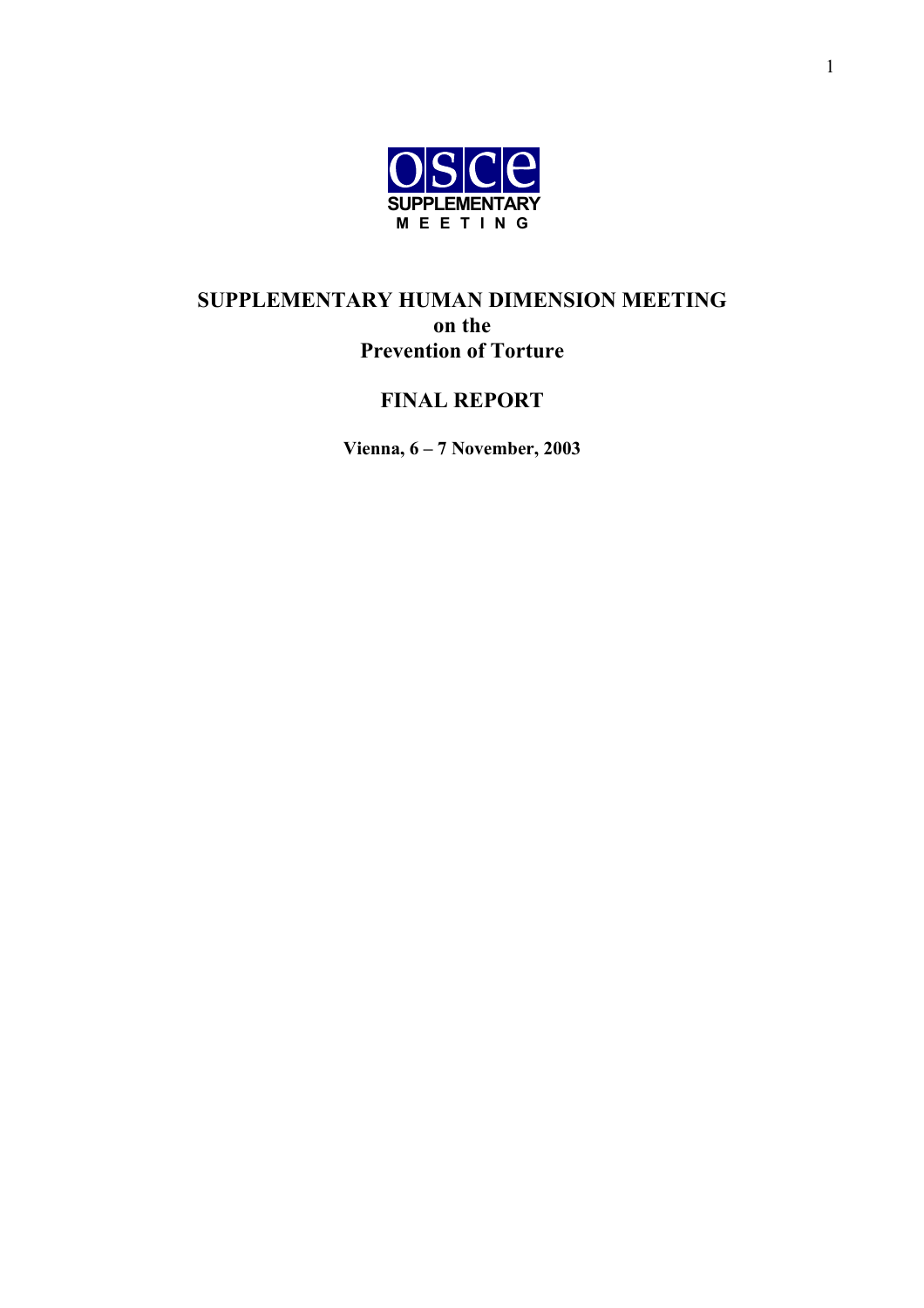#### **CONTENTS**

#### **I. EXECUTIVE SUMMARY**

#### **II. RECOMMENDATIONS**

- **General recommendations from all three Working Sessions and the Opening and Closing Plenary**
- **Outcome of Working Session 1** "The provision of procedural safeguards during detention"
- **Outcome of Working Session 2** "The prohibition on the use of evidence obtained by torture"
- **Outcome of Working Session 3** "The effective investigation and prosecution of acts of torture"

#### **III. ANNEXES:**

- 1. Agenda
- 2. Annotated Agenda
- 3. Key-note speeches by
	- Mr. Jens Modvig, former Secretary-General of the "International Rehabilitation Council for Torture Victims", Associate Professor, Institute of Public Health, University of Copenhagen, Denmark, and
	- Mr. Mark Thomson, Secretary-General, Association for the Prevention of Torture (APT)
- 4. Introductions to Working Sessions
	- Working Session I:
		- − Ms. Renate Kicker, Committee on the Prevention of Torture and Inhuman or Degrading Treatment or Punishment, Council of Europe,
		- − Mr. Paul Bonard, Deputy Head of the Protection Unit, International Committee of the Red Cross
	- Working Session II:
		- − Mr. Daniyar Kanafin, Professor of Criminal Procedure Law, Kazakhstani Humanitarian Institute of Law,
		- − Ms. Tinatin Khidasheli, Director of the Legal Aid Center, Georgian Young Lawyers Association
	- Working Session III:
		- − Mr. Christopher Greenwood QC, Professor of International Law, London School of Economics,
		- − Ms. Rachel Denber, Acting Head, Europe and Central Asia Division, Human Rights Watch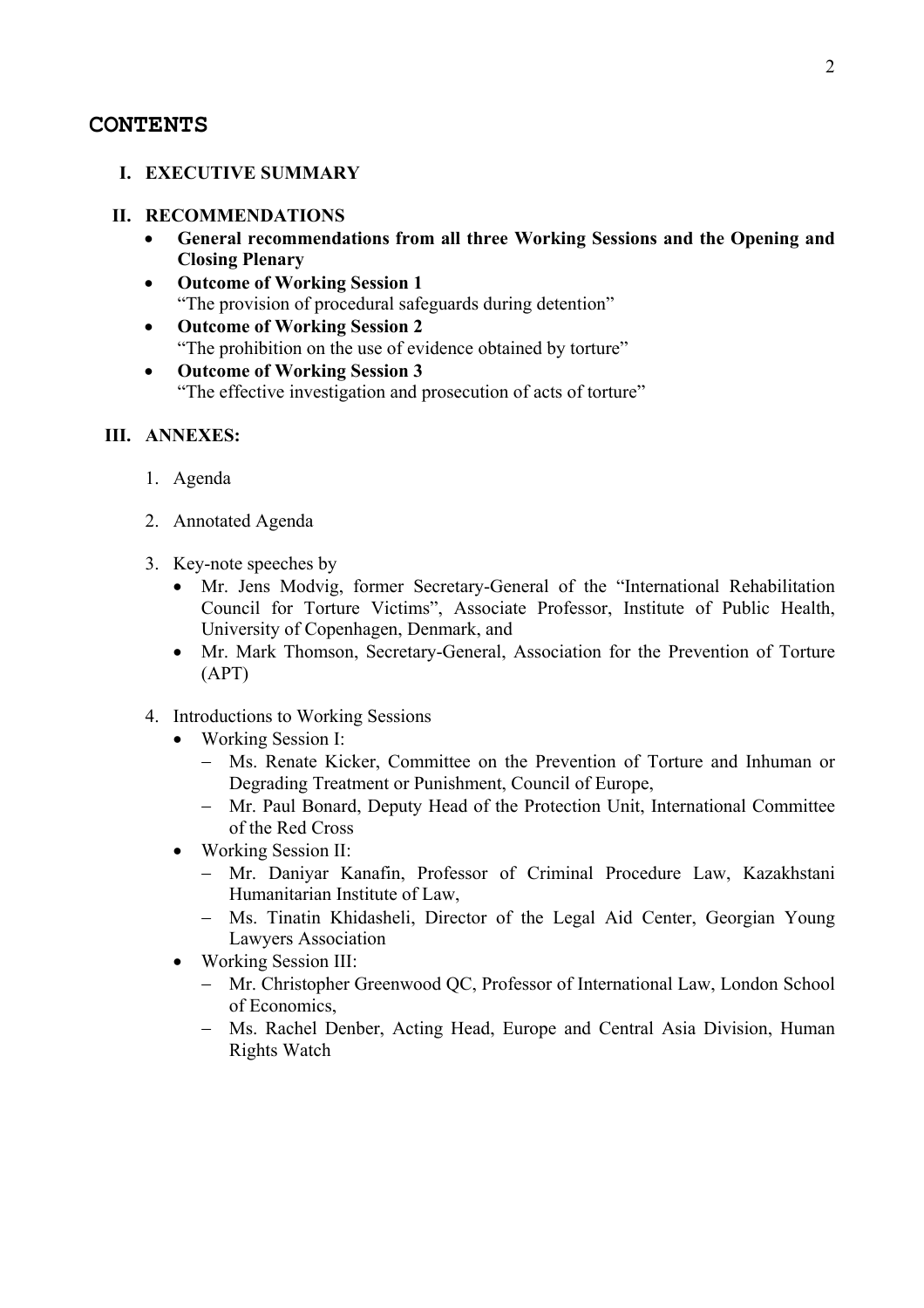# **I. EXECUTIVE SUMMARY**

The OSCE third Supplementary Human Dimension Meeting for 2003 was devoted to the prevention of torture. The meeting took place on 6-7 November in Vienna, bringing together 224 participants, including 83 delegates representing 57 non-governmental organisations.

The Meeting emphasised that use of torture remains a serious concern in many OSCE Participating States, despite their reiterated commitment to take effective legislative, administrative, judicial and other measures to prevent torture and other forms of ill-treatment. In his opening remarks Ambassador Christian Strohal, Director of the OSCE ODIHR, welcomed the Dutch Chairmanship's attention to this grave problem and called on the Participating States to keep the prevention of torture high on the OSCE political agenda.

The Meeting's particular focus was on the prevention of torture in the course of criminal investigations. The topics selected for discussion in the working sessions included provision of procedural safeguards during detention, prohibition of the use of evidence obtained by torture, as well as effective investigation and prosecution of acts of torture.

Session One dealt with the procedural safeguards against torture and ill-treatment during detention. The participants were reminded of the generally recognised safeguards, such as the right of the detained to inform a third party of their choice of the situation, the right of access to a lawyer, and the right of access to a doctor. The discussion underlined the need to implement these and other guarantees in the domestic legislation of the OSCE Participating States and to ensure effective compliance.

Discussions in Session Two focused around the fundamental problem of ensuring that evidence obtained by torture and other oppressive means is not used in the judicial process against the accused and torture victim. Several interventions pointed out to the widespread use of uncorroborated confessions in criminal proceedings of many Participating States, thus creating an incentive for law enforcement officers to extort confessions from suspects. Another problematic issue brought up in the discussion was the evaluation of police performance based on the number of "solved" cases, which creates additional pressure on law enforcement that may result in the use of illicit means during the pre-trial investigation.

Session Three considered to what extent the OSCE Participating States comply with their commitment to effectively investigate and prosecute acts of torture. The participants discussed factors that hinder compliance with these obligations. One of the key problems identified is a lack of political will to root out torture, which leads to the general tolerance of torture and other illtreatment at the hands of law enforcement.

The Meeting resulted in the formulation of recommendations, which are included in this report. They are addressed to the Participating States, the OSCE and its institutions and field operations, as well as to other international organisations and NGOs. These recommendations will be a valuable tool for the Participating States and non-state actors striving to combat torture. They will also guide the OSCE ODIHR in the development of future anti-torture activities.

# **II. RECOMMENDATIONS**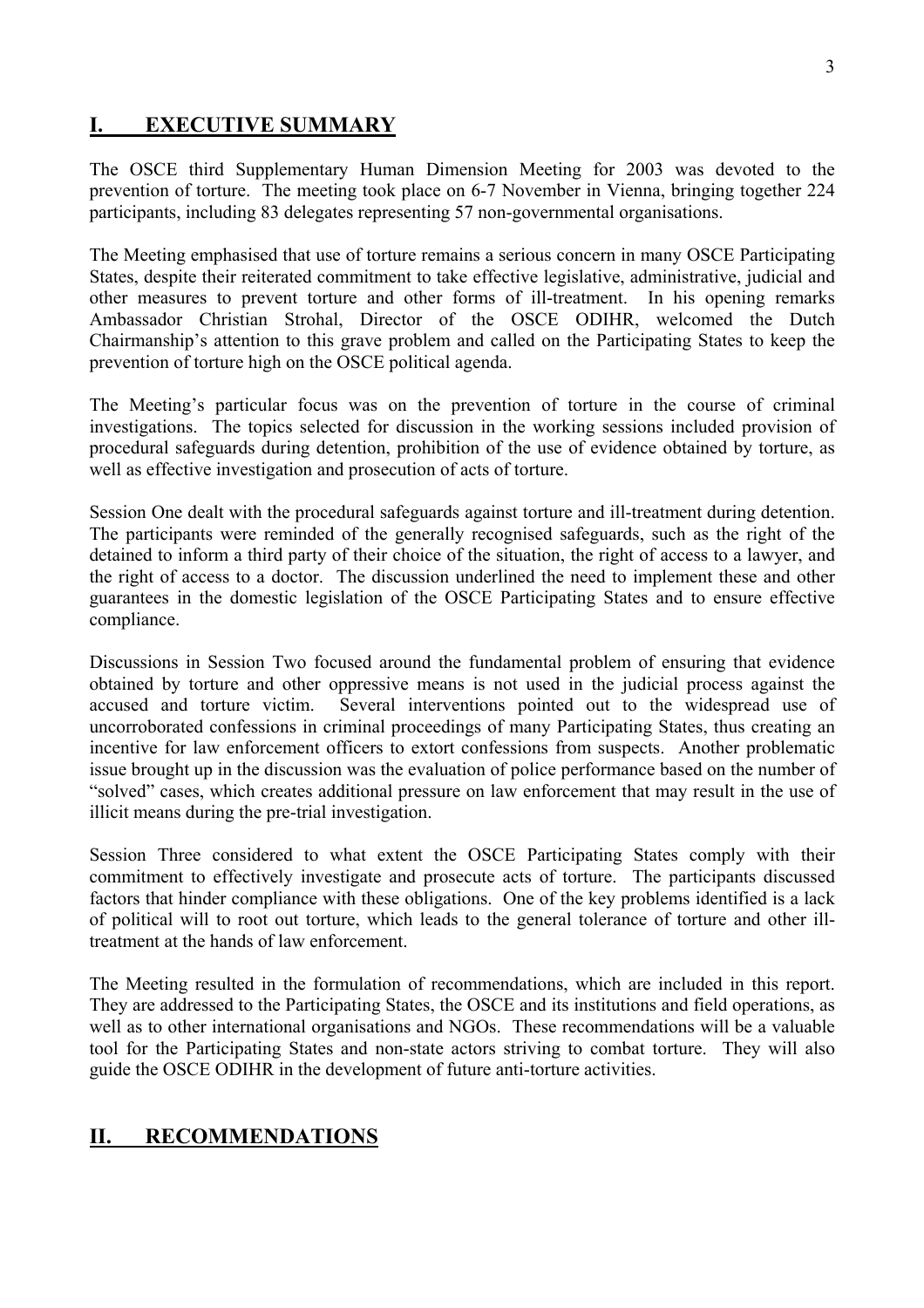This report, just as the Meeting itself, focuses on concrete recommendations arising from the three Working Sessions. These recommendations – from delegations of OSCE participating States and partners for co-operation, international organizations and non-governmental organizations (NGOs) – are wide-ranging and aimed at various actors (OSCE institutions and field missions, governments, NGOs).

It is emphasized that the OSCE cannot implement all of these recommendations. The recommendations have no official status, are not based on consensus, and the inclusion of a recommendation in this report does not suggest that it reflects the views or policy of the OSCE. Nevertheless, the recommendations are a useful indicator for the OSCE in deciding priorities and possible new initiatives aimed at preventing or combating torture practices and for working towards ensuring full compliance with internationally recognized standards on the prevention of torture and inhumane or degrading treatment including standards relating to proper conduct of both criminal investigations and trials in the OSCE area.

#### **General recommendations from all three Working Sessions and the Opening and Closing Plenary**

#### *General recommendations to the OSCE participating States*

- The OSCE participating States should demonstrate their political commitment to combat torture by publicly denouncing torture and condemning illicit use of force and addressing problems of torture within their own countries.
- The OSCE participating States must ensure that persons are not expelled or extradited to countries where torture is an endemic problem.
- The OSCE participating States must provide for access to detainees and places of detention to increase accountability for acts of torture carried out in places of detention.
- The OSCE participating States should provide long term training programs for law enforcement officials and members of the judiciary on the subject of the prevention of torture.
- The OSCE participating States should bolster and reinforce the role of the media as a tool in creating a culture of absolute non-acceptance of torture. States can be assisted in this task by the OSCE Representative on Freedom of the Media.
- Those OSCE participating States having not already made a declaration of acceptance to Article 22 of the UNCAT should do so immediately.
- The prevention of torture should be given priority by governments and intergovernmental **bodies**
- The OSCE participating States should develop a legal framework that clearly prohibits torture
- The OSCE participating States are called upon to follow the example of Albania and Malta in ratifying the second Optional Protocol to the UN Convention Against Torture.
- The OSCE participating States should ensure professional training of all people dealing with persons deprived of their liberty. The curricula of basic as well as on-going training of police officers should include how they can prevent torture and ill-treatment of detained persons. This should be integrated into all operational training regarding police powers.
- There is a need for an autonomous committee to monitor investigations concerning allegations of torture being undertaken by state authorities.
- The media must be invited to events on the prevention of torture.
- The OSCE participating States must also address the questions of the provision of redress and rehabilitation of victims of torture.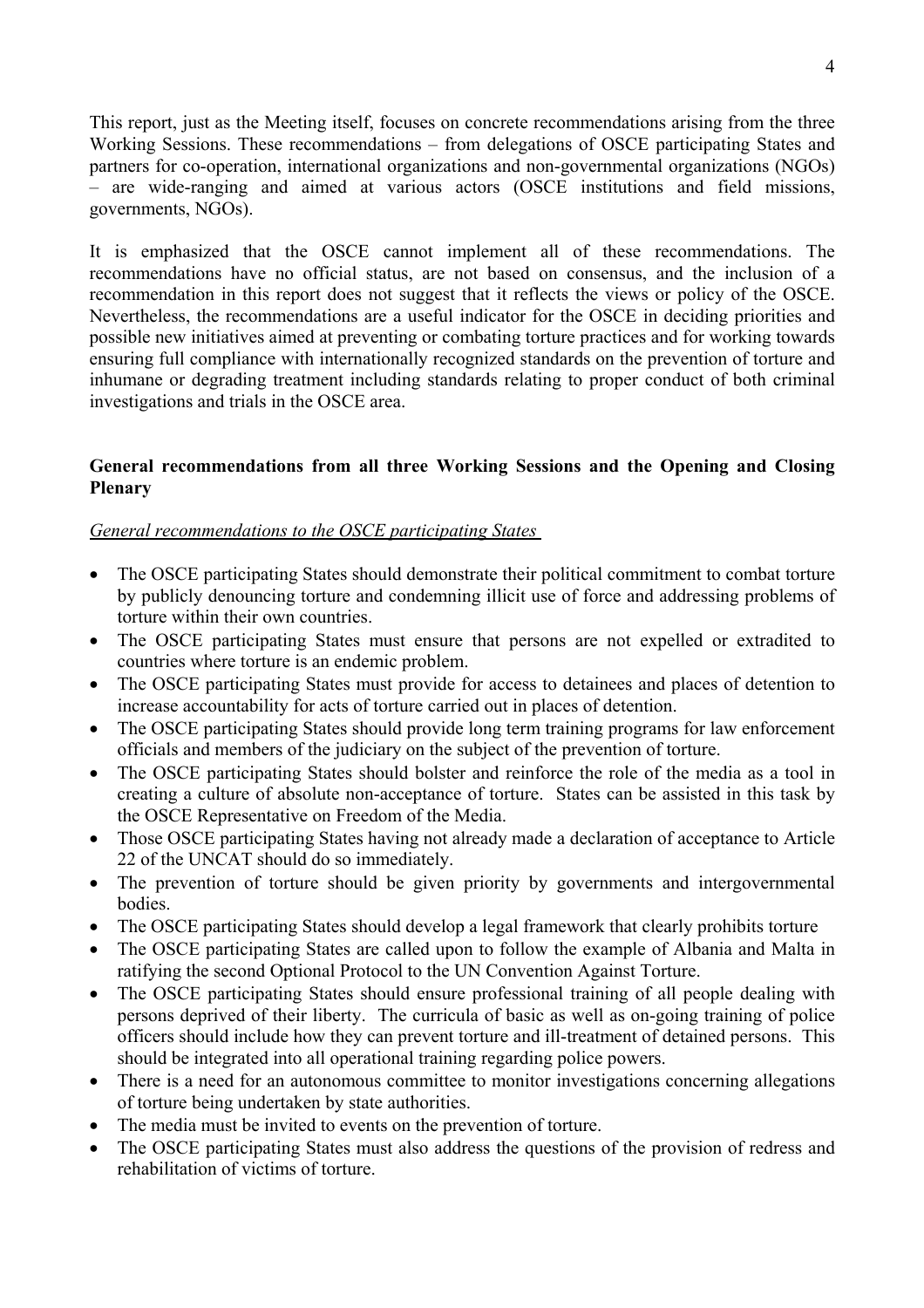- The OSCE participating States must provide for funds to compensate victims of torture.
- Interested participating States are encouraged to develop realistic national action plans on preventing torture which are subject to strict deadlines.
- The OSCE participating States must ensure that the work of doctors in detention facilities is independent. Medical services in detention facilities should not be subordinated to Ministries of the Interior.
- All participating States should engage in fighting impunity of torturers including accomplices and those participating otherwise in torture practices. The OSCE participating States must ensure that torturers are punished: there must be no immunity or amnesty. Punishment for police officers who have been convicted of torture should not be merely symbolic.
- The OSCE participating States should give more attention and focus to link standards with practice; the OSCE is particularly well placed to work with state actors in order to contribute to this process.
- The OSCE participating States should engage in widespread awareness-raising campaigns in schools etc. in order for individuals to know their rights better.
- The OSCE participating States should ratify the Rome Statute of the International Criminal Court and enact the necessary domestic legislation to implement it effectively.

## *General recommendations to the OSCE, its institutions and field missions*

- The ODIHR and OSCE field operations should continue to strengthen co-operation with visiting delegations of the European Committee for the Prevention of Torture.
- The OSCE should actively assist participating States in the implementation of the recommendations of international monitoring bodies and particularly the UN Committee Against Torture and the European Committee for the Prevention of Torture.
- The OSCE should promote the creation of mechanisms to monitor the implementation of national action plans against torture.
- The OSCE should gather and publish detailed and comprehensive statistics on allegations of torture and the response of the States.
- The OSCE should ensure co-operation with other multilateral institutions, such as the EBRD, toward integrating recommendations made by the Committee for the Prevention of Torture and the UN Special Rapporteur on Torture, into their country strategy. This collaboration should be emphasized in countries where the OSCE has a field presence.
- The OSCE should co-operate with the EU Policy on Torture in Third Countries by providing information, particularly in countries where the OSCE has a field presence.
- The OSCE should agree to gather and publish, on a regular basis, comprehensive statistics on torture complaints, investigations, and convictions, and on the nature of the sentences imposed.
- The ODIHR should appoint a member of staff to serve as a **focal point** on the prevention of torture within ODIHR. The focal point could help to mainstream the activities related to torture within the OSCE in general. For example, the focal point could maintain close contacts with the OSCE Strategic Police Matters Unit for instance on related topics such as professional training or in techniques to gather evidences
- The focal point could also work closely with a **multidisciplinary group of active experts or advisors**, who could participate in relevant field activities to combat torture and advise on draft legislation or setting of national preventive mechanisms under the OPCAT. Such a group of active advisors, whose membership would adjust according to the needs of the OSCE member states, would enable the ODIHR to be able to call on the needed expertise without the logistical drawbacks of the more formal panel of experts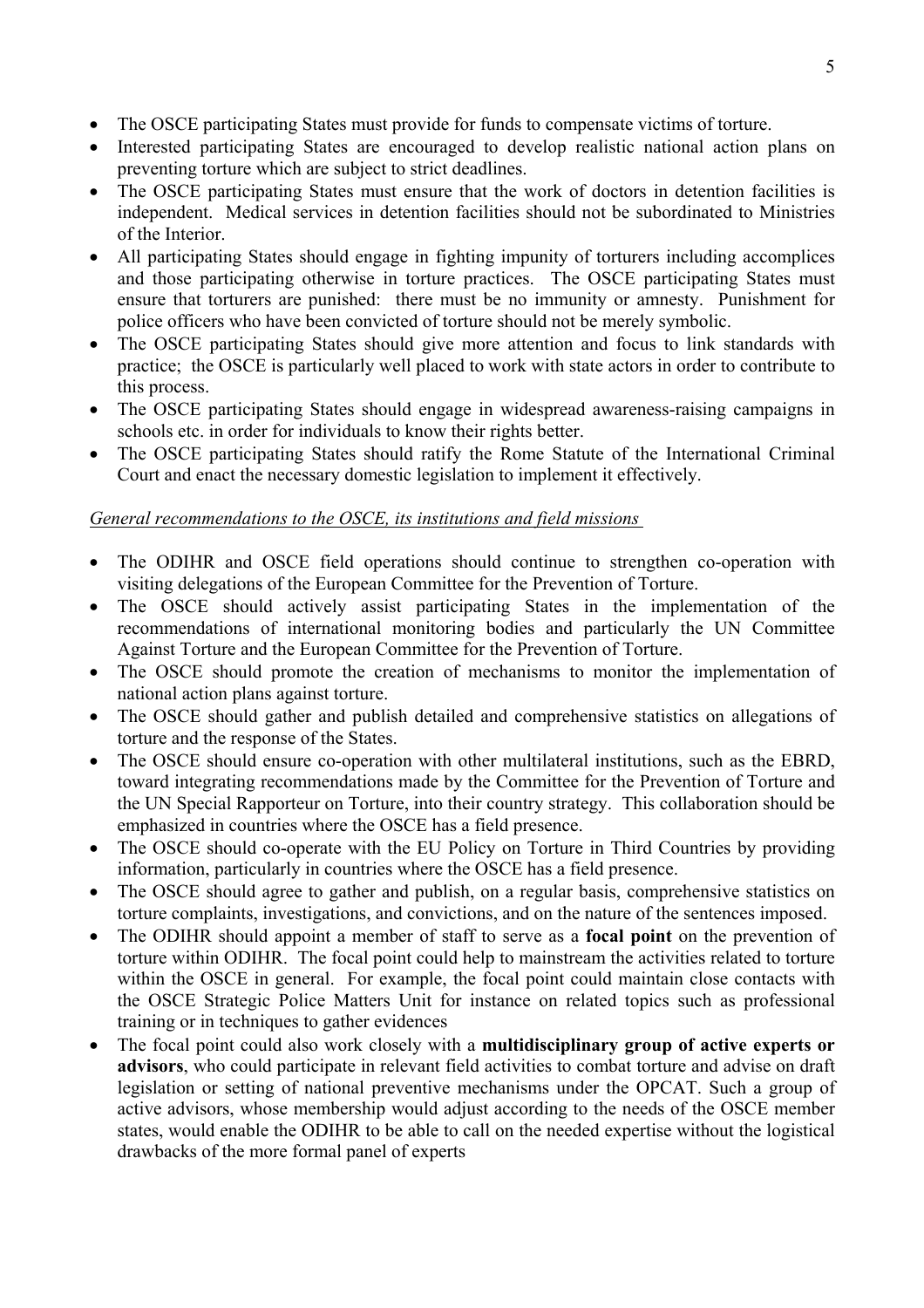- The OSCE should elaborate guidelines on the prevention of torture and ill-treatment in the OSCE participating States. The guidelines should build on existing OSCE commitments and should define concrete steps for states to take in order to prevent torture and could follow the example of the recently adopted Robben Island Guidelines on the prevention of torture in Africa.
- The OSCE/ODIHR and the OSCE participating States should support NGOs dealing with the question of torture as well as the media in order that they remain free and independent and free from intimidation.
- The OSCE/ ODIHR should update the handbook "Preventing Torture: A handbook for OSCE field staff" and revive the Advisory Panel on Torture.
- OSCE field missions in co-operation with the ODIHR have a role in advising the participating States on the prevention of torture and notably in assisting with the implementation of national Action Plans. The drafting of these action plans is a priority.
- In the future, the OSCE could act as a public tribunal for persons who wish to address particular instances of torture.
- The task of monitoring every single case of torture in the OSCE region is too big a task for the ODIHR. An alternative would be for the OSCE/ODIHR to develop a mechanism to monitor the well being of NGOs that deal with torture.
- The OSCE/ ODIHR should organise a 'groupe de reflection' to consider the question of the abuse of power. This would create a forum for participating States, which would be free from political sensitivity.

### **Outcome of Working Session I**

### *The provision of procedural safeguards during detention*

#### *Moderator:*

**Mr. Annette Lyth**, Deputy Head of the Human Rights Section, OSCE/ODIHR Introducers:

- − **Ms. Renate Kicker**, Committee on the Prevention of Torture and Inhuman or Degrading Treatment or Punishment, Council of Europe,
- − **Mr. Paul Bonard**, Deputy Head of the Protection Unit, International Committee of the Red **Cross**

**Session One** sought to review whether or not the legal frameworks in OSCE participating States provide sufficient procedural safeguards against torture and ill-treatment during custody. It also sought to examine the extent to which legal safeguards against torture and ill-treatment are complied with in practice by participating States and how the OSCE, its field operations and the ODIHR could help to facilitate compliance with these procedural safeguards.

This session also sought to review whether or not the participating States were implementing their obligation to keep under systematic review interrogation rules, instructions, methods and practices as well as arrangements for the custody and treatment of persons subjected to any form of arrest, detention or imprisonment with a view to preventing torture as agreed in the Copenhagen Document and in particular, how the participating States are ensuring that law enforcement bodies do not compel self-incrimination, as referred to in the Moscow Document.

Other areas that this session intended to focus on were the respective roles of national human rights institutions and civil society in monitoring the treatment of persons deprived of their liberty and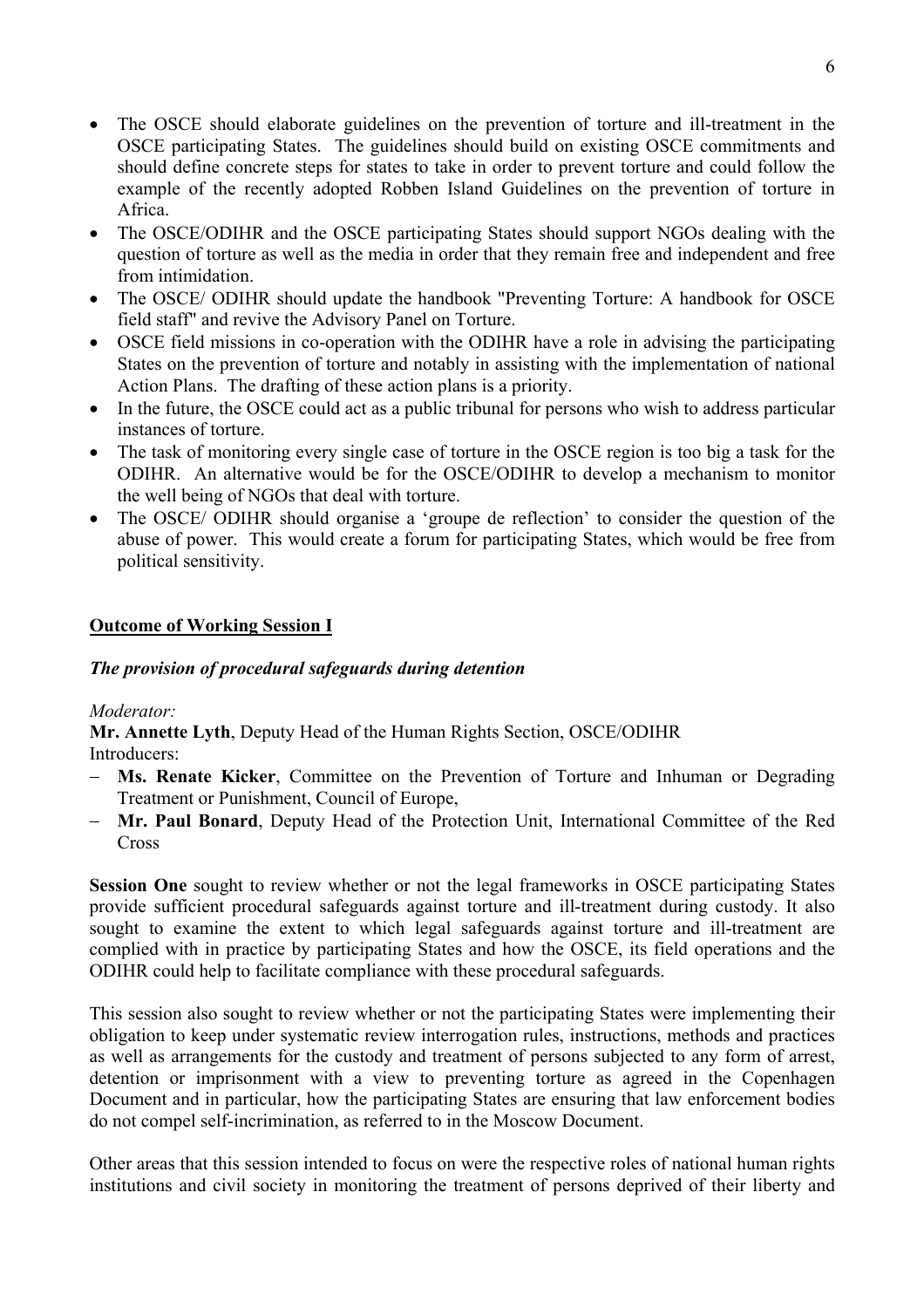their conditions of detention and in particular of ensuring compliance with procedural safeguards during detention. The session was also looking for concrete examples of ways in which the participating States ensure the independence of the work of national human rights institutions and allow and facilitate the work of civil society in this respect.

Other points for discussion were ways in which the OSCE/ODIHR could provide assistance for the implementation of recommendations of both international and national visiting bodies and examples from the participating States on ways in which they are co-operating with the UN Special Rapporteur on Torture and what steps they are taking to consider the ratification of the Optional Protocol to the UN Convention Against Torture.

The following recommendations were made during Working Session 1:

#### *Recommendations to the OSCE participating States*

• All OSCE participating States must ensure that all persons deprived of their liberty are:

Provided with information about their rights and how those rights can be accessed;

Granted access to a lawyer, including during all interrogations, and the opportunity to consult with their lawyer in confidence. National legislation should provide for effective access to a lawyer from the moment of whatever form of detention. In all cases where a detainee may risk any kind of imprisonment he/she should be offered a lawyer, recompensed for his/her work by the state, in the event that they are unable to pay for a lawyer;

Given the opportunity to notify or have notified their family or a third person of the fact of the location of their detention. National legislation should provide for the possibility to inform detainee's relatives or other third parties about his/her whereabouts and conditions of detention immediately upon arrest;

Provided with the opportunity to be examined by a doctor, outside the hearing of law enforcement officials. National legislation should provide access for all people in whatsoever form of detention to independent medical expertise, including by a medical professional of the detainee's choice. The examination should take place under conditions of confidentiality and the expert report should be immediately placed at the disposal of the detainee and his/her lawyer;

Treated with respect for the inherent dignity of the human person.

- The OSCE participating States should define torture as a specific crime in their national penal legislation, thereby ensuring that the act of torture is defined in conformity with the definition in the UN Convention against Torture and Other Cruel, Inhuman or Degrading Treatment or Punishment (CAT) and other international treaties, and the foreseen penalties are commensurate to the gravity of the crime.
- The OSCE participating States are called to amend their national penal legislation in a way that rape and sexual harassment by public officials or third parties with the consent or acquiescence of public officials are considered to be acts of torture.
- Life imprisonment without a possibility of subsequent release and long-term isolation upon arrest and in detention should be considered as cruel, inhuman and degrading punishment.
- Registers in places of detention should be regularly maintained and should contain at a minimum information about the time and reason for the detention, as well as for the release; the time at which the detainee was informed about his/her rights; the detainee's state of health immediately upon arrest and periodically afterwards; the time of contact with the relatives and lawyer; the time of interrogation sessions and a list of confiscated personal belongings.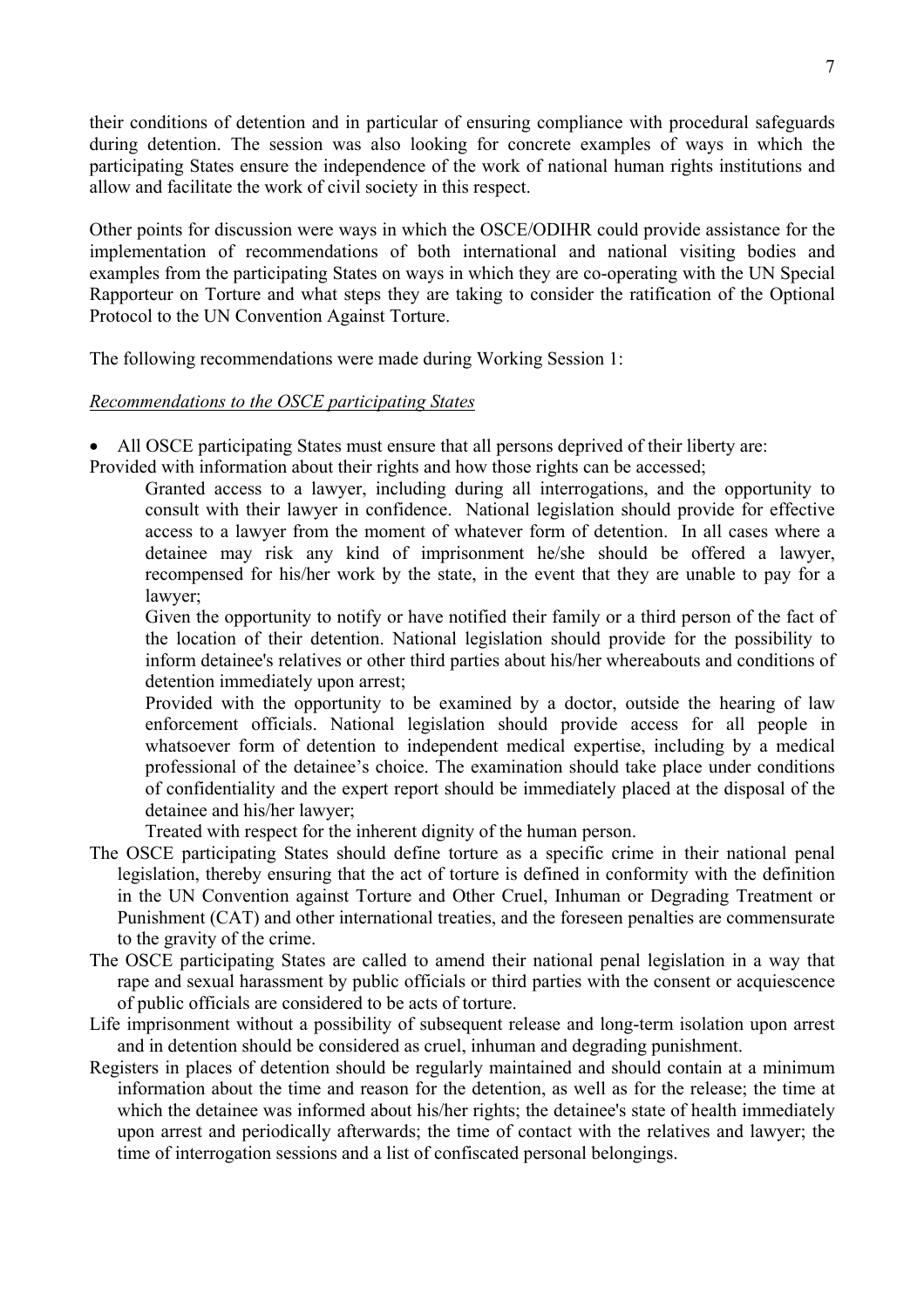- As the arbitrary exercise of disciplinary power can result in inhuman and degrading punishment, disciplinary proceedings in places of detention should be based on the principles of due process of law.
- The OSCE participating States should ensure that torture and ill-treatment do not take place in the process of investigating a crime and should therefore regulate by law:
- The time and place of the interrogation, the identity of all people present and the position of the arrested person during the investigation;

The permissible length of the interrogation and the periods of rest between the sessions;

Methods of conducting interrogations with a special emphasis on the interrogation of minors and people under the influence of alcohol or drugs;

- Female security personnel should be present during the interrogation of female detainees, and should be solely responsible for conducting bodily searches.
- Participating States should adapt the existing safeguards against torture and ill-treatment to the specific needs of vulnerable groups including asylum seekers so that they may, for instance, contact friends and relatives as well as UNHCR, NGO's or legal counselling services.
- Classification in places of detention should take into consideration the needs for protection of vulnerable prisoners.
- Solitary confinement of minors while in detention should be considered as cruel, inhuman and degrading punishment. The treatment of children who come into contact with the law must be in line with international standards on the administration of juvenile justice. Children in custody must be separated from adults, except where this would not be in the best interests of the child.
- The OSCE participating States should ensure transparency of detention conditions and should allow for monitoring by national and international bodies.
- The OSCE participating States should establish a comprehensive system of frequent periodic visits in places of detention by independent bodies with effective monitoring powers. These bodies should be allowed to visit all facilities at any time and without preliminary notice and be able to speak with detainees confidentially. Human rights NGOs should be allowed to visit detention facilities on the same conditions, but this should not serve to relieve states from their responsibility to establish effective monitoring mechanisms.
- The OSCE participating States who have not already done so should sign, ratify or accede to the Optional Protocol to the Convention against Torture and Other Cruel, Inhuman or Degrading Treatment or Punishment.
- All OSCE participating States are called upon to submit timely periodic reports to the UN Treaty Monitoring Bodies and to publish the Conclusions and Recommendations of these bodies as well as the Recommendations of the Special Rapporteur on torture. Governments are also urged to publish their plans for the implementation of these recommendations and regular progress reports on such implementation.
- Those OSCE participating States that have not done so yet, are called upon to ratify the UN Convention against Torture.
- In a number of OSCE participating States, measures providing for the right to habeas corpus should be enacted and implemented within months, not years.
- A number of participating State must ensure the effective investigation and prosecution of all instances of torture.
- In an OSCE participating State, the government is called upon to grant access to the country's prisons and pre-trial detention centres to international observers, including the Special Rapporteur on Torture and the Committee of the Red Cross.
- A number of OSCE participating States are called upon to provide public control of the penitentiary institutions and to increase legal ways to defend attorneys when being accused of criminal behaviour and kept in custody.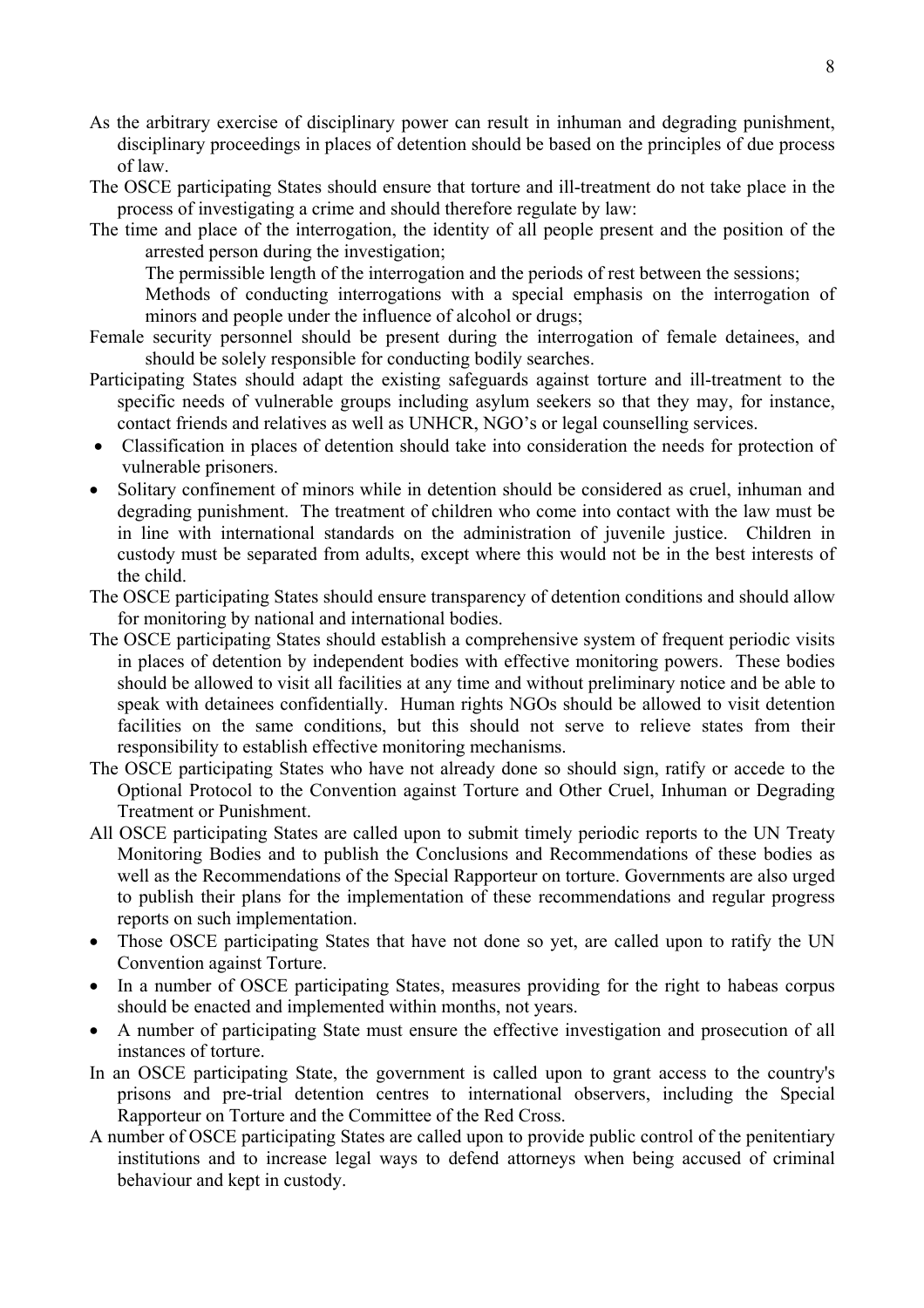An OSCE participating State that has not yet done so, is called upon to ratify as speedily as possible the European Convention on the Prevention of Torture and Inhuman or degrading Treatment or Punishment and the European Convention for the Protection of Human Rights and Fundamental Freedoms.

#### *Recommendations to the OSCE, its institutions and field operations*

• The ODIHR, through its net of internal and external experts, is called upon to provide expertise to states having ratified the Optional Protocol to the UN CAT in order to assist them in setting up national monitoring mechanisms.

### *Recommendations to other inter-governmental and non-governmental organizations*

• International monitoring bodies, as well as national governmental and non-governmental monitors should recognize as places of detention and visit, in addition to the places recognized so far, also such institutions of involuntary confinement as: schools or other educational institutions for delinquent children; places for the temporary confinement of alcoholics and other places of involuntary medical treatment; and places of detention as a way of disciplinary punishment in the army.

### **Outcome of Working Session II**

#### *The prohibition on the use of evidence obtained by torture*

*Moderator:*

**Ms. Cynthia Alkon**, Head of the Rule of Law Unit, OSCE/ODIHR *Introducer:*

- − **Mr. Daniyar Kanafin**, Professor of Criminal Procedure Law, Kazakhstani Humanitarian Institute of Law,
- − **Ms. Tinatin Khidasheli**, Director of the Legal Aid Center, Georgian Young Lawyers Association

Discussions in **Working Session 2** focused on identifying ways to ensure that international norms and standards prohibiting torture and national legislation are observed in daily practice, especially by law enforcement agencies. The discussion further focused around the fundamental problem of how to ensure that evidence obtained by torture and other oppressive means is not used as evidence in the judicial process against the accused and torture victim. Effective prohibitions of the use of evidence obtained by torture will have the effect of reducing incentives and benefits for law enforcement officials who resort to the use of force and torture as an "investigative technique." Several interventions pointed out the fundamental problem of confessions being the main piece of evidence used against the accused in criminal proceedings in many countries. The routine use of confessions as evidence helps to encourage the continued focus on extorting confessions from suspects, rather then the reverse. Another problem raised during this session was that promotion and bonus schemes in police agencies often emphasize the number of "solved" cases which puts pressure on law enforcement officials to solve cases by whatever means, which unfortunately, contributes to them resorting to using force and torture.

In addition, it was also discussed how the OSCE as an organization could improve its performance with regard to the above issues. There was a broad ranging discussion of these two themes. In particular, participants provided many examples of torture in their respective countries and the lack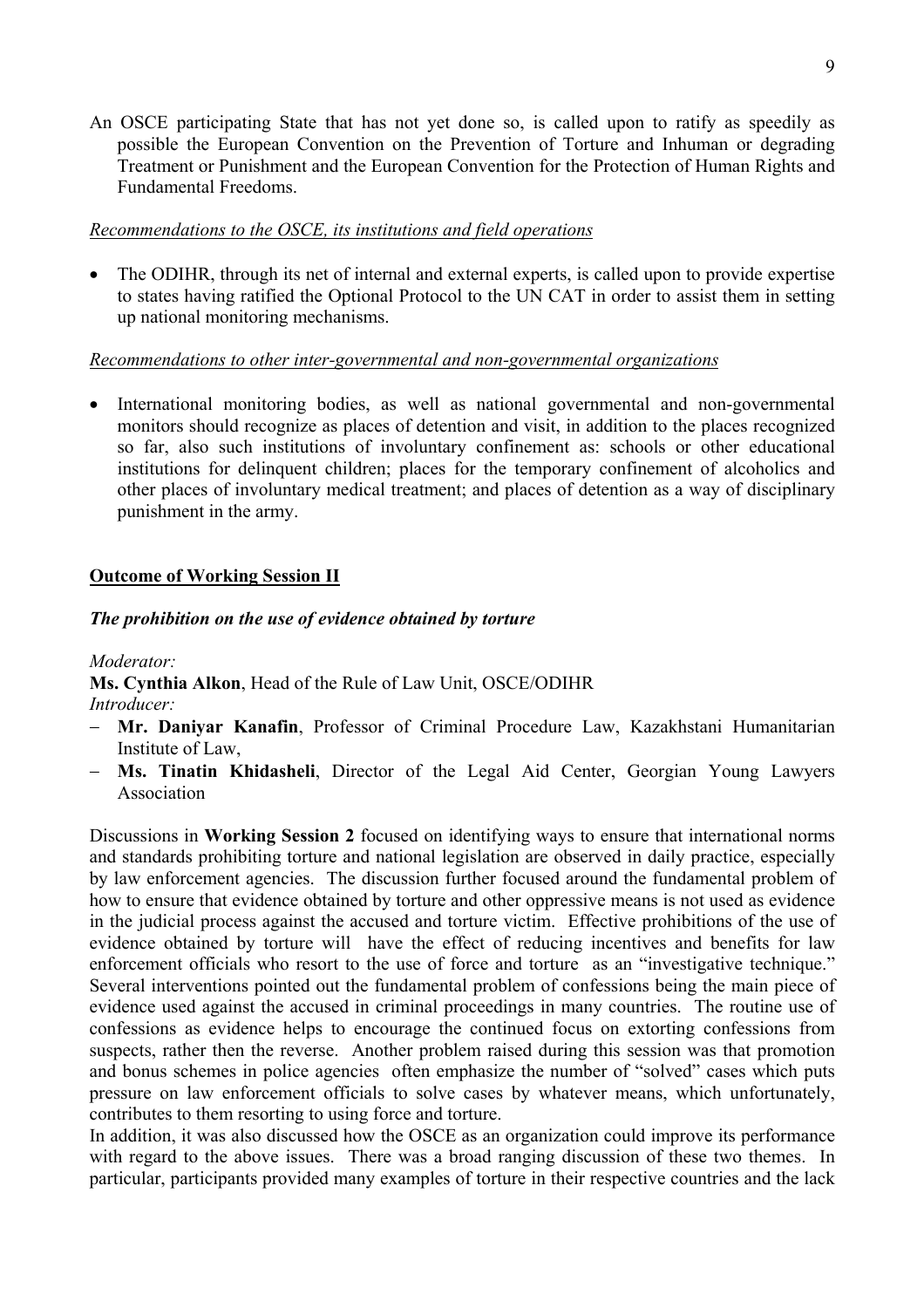of action by state organs to fight impunity and making open and official statements declaring torture an unacceptable practice. Participants repeatedly stressed the importance of political will to meet OSCE commitments and comply with the numerous references to the prohibition of torture in the OSCE documents. Some participants also gave examples of best practices on how to deal with these issues. There was recognition that torture is a widespread problem that needs to be addressed appropriately in all countries of the OSCE area. One recurring theme was the important role of the OSCE and ODIHR in mediating and promoting dialogue between governments and civil societies and NGOs.

The following recommendations were made in Working Session II:

### *Recommendations to the OSCE participating States:*

 $\overline{a}$ 

- The OSCE participating States must ensure that (in their laws and legal practice) confessions obtained by torture and inhuman or degrading treatment be excluded as evidence and ruled inadmissible.
- The OSCE participating States must ensure that laws and practice should establish that the inquiry of torture allegations should not depend on the issue being raised by a defendant (who may have been intimidated). Where there are grounds for believing that the defendant, or a witness, has been subjected to torture, inhuman or degrading treatment, this should be investigated by the judge acting *proprio motu* (i.e. of his own volition). It should also be done at the earliest possible stage in the trial, so that the question of how the confession was obtained is not confused with the details of what may have been a horrific crime such as child-murder.
- The OSCE participating States should ensure that detention orders are being issued by courts (or judicial organs) rather than Prosecutorial agencies.
- The OSCE participating States should introduce public monitoring schemes for places of detention that are under the authority of law enforcement agencies.
- The OSCE participating States should ensure access of media to information (on torture and illtreatment) and conduct training measures for journalists, in co-operation with the ODIHR, the OSCE High Representative for the Freedom of the Media and the OSCE Field Missions<sup>1</sup>;
- Participating States should introduce clear prohibitory norms on the use of evidence obtained by torture in their procedure codes.
- Participating States should do everything to open criminal investigations of all alleg[at](#page-9-0)ions of cases of torture, and to supplement the criminal proceedings with immediate disciplinary measures.
- The OSCE participating States are recommended to observe aspects of psychological assistance for its employees in penal execution institutions and include those in its projects developed and implemented in co-operation with the ODIHR and the OSCE field institutions.
- The OSCE participating States should increase their education activities of low and middle staff ranks, through training and capacity building measures.
- The OSCE participating States should open their judges' *collegia* (panels) to civil society monitoring.
- The OSCE participating States should give more importance and attention to the selection and recruitment processes of judges.

<span id="page-9-0"></span><sup>&</sup>lt;sup>1</sup> Rationale: The OSCE participating should raise awareness that independent media are not only a relevant mechanism for the disclosure of malpractice by state organs, but they also play an important role to increase awareness of the society. Only standards that are deeply rooted in the awareness and consciousness of society can be translated into practice without restrictions.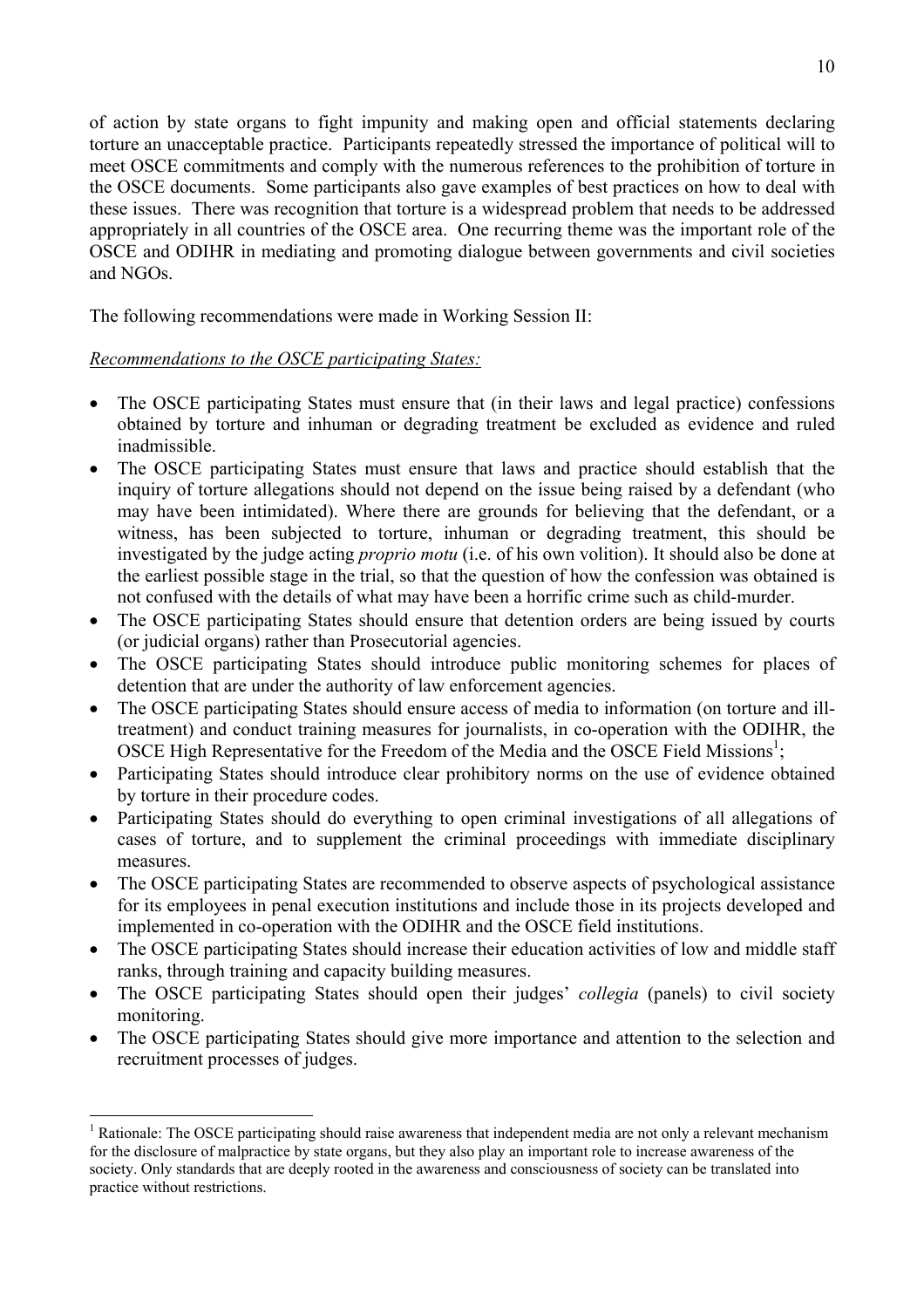- The OSCE participating States should commit themselves to proper investigation of torture allegations.
- The OSCE participating States should introduce (free) legal aid for vulnerable parts of society, or parties that do not have sufficient funds available for legal advice while in custody/detention.

## *Recommendations to the OSCE, its institutions and field operations:*

- The OSCE should build on its existing experiences of working with participating States to draft and advise on "national (or state) action plans" that would link international standards and recommendations to country-specific situations (e.g. legal system; legal and political and social culture, economy etc).
- We recommend for ODIHR to annex a list of relevant recommendations of two previous SHDM's, 2000 on the prevention of torture and 2002 on prison reform, to the SHDM report.
- We encourage the ODIHR and the OSCE field missions to step up their activities for the support of national institutions in the fight against torture. Previous experience shows that it is of highest relevance to work through concrete projects involving both state bodies including the police and civil society. These have to encompass capacity building measures including initial and continuing education of employees working in institutions for the execution of penal sanctions;
- The OSCE ODIHR should produce a set of "Guidelines" on torture prevention, which should set out a process by which the OSCE will work with states in constructing action plans and implementing them. Such activities should be seen as a part of the enhancement of the Rule of Law within the OSCE region, as this is the essential background to the construction of a preventive system;
- The OSCE Participating States should ensure access of media to information (on torture and illtreatment) and conduct training measures for journalists, in co-operation with the ODIHR, the OSCE High Representative for the Freedom of the Media and the OSCE Field Missions;
- The OSCE and its institutions should continue to exert public pressure on governments that fail to implement measures to fight torture practices.
- The OSCE should continue to act as main international watchdog.
- The OSCE should commission an expertise on legislation in force in unrecognized states, especially of (substantive) criminal and criminal procedure codes. This could help to better protect human rights on territories of unrecognized states.
- The OSCE and its institutions should assist participating States in training newly elected judges.
- The OSCE should continue to lobby with states for the importance of public condemnation of torture practices by governments and heads of states as a sign of political commitment and nontolerance of torture practices.
- The OSCE should reinvigorate procedures to monitor trials and analyze the treatment of allegations of torture. The results should be made publicly available. The OSCE must donate sufficient resources to trial monitoring efforts.
- The OSCE should publicly insist that all allegations of torture revealed at trial receive a full judicial evaluation.

## *Recommendations to others*

• Procedural norms prohibiting the use of evidence obtained by torture (or oppression) are not abstract legal science, but a central means to prevent torture: NGOs should engage deeper in this topical area.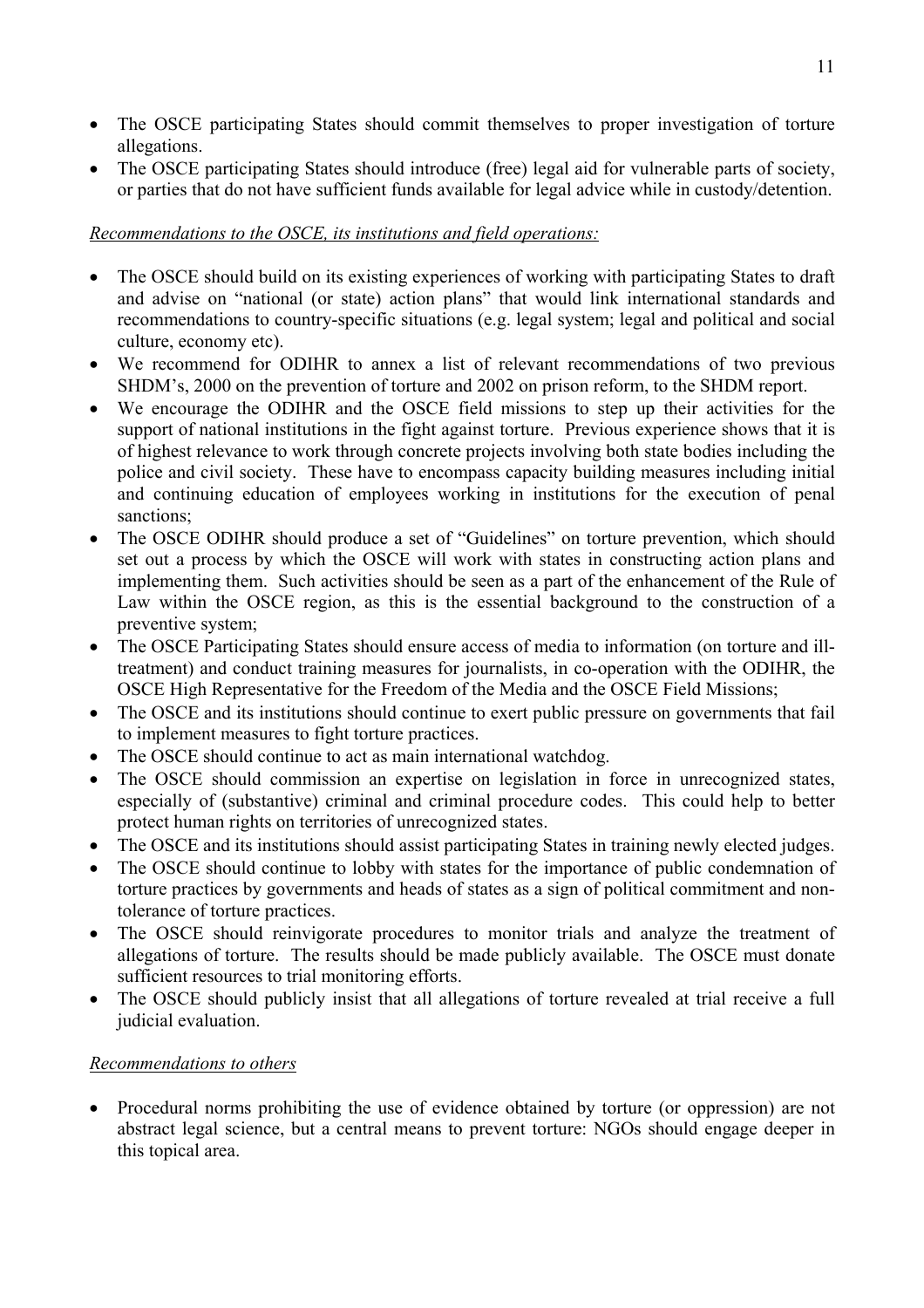- Co-operation agreements between the European Commission and some OSCE participating States could be used to promote civil society.
- International organizations should facilitate dialogue on the local and international level between NGO's and governments. International organizations should have a transparent system for funding NGOs who are coming to participate in these meetings. International organizations should support creation of an international NGO coalition;

### **Outcome of Working Session III**

### *The effective investigation and prosecution of acts of torture*

### *Moderator:*

**Mr. David Diaz Jogeix**, Head of the Rule of Law Department, OSCE Mission to Serbia and Montenegro

*Introducers:*

- − **Mr. Christopher Greenwood QC**, Professor of International Law, London School of Economics,
- − **Ms. Rachel Denber**, Acting Head, Europe and Central Asia Division, Human Rights Watch

Discussions in **Working Session 3** focused on means and ways of effective investigation and prosecution of acts of torture. In the Budapest Document of 1994, the OSCE participating States committed themselves to investigate allegations of torture and to prosecute offenders. The session considered to what extent the obligation to effectively investigate and prosecute acts of torture is complied with in the OSCE region. The participants identified factors that hinder compliance with these obligations and made a number of recommendations to the participating States and to the OSCE and its institutions and field missions with a view to increasing compliance with these obligations.

The following recommendations were made in Working Session III:

### *Recommendations to the OSCE Participating States*

- The OSCE participating States must ensure that all allegations of torture and ill-treatment are promptly and thoroughly investigated by a truly independent and impartial body, and that complainants and witnesses are protected from harassment and other forms of pressure.
- The OSCE participating States must ensure that perpetrators of torture or ill-treatment are promptly brought to justice in proceedings, which respect the suspect's right to a fair trial and the victim's right to be treated with respect and dignity.
- The OSCE participating States must ensure that law enforcement bodies are trained in the proper investigation and detection of crime in order to reduce the reliance on confessions.
- The OSCE participating States should be proactive in the investigation of acts of torture. The authorities must initiate an investigation whenever evidence is presented that an act of torture has taken place. The initiation of an investigation should not depend on the receipt of a formal complaint.
- The OSCE participating States must ensure that acts of torture are not dealt with solely by internal disciplinary bodies: free standing and independent bodies must be established in all OSCE participating States to investigate allegations of torture against law enforcement bodies.
- The OSCE participating States should ensure that their legislation permits courts to exercise universal jurisdiction, so that suspected torturers in their territory can be brought to justice in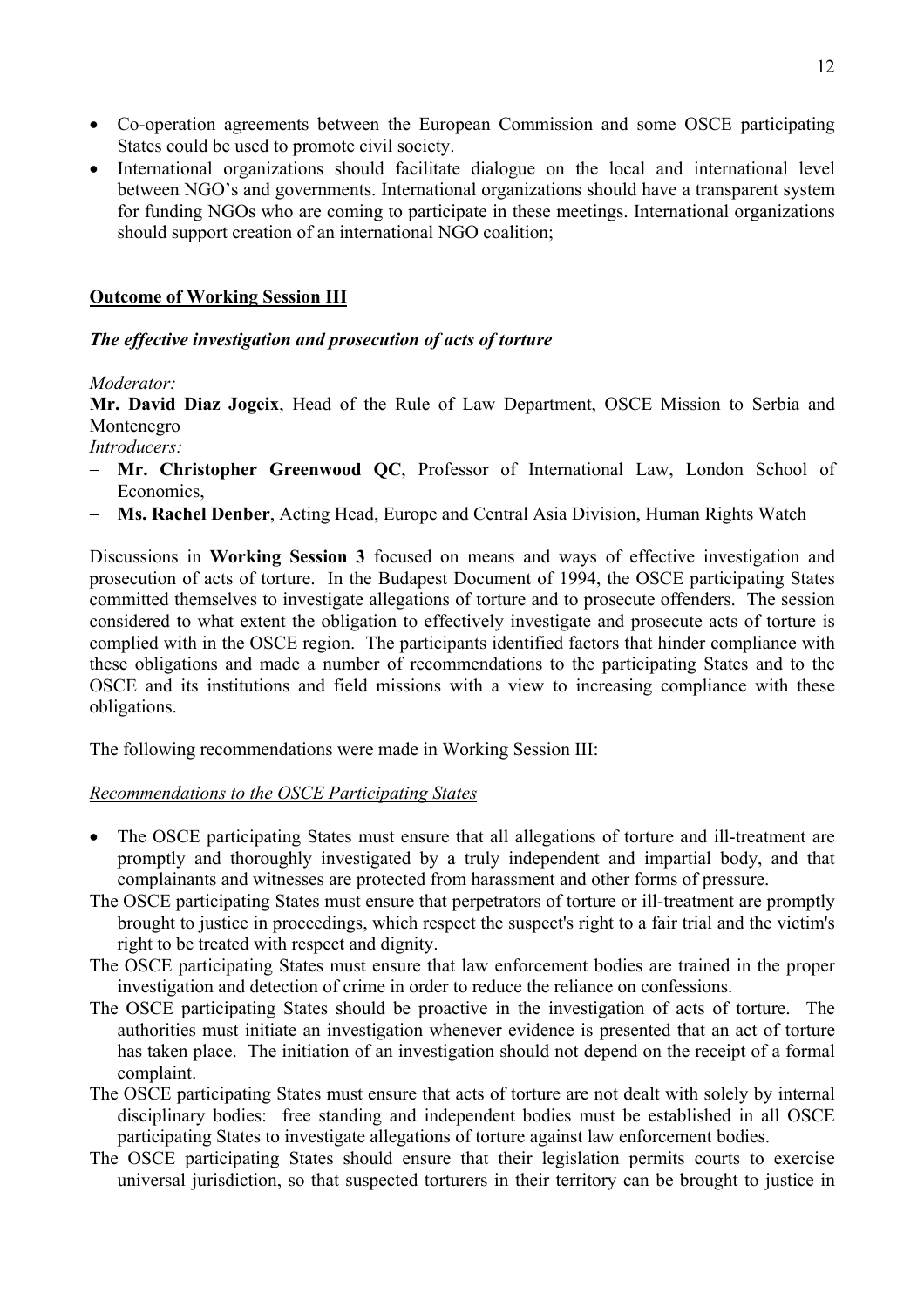their own courts, or extradited to a State able and willing to do so, in a fair trial and without the possibility of facing the death penalty. Alleged torturers should be brought to justice wherever they may be, whatever their nationality or position, regardless of where the crime was committed and the nationality of the victim, and regardless of how much time has elapsed since the crime was committed.

- The OSCE participating States should not allow for pardoning or clemency of torturers before the truth is revealed and perpetrators are sentenced in a prompt and fair trial.
- The authorities of an OSCE participating State should amend the Criminal Code to include a crime of torture supported by an adequate penalty.
- The authorities of an OSCE participating State should investigate allegations of widespread torture used against alleged Muslim extremists, including Hizb ut-Tahrir.
- The authorities of a relevant OSCE participating State should conduct impartial and thorough investigations into the allegations of torture used against alleged participants of the armed attack on 25 November 2002 and bring the responsible persons to justice.

#### *Recommendations to the OSCE, its institutions and field operations:*

- The OSCE should be active in training and bringing clinicians together to train them on the identification and documentation of torture which can be used as material evidence in the prosecution of perpetrators of torture.
- The OSCE should render technical assistance to participating States to train police officers in methods for investigating crimes, in attempt to reduce reliance on confession evidence.
- The OSCE should render technical assistance to participating States to train specialist investigators in the investigation of acts of torture.
- The OSCE should insist upon and facilitate the forensic examination of all deaths in custody and assist in criminal procedure reform to remove obstacles to forensic medical testing and to ensure the independence of forensic evidence centres.
- In cases of suspicious deaths in custody in countries where the OSCE has a field presence the OSCE should insist upon and facilitate independent forensic examinations of the bodies, and make the results publicly available.
- When numerous torture complaints emanate from particular police precincts, the OSCE should encourage the government to undertake an investigation of the precinct without waiting for a further individual complaint.
- The OSCE should publicly condemn governments of participating States when they fail to investigate and sanction law enforcement officials that engage in torture.
- The Chairman in Office of the OSCE should form a working group with the mandate of making recommendations regarding whether the OSCE should issue statistics of filed torture complaints.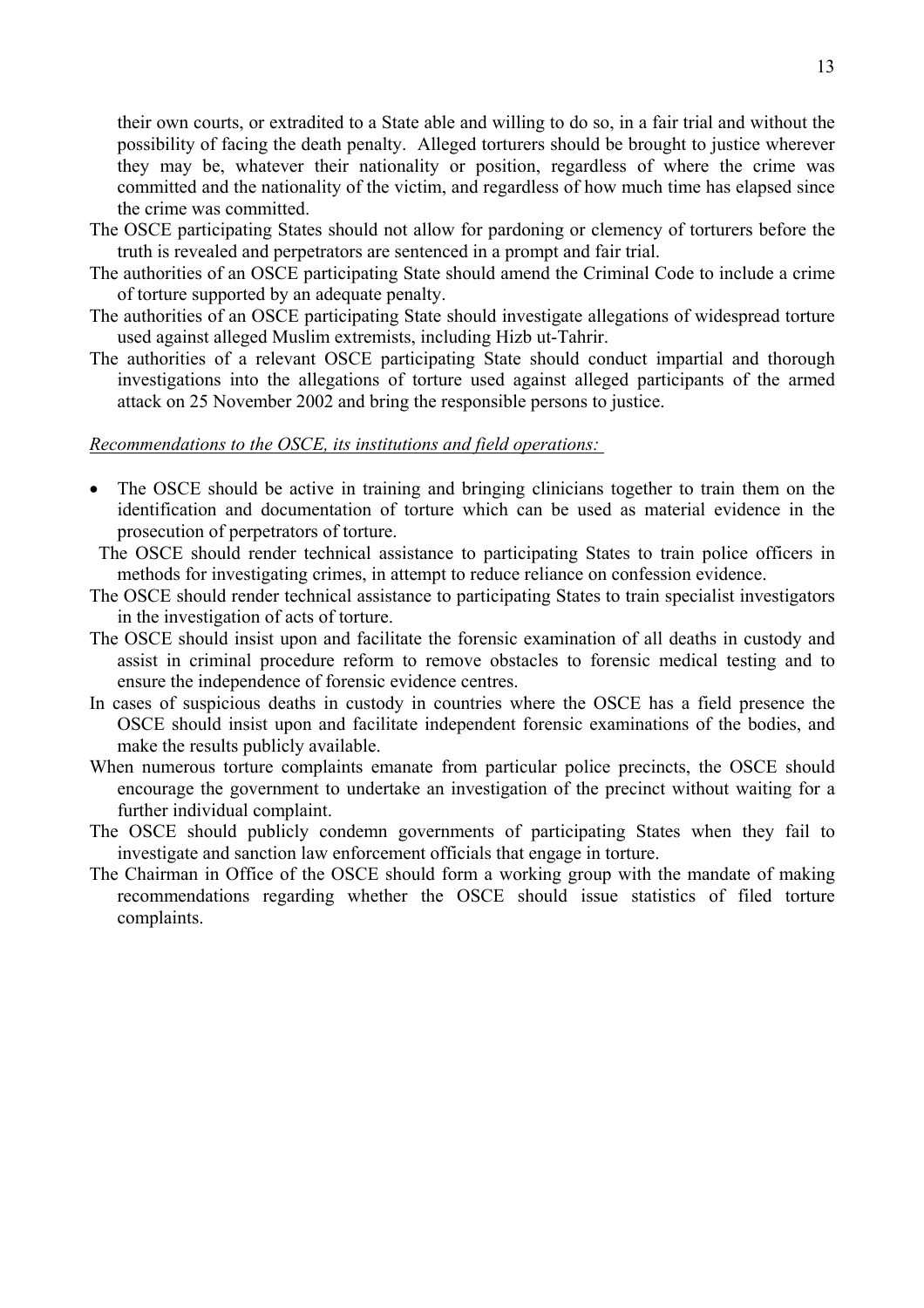# **III. ANNEXES**

# **1. Agenda**



## **M E E T I N G**

#### **SUPPLEMENTARY HUMAN DIMENSION MEETING on the Prevention of Torture**

6-7 November, 2003 Hofburg, Vienna

| Day 1           | 6 November 2003                                                                                                                                                                                                       |                                                                                                                        |  |  |
|-----------------|-----------------------------------------------------------------------------------------------------------------------------------------------------------------------------------------------------------------------|------------------------------------------------------------------------------------------------------------------------|--|--|
| $15.00 - 16.00$ | <b>Opening Session:</b>                                                                                                                                                                                               |                                                                                                                        |  |  |
|                 | Moderator:<br>Ambassador Justus de Visser,<br>Chairman of the OSCE Permanent Council                                                                                                                                  |                                                                                                                        |  |  |
|                 | Introductory remarks:                                                                                                                                                                                                 | Ambassador Christian Strohal,<br>Director of the OSCE/ODIHR                                                            |  |  |
|                 | Keynote speeches:                                                                                                                                                                                                     |                                                                                                                        |  |  |
|                 | Jens Modvig<br>Mr. Jens Modvig, former Secretary-General of the "International<br>Rehabilitation Council for Torture Victims", Associate Professor, Institute of<br>Public Health, University of Copenhagen, Denmark, |                                                                                                                        |  |  |
|                 | Mark Thompson<br>Secretary-General<br>Association for the Prevention of Torture                                                                                                                                       |                                                                                                                        |  |  |
|                 | Technical information by the OSCE/ODIHR                                                                                                                                                                               |                                                                                                                        |  |  |
| $16.00 - 18.00$ | Session 1: The provision of procedural safeguards during detention                                                                                                                                                    |                                                                                                                        |  |  |
|                 | Moderator:                                                                                                                                                                                                            | Sirpa Rautio<br>Head of the Human Rights Section<br><b>OSCE/ODIHR</b>                                                  |  |  |
|                 | Introducer:                                                                                                                                                                                                           | Renate Kicker<br>European Committee for the Prevention of Torture and<br>Inhuman and Degrading Treatment or Punishment |  |  |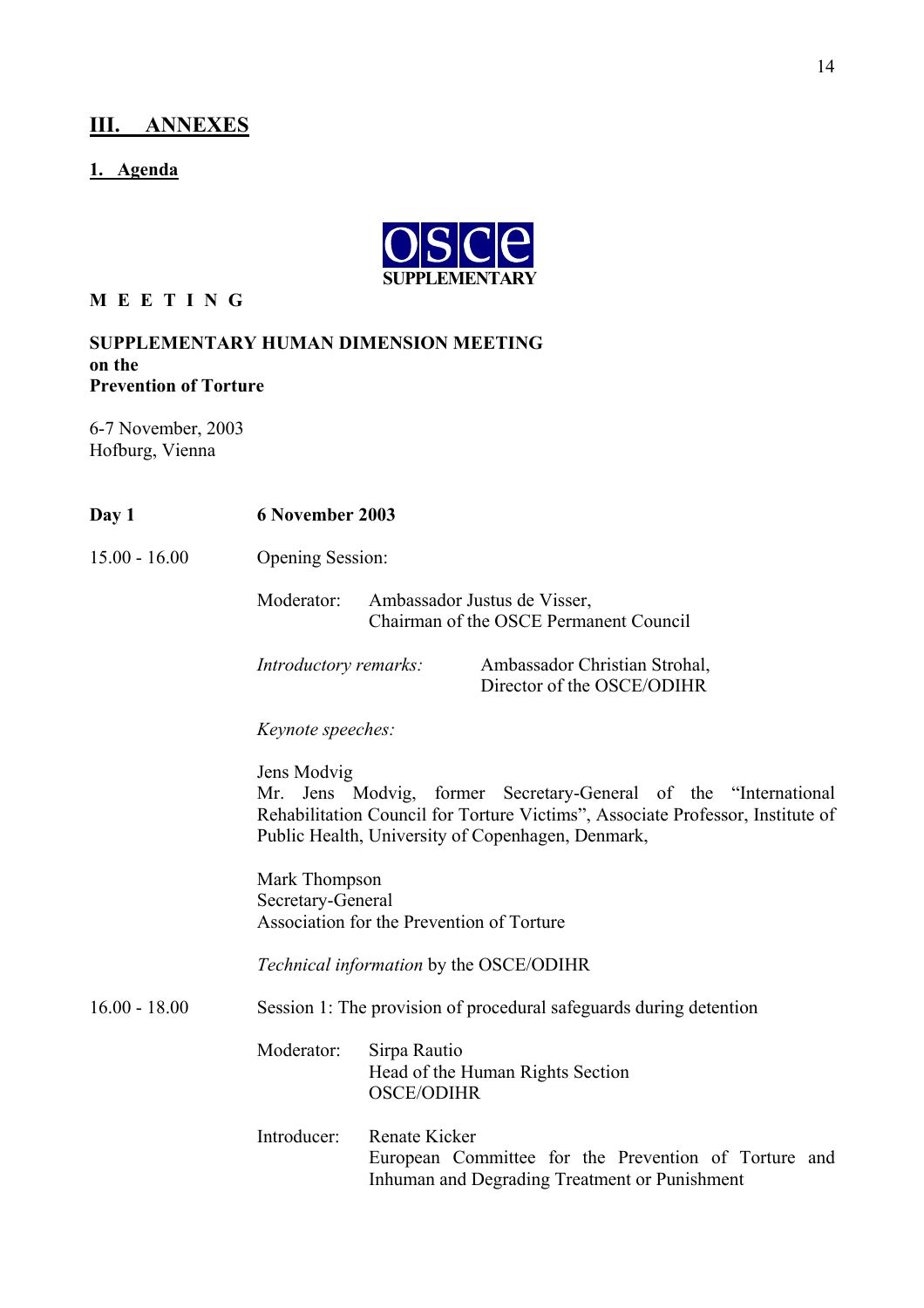|                 |                                                                           | Paul Bonard<br>Deputy Head of the Protection Unit<br>International Committee of the Red Cross                                                                 |  |
|-----------------|---------------------------------------------------------------------------|---------------------------------------------------------------------------------------------------------------------------------------------------------------|--|
| 18.30           | Reception offered by Chairmanship                                         |                                                                                                                                                               |  |
| Day 2           | 7 November 2003                                                           |                                                                                                                                                               |  |
| $09.00 - 12.00$ | Session 2: The prohibition on the use of evidence obtained by torture     |                                                                                                                                                               |  |
|                 | Moderator:                                                                | Cynthia Alkon<br>Head of the Rule of Law Unit<br><b>OSCE/ODIHR</b>                                                                                            |  |
|                 | Introducer:                                                               | Daniyar Kanafin<br>Professor of Criminal Procedure Law<br>Kazakhstani Humanitarian Institute of Law<br>Tinatin Khidasheli<br>Director of the Legal Aid Center |  |
| $12.00 - 14.00$ | Lunch                                                                     | Georgian Young Lawyers Association                                                                                                                            |  |
| $14.00 - 16.00$ | Session 3: The effective investigation and prosecution of acts of torture |                                                                                                                                                               |  |
|                 | Moderator:                                                                | David DiazJogiex<br>Head of the Rule of Law Department,<br><b>OSCE Mission to Serbia and Montenegro</b>                                                       |  |
|                 | Introducer:                                                               | Christopher Greenwood QC<br>Professor of International Law<br>London School of Economics                                                                      |  |
|                 | Introducer:                                                               | Rachel Denber<br>Acting Head, Europe and Central Asia Division,<br>Human Rights Watch                                                                         |  |
| $16.00 - 16.30$ | <b>Break</b>                                                              |                                                                                                                                                               |  |
| $16.30 - 17.30$ | Closing Session:                                                          |                                                                                                                                                               |  |
|                 | Moderator:                                                                | Ambassador Justus de Visser,<br>Chairman of the OSCE Permanent Council                                                                                        |  |
|                 | Reports by the Working Session Moderators                                 |                                                                                                                                                               |  |
|                 | Comments from the floor                                                   |                                                                                                                                                               |  |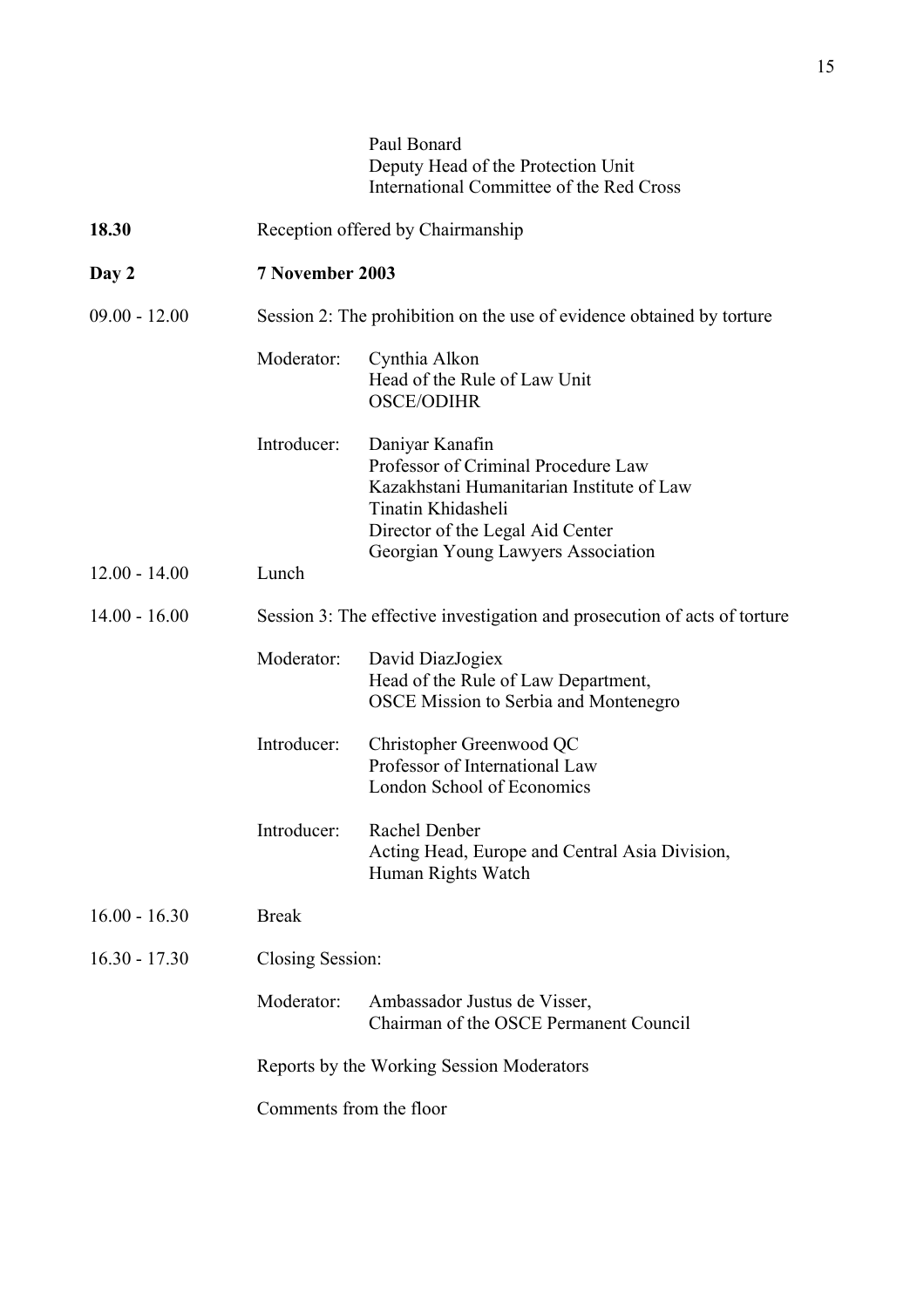#### **2. Annotated Agenda**



#### **M E E T I N G**

#### **SUPPLEMENTARY HUMAN DIMENSION MEETING on the Prevention of Torture**

6-7 November, 2003 Hofburg, Vienna

**Annotated Agenda**

#### **OVERVIEW**

Torture and ill-treatment are prohibited at all times and in all circumstances by the OSCE commitments and international human rights law. The prohibition on torture and ill-treatment cannot be suspended even in times of public emergency or war. Nevertheless, torture and illtreatment continue to be of great concern in the OSCE region and there are reliable reports that such practices continue to occur in a number of participating States.

The OSCE participating States have strongly condemned all forms of torture as one of the most flagrant violations of human rights and human dignity (Budapest 1994) and have committed themselves to the eradication of torture and cruel, inhuman and degrading treatment or punishment throughout the OSCE region (Istanbul 1999).

To achieve this goal, the OSCE participating States have committed themselves to take effective legislative, administrative, judicial and other measures to prevent and punish torture and illtreatment (Vienna 1989).

In addition, the OSCE participating States have also committed themselves to assist victims and cooperate with relevant international organizations and non-governmental organizations, as appropriate (Istanbul 1999).

Many of the OSCE participating States are parties to the UN Convention Against Torture and the European Convention for the Prevention of Torture which both provide for a broad variety of measures to prevent and punish acts of torture and ill-treatment. Fifty-three of the 55 OSCE participating States have ratified the UN Convention Against Torture (CAT) and of those, 34 States have recognized the competence to receive and process individual communications of the Committee against Torture under Article 22 of the CAT. Forty-four of the Council of Europe Member States, all of which are OSCE participating States, have ratified the European Convention for the Prevention of Torture (CPT) Article 1 of which established the European Committee for the Prevention of Torture.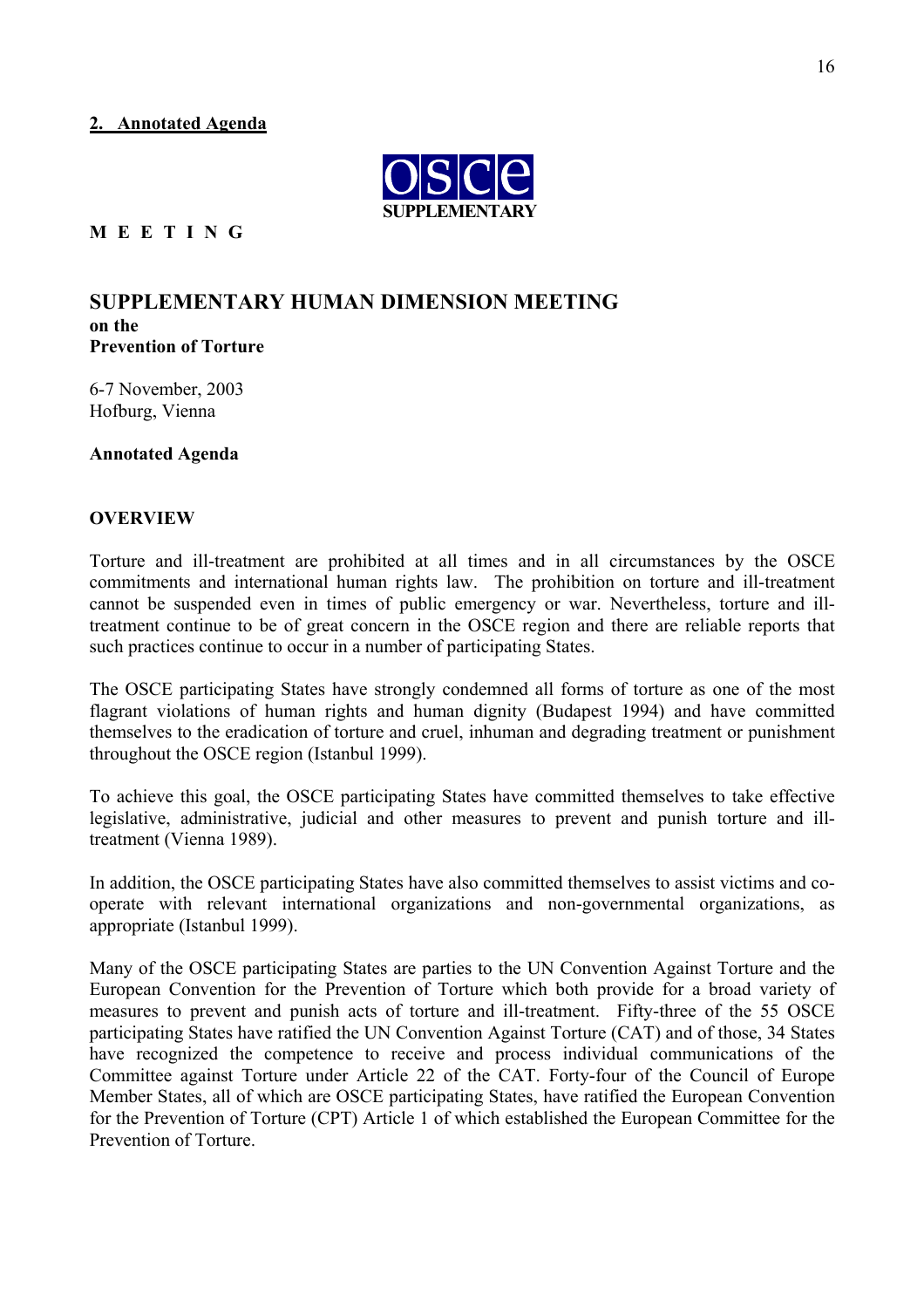This meeting will focus on the measures that have been taken by OSCE participating States under three main headings, and will seek to assess the progress made by the participating States in these areas:

- Working Session I: The provision of procedural safeguards during detention
- Working Session II: The prohibition on the use of evidence obtained by torture
- Working Session III: The effective investigation and prosecution of acts of torture

Recommendations may be addressed to the OSCE as a whole, the participating States, OSCE institutions including the Office for Democratic Institutions and Human Rights and to OSCE field operations.

### **SESSION 1: The provision of procedural safeguards during detention**

The provision of procedural safeguards to be complied with at the point of detention and throughout the period of detention can serve to significantly reduce the incidence of torture.

The participating States have committed themselves to promote legislation to provide procedural and substantive safeguards to combat torture and ill-treatment (Istanbul 1999) and to keep under systematic review interrogation rules, instructions, methods and practices as well as arrangements for the custody and treatment of persons subjected to any form of arrest, detention or imprisonment with a view to preventing torture. (Copenhagen 1990).

Possible discussion topics for this session could be:

- Does the legal framework in participating States provide sufficient procedural safeguards against torture and ill-treatment during custody? If not, what are the reasons for the absence of such safeguards?
- To what extent are legal safeguards against torture and ill-treatment complied with in practice by participating States?
- How can the OSCE, its field operations and the ODIHR facilitate compliance with procedural safeguards?
- In what way are the participating States implementing their obligation to keep under systematic review interrogation rules, instructions, methods and practices as well as arrangements for the custody and treatment of persons subjected to any form of arrest, detention or imprisonment with a view to preventing torture as agreed in the Copenhagen Document? In particular, how are the participating States ensuring that law enforcement bodies do not compel selfincrimination, as referred to in the Moscow Document?
- What are the respective roles of national human rights institutions and civil society in monitoring the treatment of persons deprived of their liberty and their conditions of detention and in particular of ensuring compliance with procedural safeguards during detention? In what way do the participating States ensure the independence of the work of national human rights institutions and allow and facilitate the work of civil society in this respect?
- In what way can the OSCE/ODIHR provide assistance for the implementation of recommendations of both international and national visiting bodies?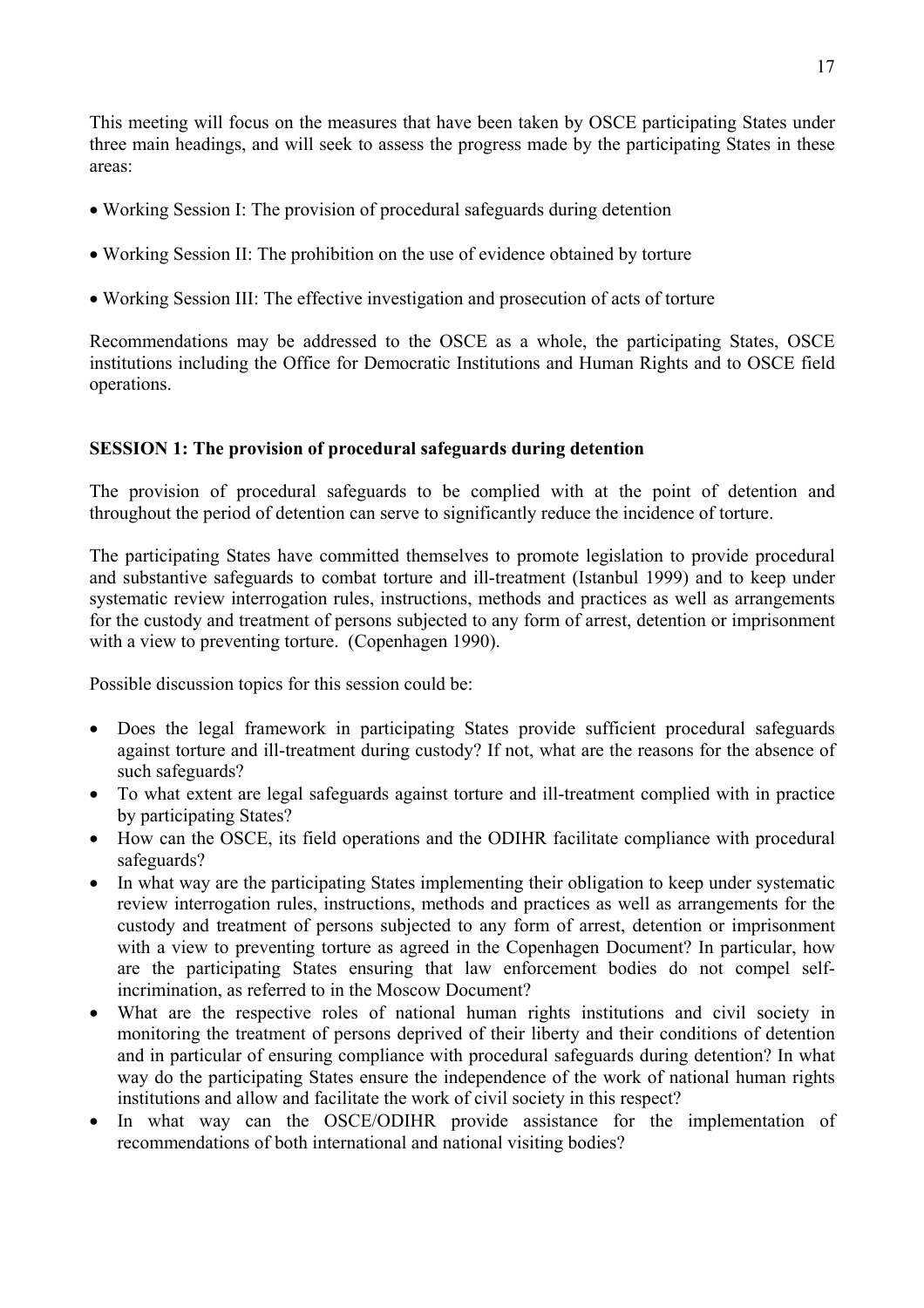- In what way are the participating States co-operating with the UN Special Rapporteur on Torture?
- What steps are OSCE participating States taking to consider the ratification of the Optional Protocol to the UN Convention Against Torture.

#### **SESSION 2: The prohibition on the use of evidence obtained by torture**

A common object of torture is to obtain confessions or other statements that can later be invoked as evidence in criminal proceedings. The Moscow Document of 1991 states that, "effective measures will be adopted, if this has not already been done, to provide that law enforcement bodies do not take undue advantage of the situation of a detained or imprisoned person for the purpose of compelling him to confess, or otherwise to incriminate himself, or to force him to testify against other persons".

The UN Convention Against Torture aims to prevent the incidence of torture by prohibiting all statements made as a result of torture from being invoked as evidence in any proceedings, except against a person accused of torture. The UN Committee Against Torture has stated that procedural legislation should contain detailed provisions on the inadmissibility of unlawfully obtained confessions as one of the essential means of preventing torture.

Possible discussion topics of this session could be:

- To what extent do participating States prohibit in law and in practice the use of evidence obtained by torture in criminal proceedings?
- What safeguards should be put in place to ensure that confessions obtained by torture are not relied upon as evidence in criminal proceedings?
- How can the OSCE, its field operations and the ODIHR assist participating States to comply with the prohibition on the use of evidence obtained by torture?

### **SESSION 3: Effective investigation and prosecution of acts of torture in the OSCE region**

Overcoming impunity is a key element in the eradication of torture. The OSCE participating States have committed themselves to inquire into all alleged cases of torture and to prosecute offenders (Budapest 1994).

The UN Convention Against Torture requires not only that attempts to commit torture and complicity and participation in torture be criminalized, but that these crimes must be punishable by appropriate penalties which take into account their grave nature.

The UN Human Rights Committee, which is the body responsible for interpreting the provisions of the ICCPR, has stated that it is not sufficient to merely prohibit torture or ill-treatment or punishment or to make it a crime, but has stressed the additional need for investigation, punishment and reparation for instances of torture. In particular the Committee has noted that amnesties are generally incompatible with the duty of states to investigate acts of torture, to guarantee freedom from such acts within their jurisdiction and to ensure that they do not occur in the future. Furthermore the UN Committee against Torture has expressed concern about the use of amnesty laws which might extend to the crime of torture and has recommended that such laws "exclude torture from their reach."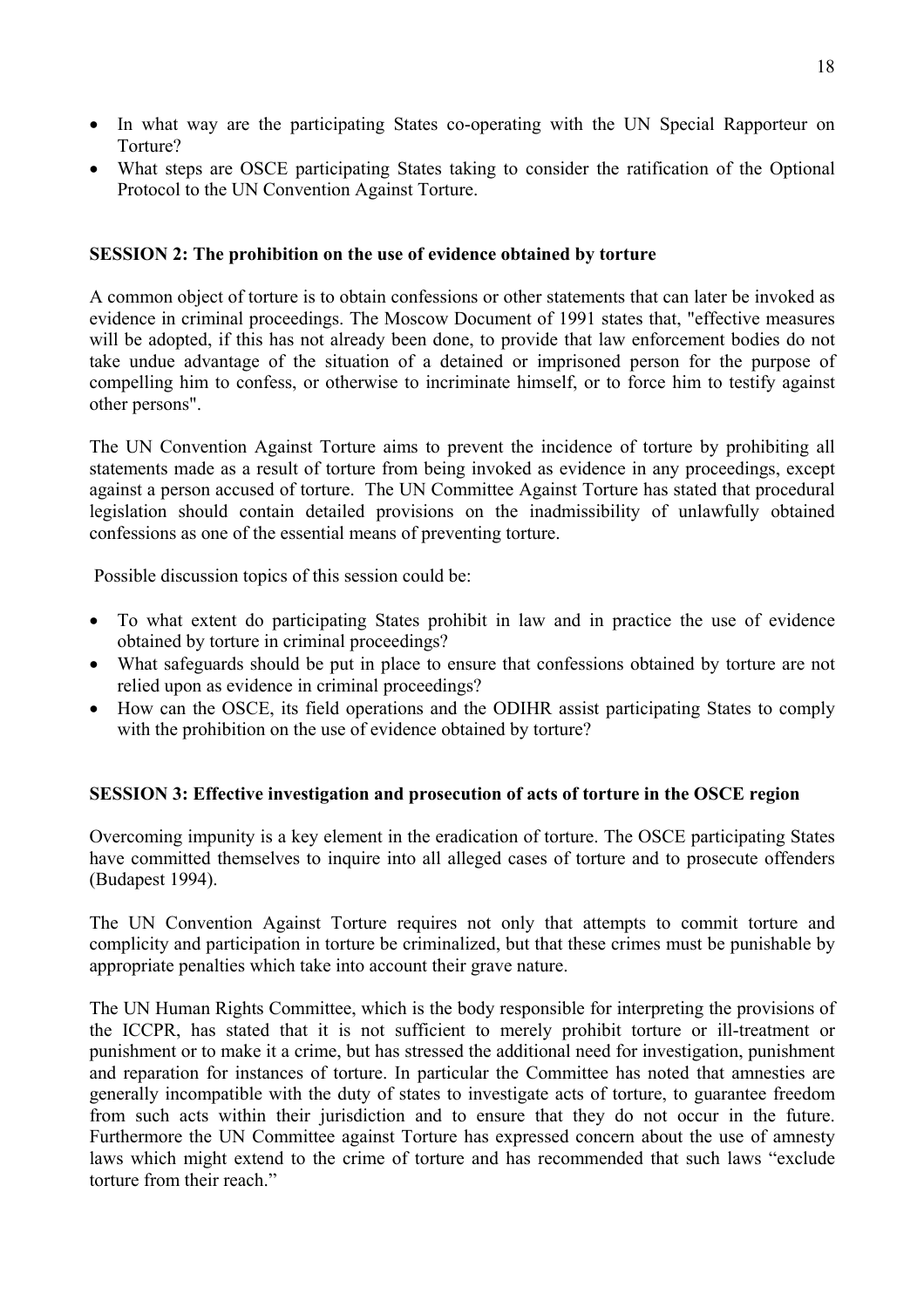Possible discussion topics of this session could be:

- To what extent are states honouring their OSCE and other international commitments to effectively investigate all complaints and credible reports of torture and to punish torturers?
- What are the causes of failures by States to carry out these commitments?
- How are participating States ensuring the protection of the 'victims' of torture in all alleged cases of torture during the investigation and the prosecution stages?
- To what extent are OSCE participating States honouring their Istanbul commitments to assist victims and co-operate with relevant international organizations and non-governmental organizations?
- What can health professionals do to support the prevention of torture?
- How can the OSCE and its field operations and the ODIHR assist participating States to comply with their obligations to investigate and prosecute acts of torture?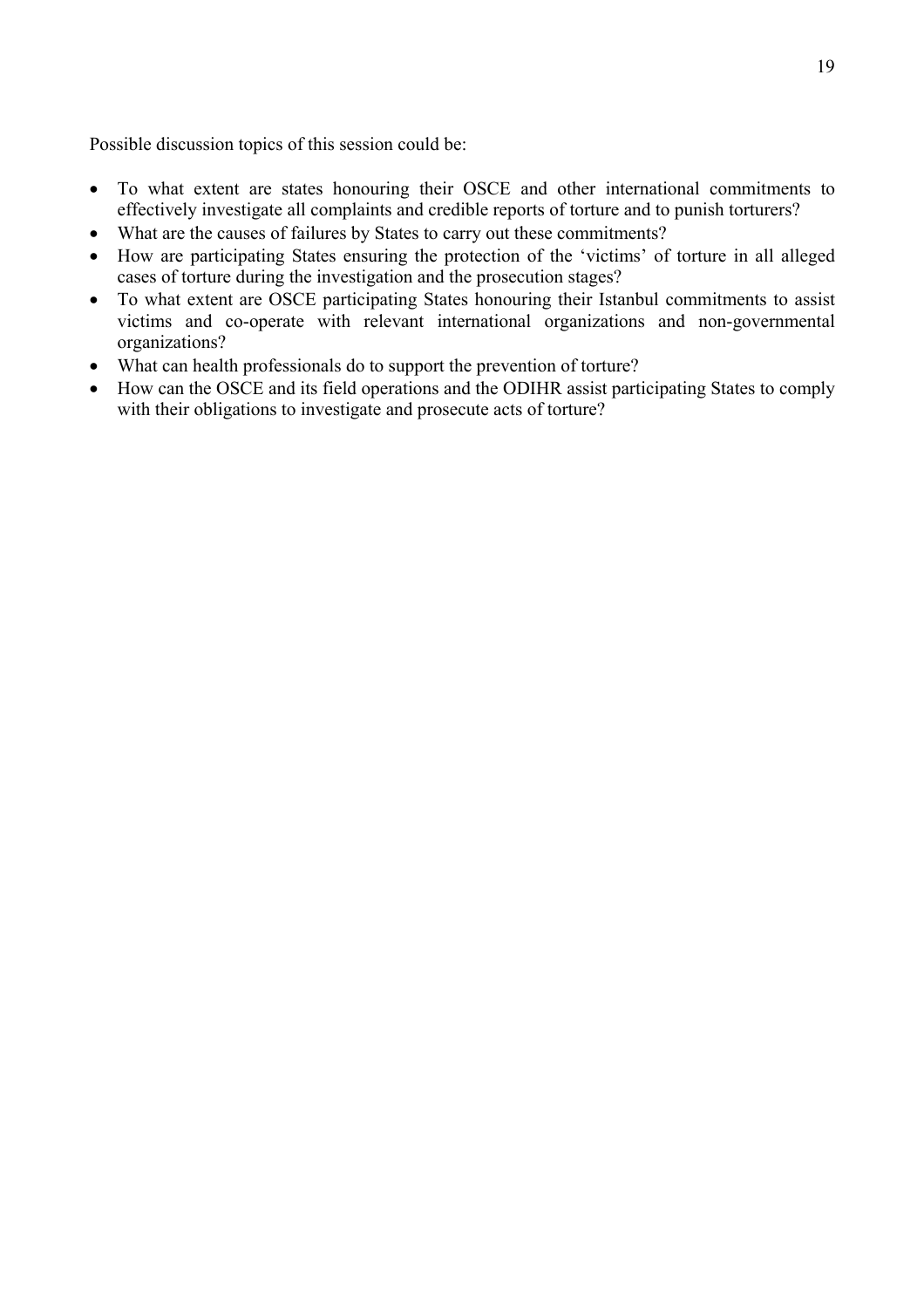### **3. Keynote Speeches**

**A. Mr. Jens Modvig**, former Secretary-General of the "International Rehabilitation Council for Torture Victims", Associate Professor, Institute of Public Health, University of Copenhagen, Denmark,

### Mr. Chairman, Your Excellencies, Ladies and Gentlemen

### **Torture and methods of torture**

Torture – defined in the UN Convention against Torture and Other Cruel, Inhuman or Degrading Treatment – is no doubt one of the cruellest human rights violations.

The severe pain and suffering inherent in torture may be obtained by the use of physical or psychological torture methods.

Physical torture methods include, *inter alia*, systematic beatings (i.e. repetitive beatings of the same body part), electrocution of sensitive body parts, suspension in arms or legs, near-suffocation by use of plastic bags, gas masks with reduced oxygen, or near drowning in polluted water. Many methods of torture have nicknames, for instance:

- The Parrot (when suspended in the knees on a cane, with the hands tied and locking the suspension)
- The Palestinian Hanging (when suspended in arms tied behind the back)
- The Baby Elephant (when near-suffocated with a gas mask) allegedly an Eastern European phenomenon,
- The Tortoise (when put in a small cage which only allows you to lie on hands and knees) etc.

Severe suffering may also be inflicted through psychological torture like severe humiliation and threats - threats to kill, rape or torture yourself or your wife or kids, mock execution or sexual humiliations. Experiencing the torture of others, maybe your family, is considered one of the worst forms of torture.

The practice of torture is prohibited according to international law, and the vast majority of OSCE member states have ratified the UN Convention against Torture and Other Cruel, Inhuman or Degrading treatment. Still, state-perpetrated torture or ill-treatment is practised in at least half of the 55 OSCE member states.

The practice of torture may be perceived as an effective political tool for the authorities to stay in control, to keep the population in a state of fear, to reduce the power of a political opposition or an ethnic minority or because the eradication of torture is simply not a priority to the government.

By setting examples of destroyed personalities to the rest of the population, a state of fear is created in the population.

### **What is torture's impact on individual and population health?**

Torture is able to completely break down a person. Apart from the physical consequences of torture that may be bad enough by inflicting chronic pain and mutilation of the body in different ways, the mental health consequences are often the worst.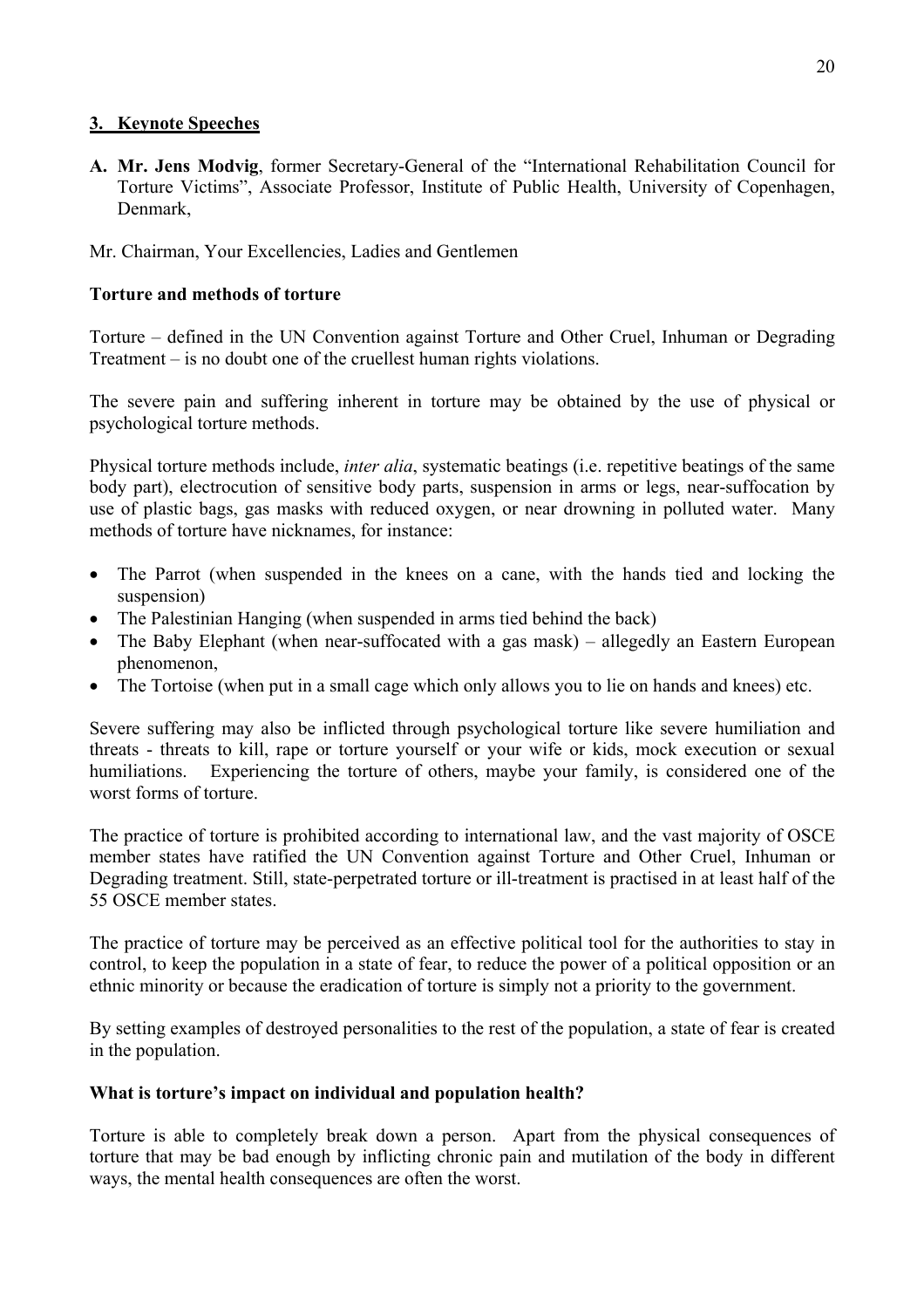Research has shown that torture is able to put the torture victim into a chronic condition of socalled post-traumatic stress disorder, or PTSD. This condition only occurs if you have been subjected to a severe threat to your life without having any ways out - which is what the situation of torture is about.

This chronic condition is characterised by constant flash-backs of the horrors you went through, i.e. re-experiencing the torture again and again, at night through nightmares, in day-time through intrusive thoughts - flashbacks, and being in a state of hyper-arousal, with outbursts of anger and depression. The victim is marked by a tendency of social isolation, not only from the outside world but also from the closest family. The victim is alone with his flashbacks and cannot cope with any company.

These consequences make it very difficult for the family to function. A 34 year torture victim, a former musician in his country of origin, whom I visited in his home, showed the same behaviour as so many other torture victims. He never left his apartment but stayed all the time in a small bedroom by himself, yelling at his two concerned kids and his caring wife to stay away, trying to sleep or watching tv. Conversation with him was very difficult because he constantly slipped into an introverted autistic state, processing his horrifying flashbacks, and I had to repeat my questions several times and wait for the answer for several minutes. As he said: 'the tv is my best friend' because it helped him to concentrate on something neutral, take him away from his memories and keep him in the present reality. He slept very badly, 2-3 hours at a time, because of nightmares, screaming at night, keeping the wife and kids awake and worried, with severe impact on the kids' health. Actually, the case started with his youngest kid, two years old, being referred to childpsychiatric ward because of sleeping and eating disorders. Only two years later, the child psychiatrists discovered that the father was a torture victim and that this was the cause of the child's problems. He never himself told anybody that he was a torture victim.

The person has certainly been destroyed, and has effectively been put out of the game as an active participant in the societal development. The humiliation is total, and the life of the torture victim is miserable and pathetic. The feeling of shame of the torture victim effectively prevents that the silence is broken - the risk of opening a public case or filing an official complaint is quite low.

The knowledge or suspicion in the population that this may happen to yourself if you are taken in for interrogation or custody is scary. It affects the population and effectively keeps people away from objecting. Rather keep quiet than risk being brought in.

Some people make the mistake of thinking of torture as a little, deserved, beating up of criminals during interrogation. It can't be that bad.

This is indeed a mistake. Considering torture as something that may be acceptable is a huge mistake, with huge consequences for human rights, for human dignity, and for human lives.

### **Turning to the Concept of Impunity**

Why, then, is torture still a big problem in the world, including many OSCE countries? 133 countries in the world have reaffirmed, by ratifying the UN Convention against torture that torture is prohibited, it is a serious crime and it should be punished severely.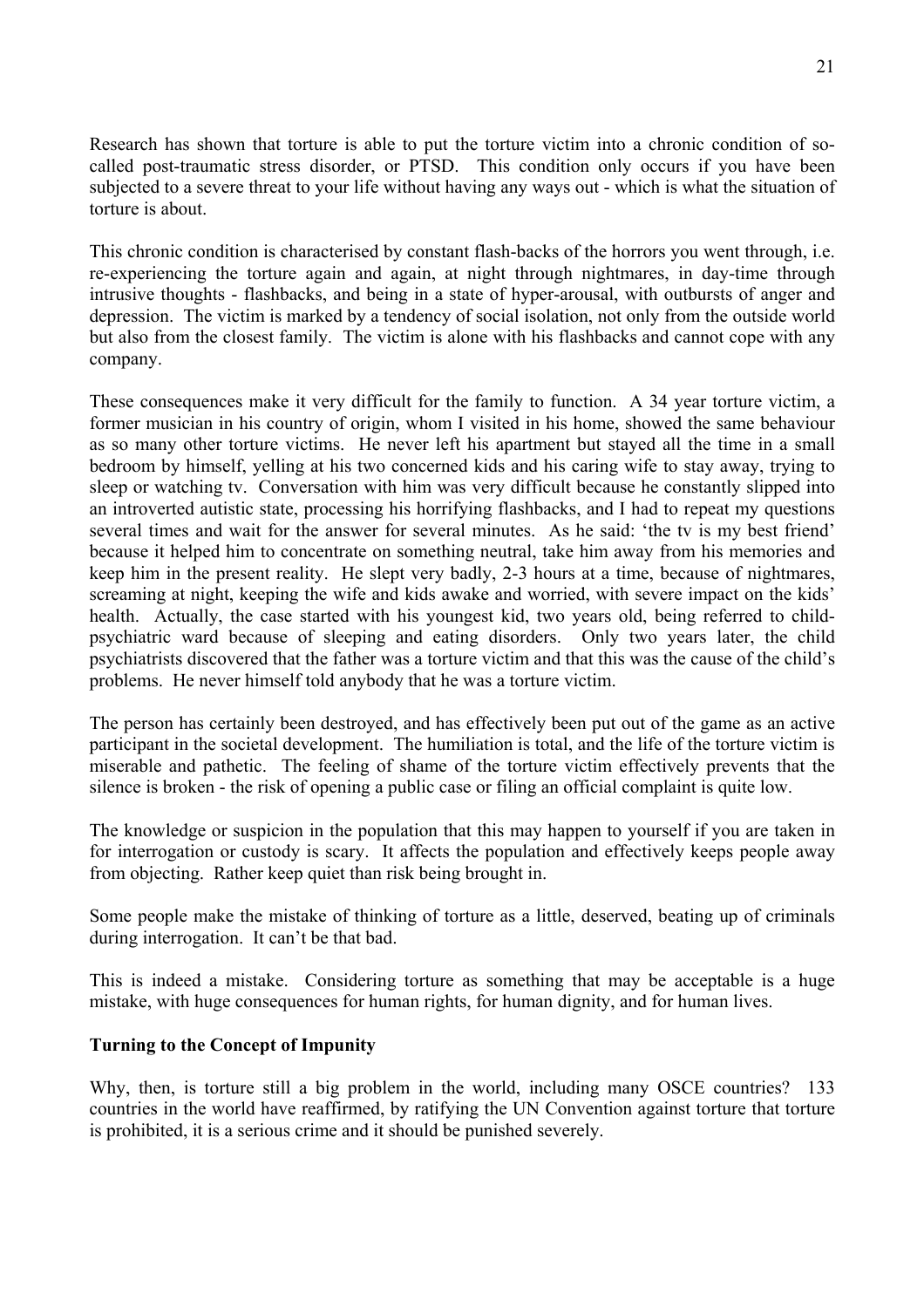Most likely the answer is *the silence*. Torture takes place in clandestine. The torture victim does not complaint about the treatment – he has suffered enough and the family does not have the courage to risk further pain and frustration. If  $-$  by any chance  $-$  a complaint is filed, it might imply further punishment and may not be processed seriously. What is the word of a former suspect against the law enforcement? It is better to keep quiet, accept the situation as is and not take anymore risks.

In this way, torture continues. The signal to the perpetrators is that it is acceptable to use torture. It might even be positively rewarded because the case was 'solved' - a confession was obtained.

These mechanisms make up the vicious circle of impunity. There is fear and no trust in the judiciary for filing a complaint. Few cases of torture are put before the public authorities for investigation. Few cases are investigated and few perpetrators are prosecuted. Few convictions of perpetrators are made. Torturers go free and continue torture. Fear prevails, silence prevails, torture prevails, and lack of trust in the judiciary prevails.

Impunity continues, torture continues, and publicly, the message is 'There is no torture'.

#### **The role of documentation of torture**

The means to break this vicious circle of impunity is documentation of torture and investigation of cases of torture. Prevention of torture starts with the documentation of torture, and the documentation starts with the torture victim. This means putting spotlight of the cases of torture, breaking the silence, and getting the facts on the table.

It also means securing and supporting reporting mechanisms – accepting that documentation of torture is a necessary, commendable and desirable activity and not – as in some countries – considering it subversive activity that should be fought.

Well-documented cases of torture include documentation of the events and documentation of the health consequences as evidence of the torture.

Documentation of the events of torture includes a meticulous description of who did what to whom? When? Where? How? Why? Documentation of the health consequences includes a thorough medical and psychological examination of the torture victim by qualified and specialised health professionals as soon as possible after the torture took place.

Documentation of torture is often undertaken by NGO's and not by governmental bodies. This may result in conflicts between government representatives and civil society, sometimes even leading to sanctions against NGO's which are actually fulfilling an important role in establishing accountability of the government to the civil society. This - accountability of governments to civil society - is what democracy is all about.

International standards for the documentation of torture do exist. These standards are named the Istanbul Protocol, which provide guidelines for the documentation of torture as well as for the investigation of cases of torture. The UN Commission for Human Rights considers this guideline an important instrument in the fight against torture and has recommended its implementation in all countries. The implementation of this tool is an important means in the prevention of torture everywhere.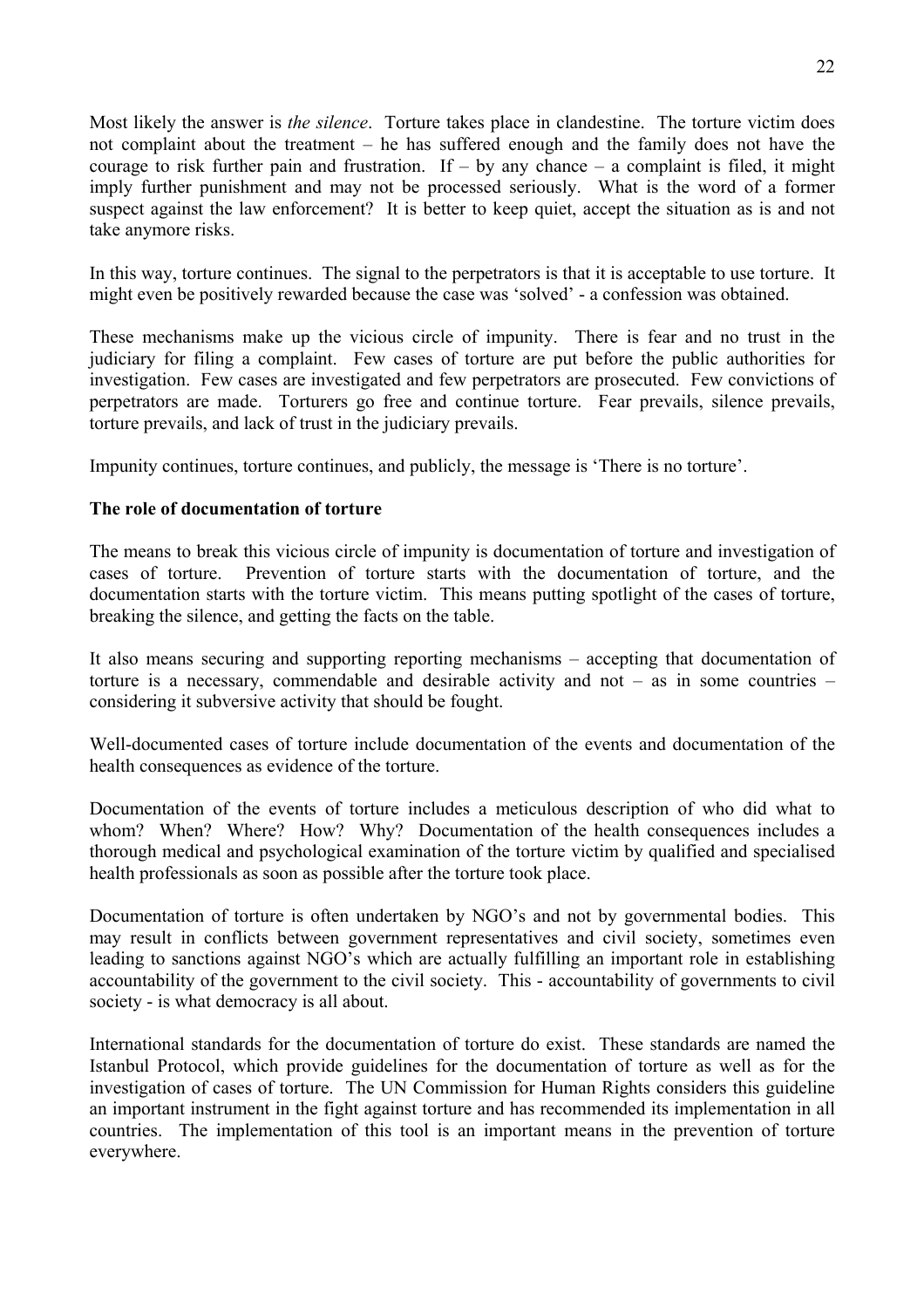In short, the Istanbul Protocol provides guidelines for health professionals on how to examine torture victims and make sure that available evidence of torture is credibly reported. And the Protocol provides guidelines to governments on how investigations of possible cases of torture should take place, honouring principles of impartiality, independence, promptness, and competence.

#### **OSCE status on the UN Convention**

One of the articles in the UN Convention Against Torture deals with bringing forward individual cases of torture to the international community for further investigation. This is indeed one of the mechanisms to open up for the documentation of torture.

This is article 22, which states that a State Party to this Convention may at any time declare under this article that it recognises the competence of the Committee to receive and consider communications from or on behalf of individuals subject to its jurisdiction who claim to be victims of a violation by a State Party of the provisions of the Convention. No communication shall be received by the Committee if it concerns a State Party, which has not made such a declaration.

Accepting this mechanism is the first step to break the silence. Allowing international bodies to objectively evaluate alleged cases of torture is showing the world that we accept insight – we have nothing to hide, and we accept international accountability.

Unfortunately, many OSCE countries have refused to make such a declaration of acceptance to this article. This includes the countries of Albania, Armenia, Belarus, Estonia, Georgia, Holy See, Kazakhstan, Kyrgyzstan, Latvia, Liechtenstein, Lithuania, FYRo Macedonica, Moldova, Romania, Tajikistan, Turkmenistan, and Uzbekistan.

Most of these countries practice torture. It is therefore urgent to receive a clear commitment from these countries that the willingness to break the vicious circle of impunity, to break the silence, to implement effective measures against torture is actually present. The lack of acceptance of this mechanism can easily be perceived as a conscious cover-up for serious human rights violations, silent acceptance of torture, and lack of will to change realities to the better.

### **OSCE perspectives on prevention of torture**

If torture is silently accepted, or looked upon with indifference as a matter of low priority, the fight against torture will be a lost battle, and there will remain a veil of secrecy and denial over the torture situation in the country in question.

We can only prevent torture successfully if we give it sufficient priority. This applies to governments and it applies to intergovernmental bodies.

The OSCE, as an intergovernmental body, has made important commitments to the combat of torture, and, through ODIHR, implemented important assistance projects, which has contributed to the strengthening of civil society. The strong field presence of OSCE is a very useful platform for implementation of measures to improve human rights in collaboration with NGO's and public institutions.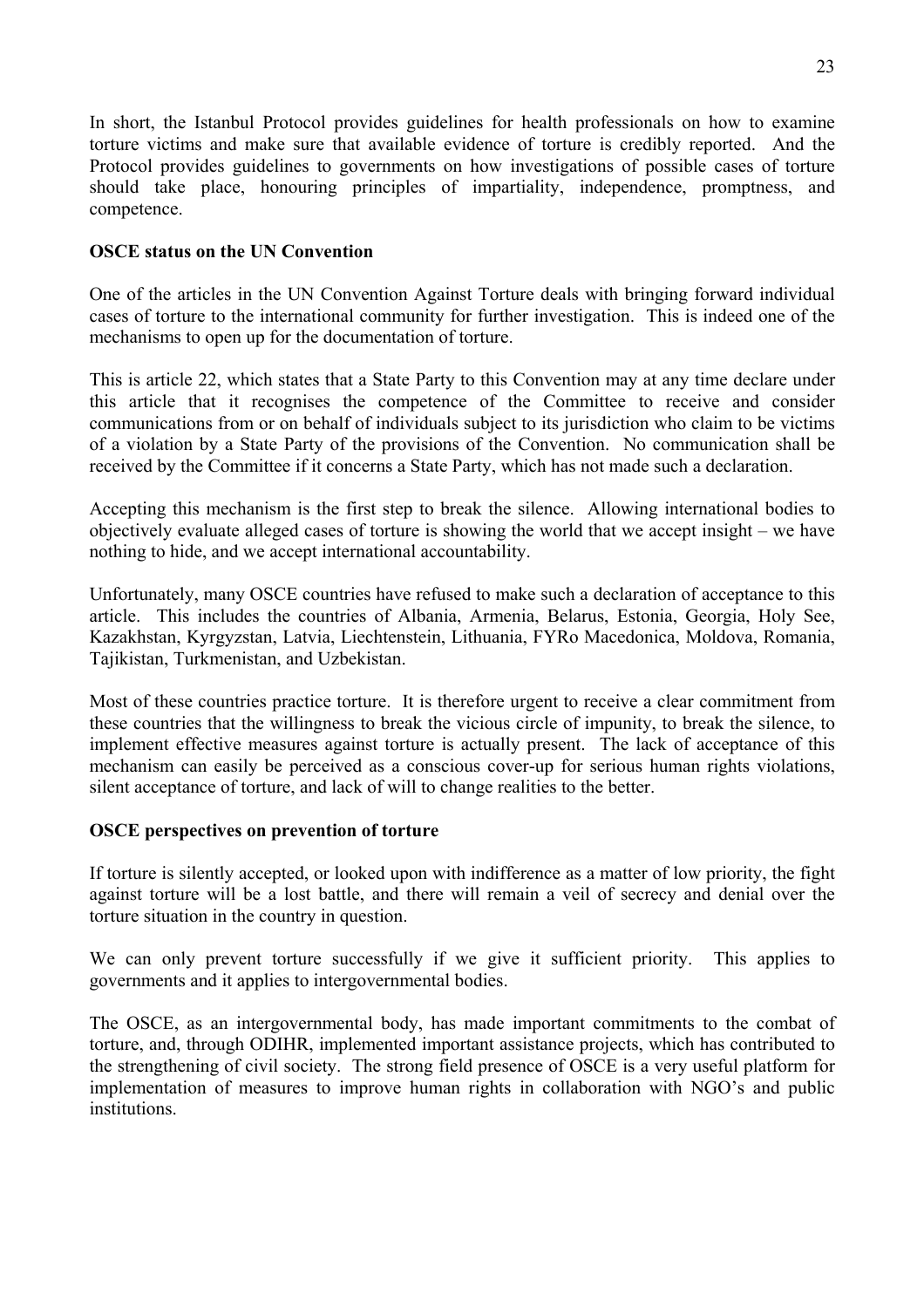While being the most important body for exchange in the 'greater European' region on development of security and human rights, the priority of preventing torture should be reflected more focussed and more clearly in the institutional priorities of the organisation.

The United Nations' Committee against Torture and the Council of Europe's Committee for the Prevention of Torture are international specialised anti-torture bodies of great significance. But in huge parts of the OSCE region, there is a need for functional international mechanism and institutional support for the implementation of national mechanisms against torture.

The will to eradicate torture in the OSCE must be visible. Prevention of torture must be a high priority, as high as the care for minorities and the freedom of the press, effectively reflected in the structures and institutions of the OSCE.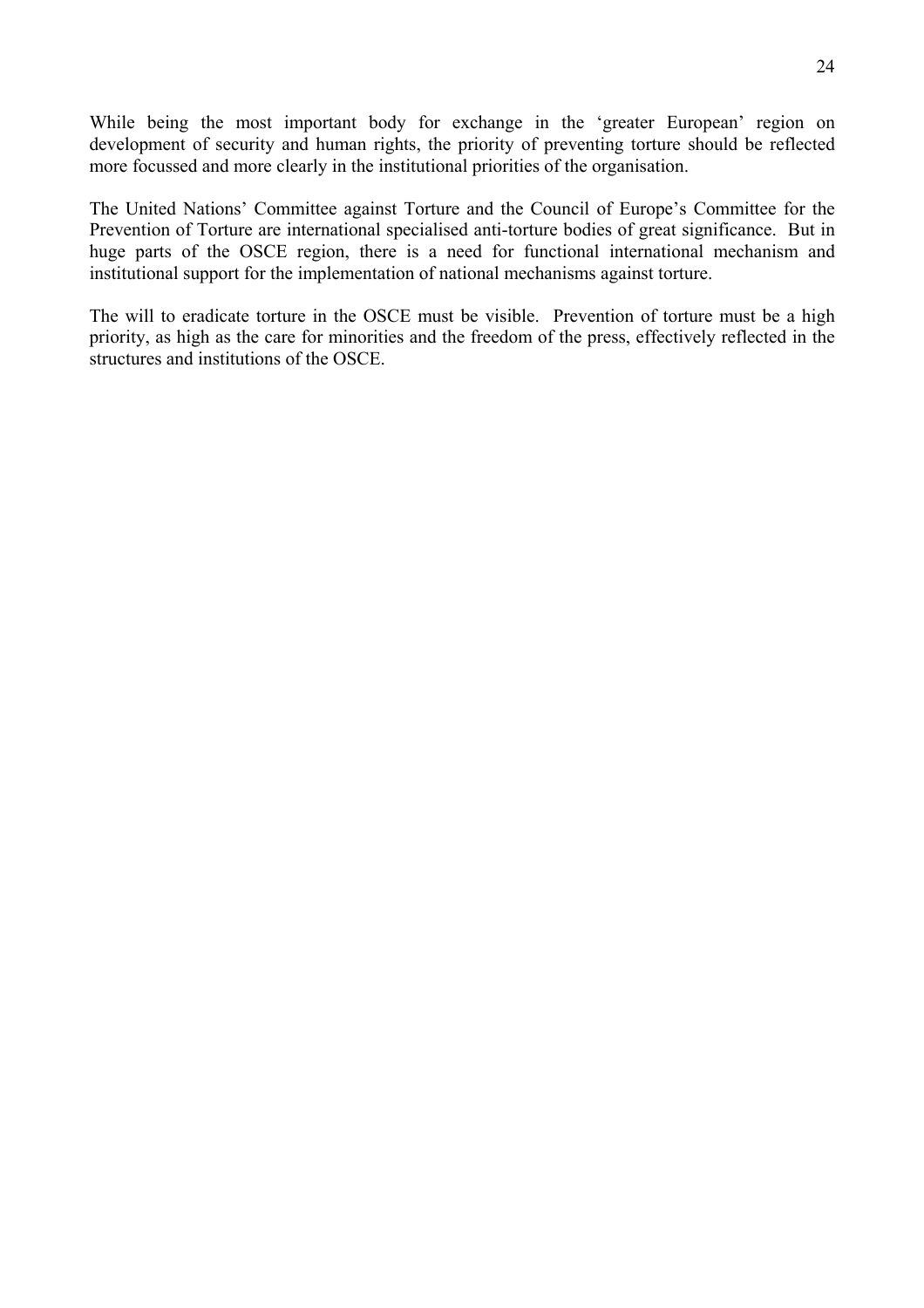### **B. Mr. Mark Thomson**, Secretary-General of the Association for the Prevention of Torture (APT)

In the name of the Association for the prevention of Torture, I would like to thank the Office for Democratic Institutions and Human Rights (ODIHR) for organising this Supplementary Human Dimension Meeting on the issue of prevention of torture and for giving me the opportunity to introduce the topic.

Torture is certainly a relevant concern of the OSCE States and its citizens. The OSCE was created in 1975 partly to combat torture and better protect the human rights of individuals in OSCE participating States. However, torture and ill-treatment persists in OSCE States and all other regions of the world. Furthermore following the attacks of 11 September, in 2001, the measures taken by States, under the pretext of the fight against terrorism, has resulted in a clear resurgence of this human rights violation. Even more worrying is that very public debates have been opened on the question of whether in some special circumstances a "little" torture could be acceptable. However, the argument is not only very dangerous but also flawed. The justification presented is that as States quite rightly must defend the security of their citizens and the rule of law, they must take exceptional measures against people they presume are guilty of acts of terrorism. However, these measures include detaining persons arbitrarily and indefinitely without any correct judicial procedure. Such detainees are usually denied any access from their families or lawyers and they suffer ill-treatment and torture. These are illegal measures. In committing such violations States are undermining the rule of law, they are violating individuals personal security and are presenting the State in the role of the oppressor rather than the protector of society.

In the face of this dangerous erosion of rights, we must not only strongly reaffirm here the **absolute prohibition of torture** in International law and the fact that no circumstances whatsoever can justify the use of torture or other forms of inhuman or degrading treatment. But also remind States that they have **a positive obligation to take measures to prevent torture.**

#### **What measures can States take to better prevent torture?**

There are at least three levels for States to act.

The first level of action is the legal one as it is necessary for States to develop a **legal framework** that clearly prohibits torture. How can torture be fought if it is not defined as a specific crime under criminal law? In the same line, if the criminal system is based on confessions, the risk of resorting to torture in order to obtain confessions is very high. It is even increased when the system of promotion of the police is based on results, on the number of people convicted. We will probably come back to this in the second session where the use of evidence will be discussed. In addition to this, fundamental safeguards should also be set up from the first hours of the deprivation of liberty, and in particular during police custody. These safeguards are: the right to inform a relative about the arrest, the right to have access to a lawyer and to a medical doctor and finally the right to be informed about these rights in a language that can be understood by the person deprived of his/her liberty. A discussion on these safeguards is offered this afternoon.

The second level of action in order to prevent torture deals with **control mechanisms**, i.e. mechanisms to verify the implementation of the legal framework. Control can be exercised through complaint mechanisms. How to assess the level of respect of the prohibition of torture if victims are afraid to file complaints or if complaint mechanisms are not accessible in practice or totally ineffective? For the APT, controls should also be preventive and should take place even in the absence of complaints or of problems. One of the most effective ways to prevent torture is through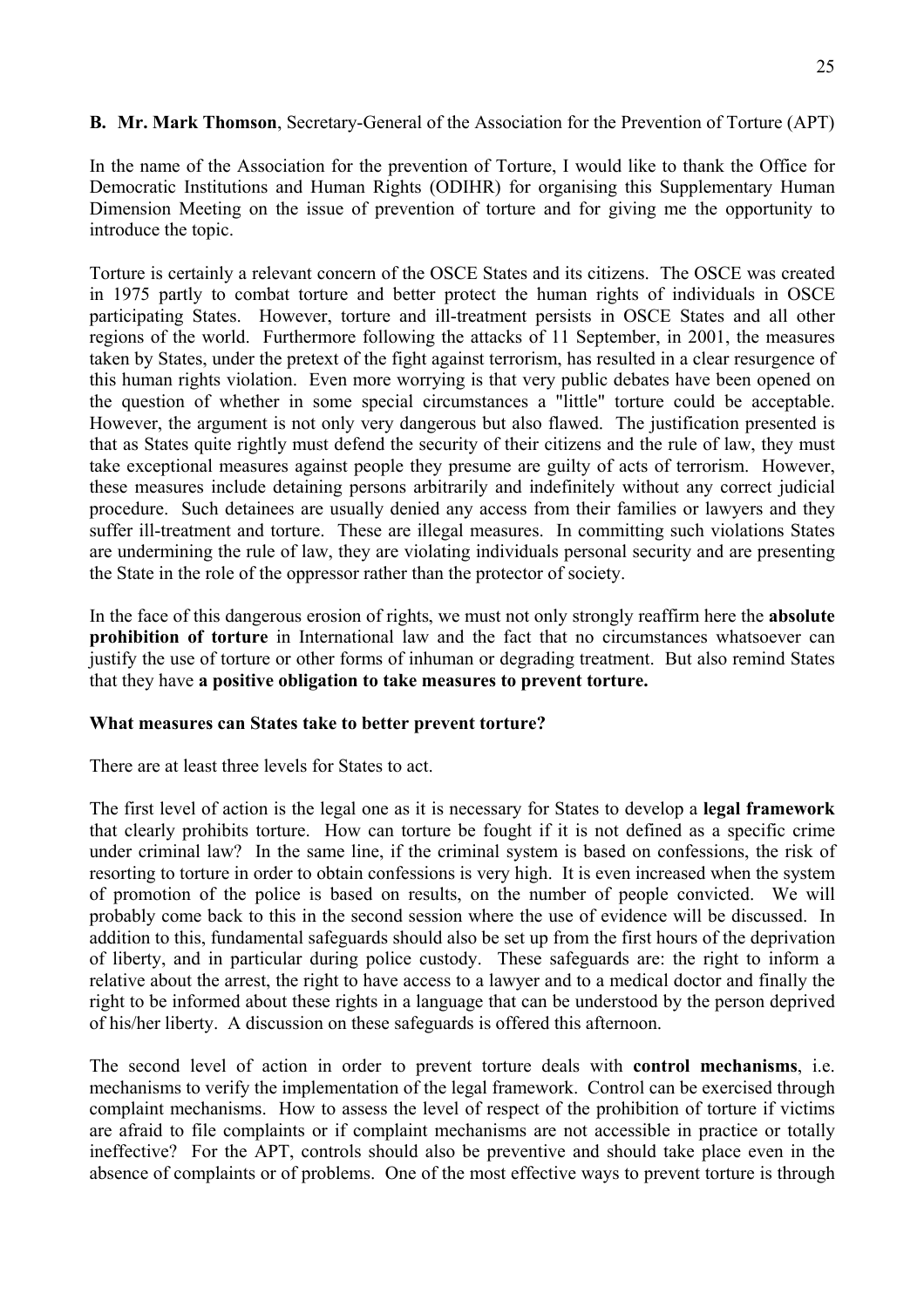regular and unannounced visits to places of detention. At the regional level, the work of the European Committee has already proven to be very effective. At the universal level, a new Optional Protocol to the UN Convention against Torture (OPCAT) has been adopted by the UN General Assembly in December last year. This Protocol proposes a system of regular visits by both an International and national bodies. A new International Sub-Committee able to visit States parties will be established. In addition, States will have to "set up, designate or maintain one or several national preventive mechanisms". We call on OSCE Participating States to follow the example of Albania and Malta, the first 2 States to have ratified the Protocol. In all participating States the debate about the possible setting-up or designation of national preventive mechanisms could start already. Tomorrow lunchtime, the Coalition of International NGOs Against Torture (CINAT) is organising a side-event on this Optional Protocol and we invite you alt to participate.

Finally, the third level of action to prevent torture concerns professional training of alt people to deal with persons deprived of their liberty. This is especially crucial for law-enforcement agents. The curricula of basic as well as on-going training of police officers should include how they can prevent torture and ill-treatment of detained persons. This should be integrated in alt the operational training regarding police powers.

#### **Co-ordination within the OSCE and ODIHR**

Although primary responsibility to prevent torture lies with the States what can the OSCE as an intergovernmental body and its specialist office ODIHR do to better tackle the problem? In order for ODIHR to be able to play its role more effectively, I would suggest that one person be appointed as **focal point** on prevention of torture within ODIHR. The focal point could also help mainstreaming the activities related to torture within OSCE in general. It could, for example, have close contacts in particular with the OSCE Strategic Police Matters Unit, based in Vienna. We have seen how crucial the work with law-enforcement agents is, in any preventive action to fight against torture, be it in regard with professional training or in techniques to gather evidences.

#### **Advisors**

The focal point on prevention of torture could also work closely with a multidisciplinary group of active experts or advisors, who could participate in relevant field activities to combat torture and advice on draft legislation or setting of national preventive mechanisms under the OPCAT. Such a group of active advisors, whose membership would adjust according to the needs in OSCE member states, would enable the ODIHR to be able to call on the needed expertise without the logistical drawbacks of the more format and rather static panel of experts.

#### **OSCE guidelines**

Finally, we would like to propose that the OSCE builds on the commitments made in Vienna in 1989, Budapest in 1994 and Istanbul in 1999 by drawing up guidelines on the prevention of torture and ill-treatment in the OSCE member countries. You could follow the example of the African Union, which recently adopted the Robben Island Guidelines on prevention of Torture in Africa. These practical guidelines define concrete steps for States to take in order to make prevention of torture a reality. These guidelines could be considered at the OSCE Permanent Council where the issue of prevention of torture ought to be a permanent item on the agenda and the guidelines a helpful yardstick on the measures taken by states to combat torture and ill-treatment.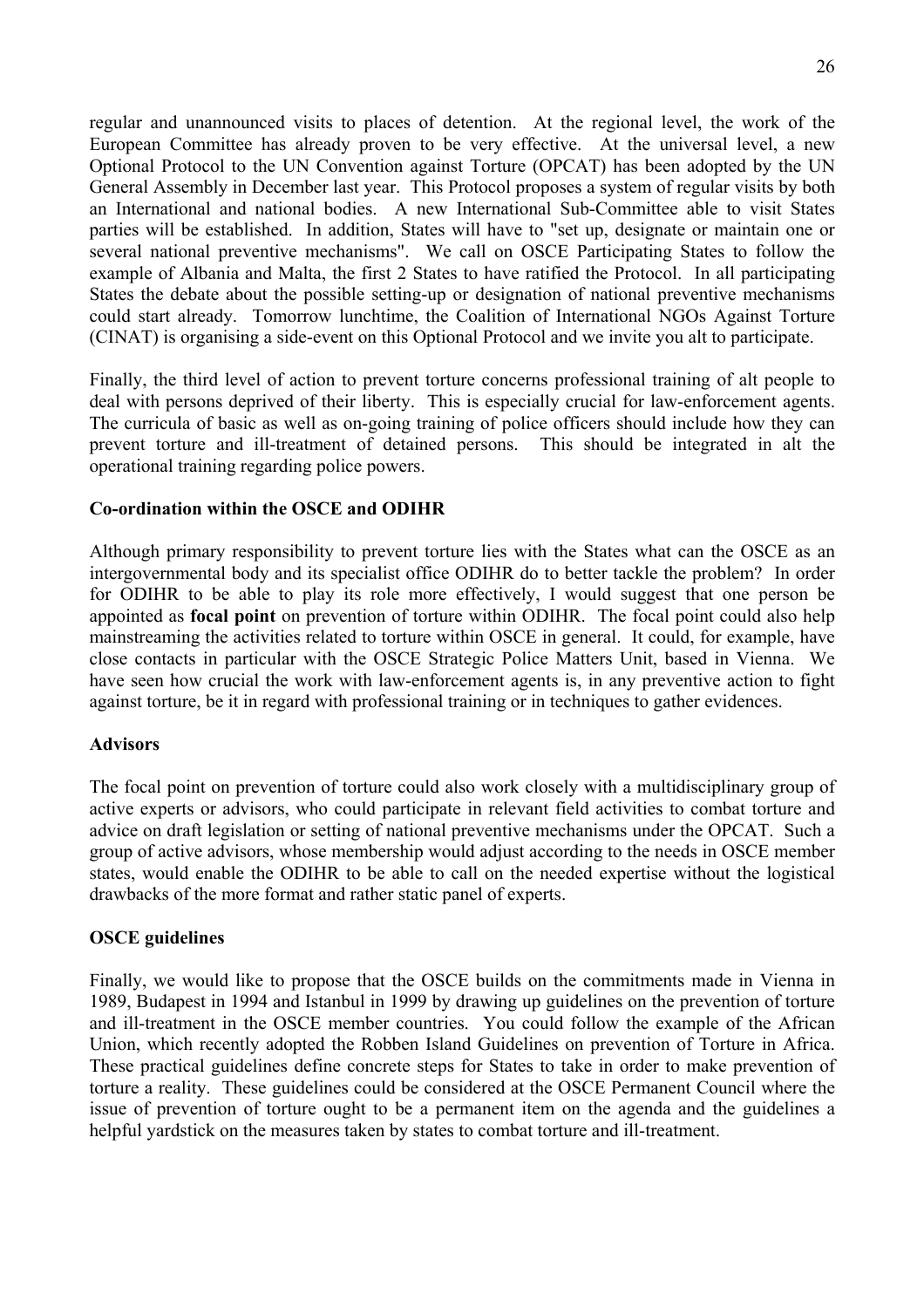These are therefore some proposals for you to consider during this meeting on how you can act to defend some of the basic shared principles of the OSCE which promote democracy, human rights, the rule of law and social justice.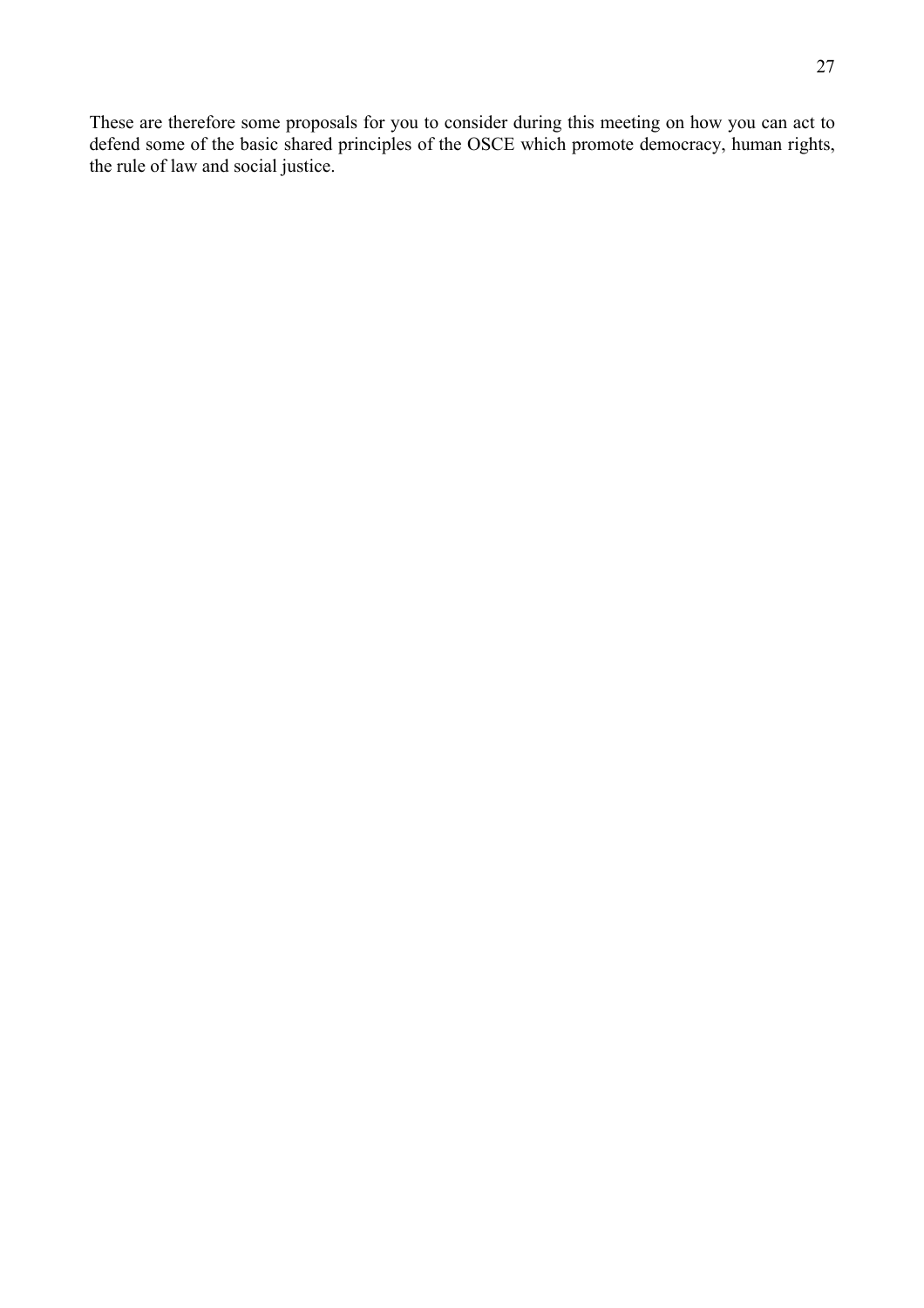#### **4. Introductions to Working Sessions**

### **a) SESSION 1: THE PROVISION OF PROCEDURAL SAFEGUARDS DURING DETENTION**

A. Ms. Renate Kicker, Member of the European Committee for the Prevention of Torture and Inhuman or Degrading Treatment or Punishment (CPT) on:

### *"The CPT 's Standards concerning procedural safeguards during detention"*

Distinguished delegates,

It is a particular honour for me to be addressing this important seminar on behalf of the European Committee for the Prevention of Torture. The CPT is grateful to the organisers of this meeting for this invitation and for this opportunity to exchange views on a subject of great interest and importance to the CPT's work.

I had the opportunity of addressing a previous meeting of this kind, which focussed on imprisonment and prison reform. This time the discussion should concentrate on police custody and pre-trial detention. In this brief introductory presentation I would like to give some examples of CPT standards and practice in relation to safeguarding suspects during detention and how the CPT has successfully co-operated with OSCE field missions.

#### **The CPT's mandate**

As you know the Committee's mandate: is the prevention of all forms of ill-treatment of persons deprived of their liberty by a public authority; that includes abuses of people held in police custody or in pre-trial detention facilities, of the Ministry of Justice. Under the Convention, the CPT has unrestricted access to all such persons and all information relevant to its work and meets with them in private.

At present there are 44 member states and Serbia and Montenegro, who became a member of the Council of Europe in May this year, is expected to ratify our Convention soon. This means that soon 45 states out of 55 member states participating in the OSCE will have accepted the CPT as an independent outside inspection body and its function to make recommendations.

On the basis of these recommendations the CPT has developed procedural safeguards which I would like to highlight briefly.

#### **CPT standards in relation to police custody**

The CPT attaches particular importance to three rights for persons deprived of their liberty by the police:

- the right of those concerned to inform a close relative or another third party of their choice of their situation,
- the right of access to a lawyer and the right of access to a doctor.

The CPT considers that these three rights are fundamental safeguards against the ill-treatment of persons deprived of their liberty, which should apply from the very outset of custody (that is, from the moment when the persons concerned are obliged to remain with the police). The involvement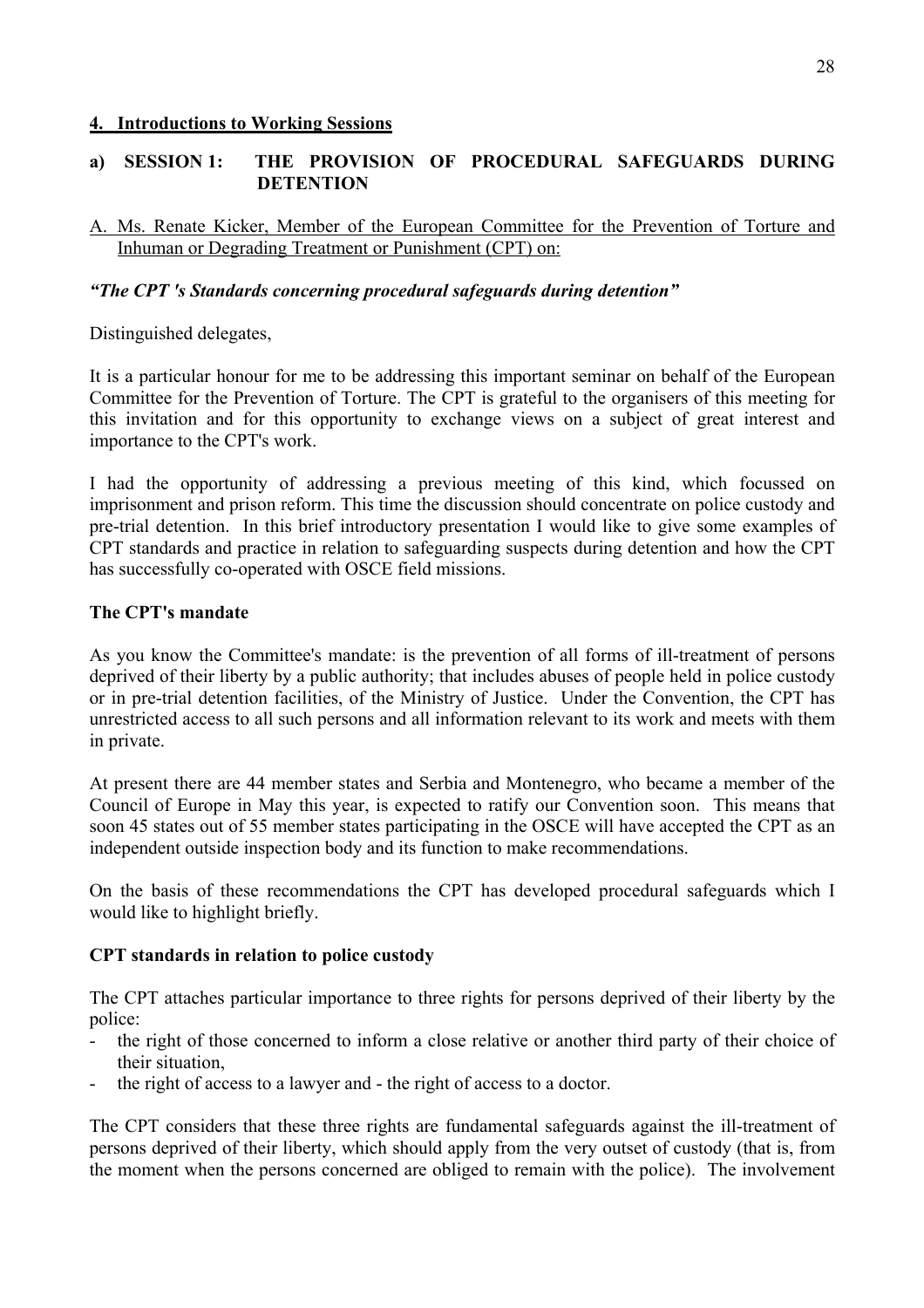of a lawyer and a doctor, as well as of the family, mitigates the vulnerability of a person when in the hands of the law enforcement agencies.

The right of access to a lawyer must include the right to talk to him in private. The person concerned should also, in principle, be entitled to have a lawyer present during any interrogation conducted by the police. Naturally, this should not prevent the police from questioning a detained person on urgent matters, even in the absence of a lawyer (who may not be immediately available), nor rule out the replacement of a lawyer who impedes the proper conduct of interrogation.

Whenever persons are detained in a police establishment, for whatever reason or length of time, the fact of their detention should be recorded without delay. We recommend a single and comprehensive custody record to be kept for each person detained.

Clear rules or guidelines should exist on the way in which police interviews are to be conducted. Those rules or guidelines should include a code of conduct for police interviews. The position of especially vulnerable persons (for example, the young and those who are mentally disabled or mentally ill) should be subject to specific safeguards. The CPT considers that the electronic (i.e. audio and/or video) recording of police interrogations represent an important safeguard for detainees, as well as offering advantages for the police.

One important procedural safeguard is the requirement to bring a person held in law enforcement custody before a Prosecutorial or judicial authority within a certain time limit. Ill-treatment is less likely to take place if law enforcement officials know that they must soon (ideally within 4 hours) bring persons in their custody before such an authority, when the opportunity will arise for them to complain about their treatment.

The existence of effective mechanisms to tackle police misconduct is an important safeguard against ill-treatment of persons deprived of their liberty. The CPT considers that, in those cases where evidence of wrongdoing emerges, the imposition of appropriate-disciplinary and/or criminal penalties can have a powerful dissuasive effect on police officers that might otherwise be minded to engage in ill-treatment.

Moreover, the CPT considers that systems for the inspection of police detention facilities by an independent authority are capable of making an important contribution towards the prevention of ill-treatment of persons held by the police and, more generally, of ensuring satisfactory conditions of detention. To be fully effective, the visits by such an authority should be both regular and unannounced, and the authority concerned must be empowered to discuss in private with detained persons.

Our discussions today need to bear in mind the fact that pre-trial custody is the responsibility of different Ministries in different states. Persons initially held at police stations may be transferred to other holding facilities after a short period (which ideally should be limited to 48 hours at a maximum). The second stage holding facilities are usually operated under the authority of the Ministry of Justice, but in some jurisdictions they fall under the Ministry of the Interior.

As far as the CPT is concerned, prevention of ill-treatment requires that the custodial function be carried by staff who see themselves as distinct from the police, regarding their primary responsibility as the duty of care for persons deprived of their liberty and not the obtaining of confessions or otherwise actively assisting the investigation / prosecution process. This separation of functional obligation is often best achieved by separation of the Ministries under whose authority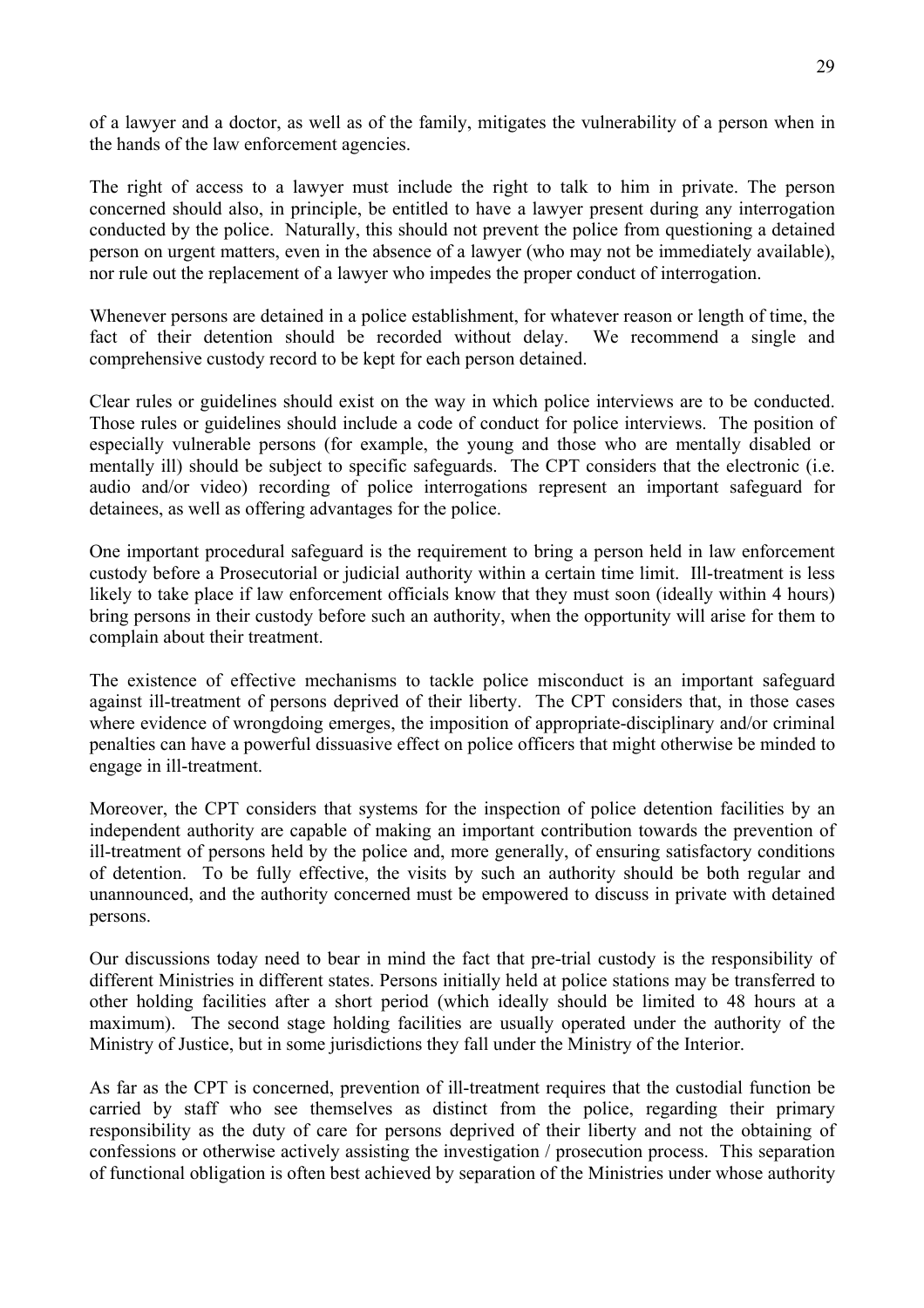these functions are performed. If this is not the case, then special care is needed to ensure that the selection, training and operating practices of custodial staff emphasises and safeguards the distinction between the functions of the police and investigators and the functions of custodial staff. This separation of functions should be borne in mind throughout the following discussions.

#### **Abuses in police custody**

During the dozen years of the CPT's operation, there has been considerable movement forwards in terms of revision of legislation to reflect many of the elements of international standards which are reflected in the CPT's standards with regard to persons held before trial. The development of national law and regulations in this direction is an important step in the process of ensuring evergreater protection of the rights of persons in custody. However, even though ill-treatment of persons in pre-trial custody may be prohibited by law and in official policy, it persists in practice.

The guiding principle in relation to all persons held in custody before trial is the presumption of innocence, which should set the framework for how all such persons are treated, for the behaviour of staff and for the obligations of the Ministry responsible for their care.

The CPT's work in relation to pre-trial prisoners has focused in particular upon a number of key areas: torture and other forms of ill-treatment at the very outset of custody, use of force by police and custodial guards, medical screening and recording of injuries, conditions in custody, contacts with the outside world, health care, and complaints and monitoring mechanisms. A broader discussion of standards developed by the CPT in relation to persons deprived of their liberty can be found in the Committee's General Reports. For this brief intervention today, I would like to focus on a few examples of CPT-recommendations; they are inter-related and serve to illustrate the gap between law and practice.

The risk of ill-treatment is often greatest at the very beginning of custody, when a person is first deprived of liberty by the police. This is one of the stages in the custodial process when the CPT finds the most serious and frequent indications, including medical evidence, of abuses.

It is vital that systematic medical screening occurs properly on entry of a person arriving in pre-trial detention facilities. As well as serving the important needs of general health (of prisoners and staff) and prevention of suicide and transmission of communicable diseases, systematic medical screening on entry can be a major safeguard against ill-treatment and an important factor in effective pursuit if those who ill treat persons in their custody. It can also be a protection for custodial staff in pre-trial detention facilities against allegations of ill-treatment. These can be found on the CPT's website at [www.cpt.coe.int](http://www.cpt.coe.int/) in twelve languages.

What does this mean in practice? The CPT considers that the duty of care of persons held at pretrial detention facilities includes an obligation to provide screening by a medically qualified professional of every person arriving from police custody upon reception into the facility, and in any case within 24 hours of entry. The screening should include thorough physical examination to identify any injuries present upon arrival from police custody and precise recording. The record should cover all observations of injuries, any account of how those injuries were sustained and the examining doctor's opinion as to the consistency between the observed injuries and the account given.

Furthermore, there should be a system in place to communicate reports of injuries to the prosecutorial authorities. Prosecutors should in turn act under their ex officio obligation to pursue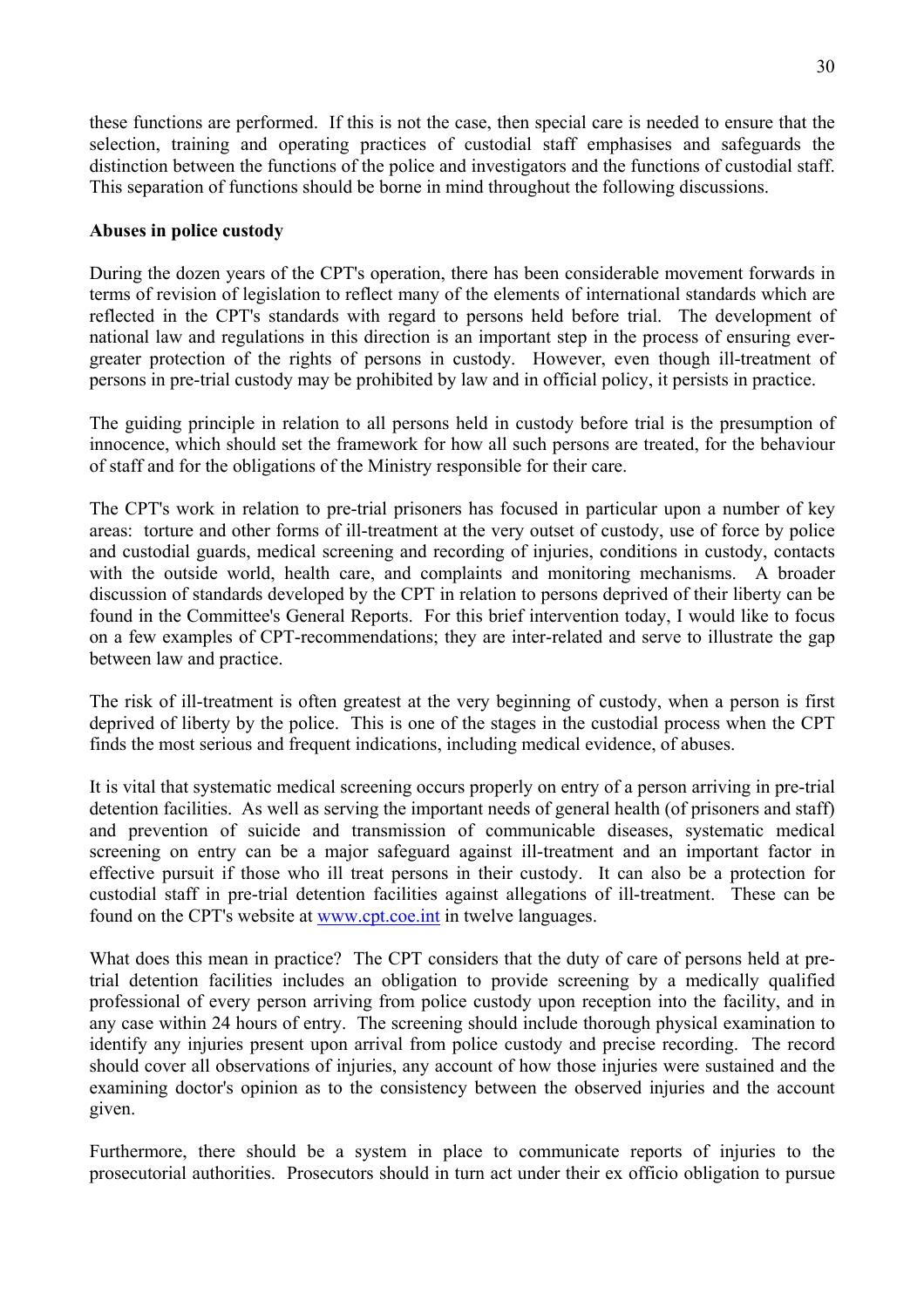all information coming to their knowledge of possible ill-treatment, even in the absence of a formal written complaint from the person injured.

An additional point to mention in this connection is the practice of returning persons in pre-trial detention to police custody for further investigative tasks. This is a practice, which should be very strictly limited. The CPT considers that in most circumstances further investigative work can be carried out without removal of the person from Ministry of Justice premises, or from the care of staff at Ministry of the Interior pre-trial detention facilities in countries where that is the system. If, exceptionally, return to police custody is unavoidable, it should be properly authorised and of short duration and upon return to the pre-trial detention facility the person should again be medically screened for injuries.

#### **Abuses in pre-trial detention facilities**

Let me start by saying that the CPT tends to find less frequent and less serious ill-treatment by custodial staff in pre-trial detention facilities than in police custody. However, the incidence tends to be higher in pre-trial detention facilities than in prisons for sentenced prisoners only. With some notable exceptions, it seers that the further from the outset of custody, the less the risk of illtreatment by staff. I should note, however, that there is still need for vigilance concerning illtreatment by staff in custodial settings, since it is in the nature of closed institutions for the risk of ill-treatment to Continue.

In that regard it is important that the rules regarding the use of force by custodial staff be carefully spelt out and practice rigorously monitored. The CPT takes the view that the carrying of weapons by custodial staff should be the exception rather than the rule and that any weapons issued for special situations should be carried out of sight, so as not to increase the tension between staff and persons in custody.

#### **Co-operation between the CPT and the OSCE**

Under the Convention much of the CPT's work is governed by the principle of confidentiality. Fortunately there is an increasing trend for the states to lift confidentiality by authorising publication of CPT visit reports and the authorities' responses. There is thus a large body of information concerning the CPT's work in the public domain, and the CPT is keen to communicate with its external partners about that material. The present occasion is an example of this.

Additionally there is potential for greater synergy between the CPT and external partners, such as the OSCE, at earlier stages in the process of working on issues of common interest. For example, in the development of the CPT's sequence of visits to FYROM, close communication with OSCE field offices and the exchange of detailed information has made an important contribution to the effectiveness of the visit work of our Committee.

The OSCE field offices are uniquely placed to monitor matters directly relevant to the CPT's mandate on a continuing basis. The unique powers of the CPT, in terms of access to persons deprived of their liberty and to information, including prosecutorial and judicial files, enable the Committee to use the information gained from ongoing monitoring to great effect. This is an example of particularly productive co-operation.

However, we need to work even harder on communication with our external partners. It is, for example, regrettable that the development of the torture prevention programme between the OSCE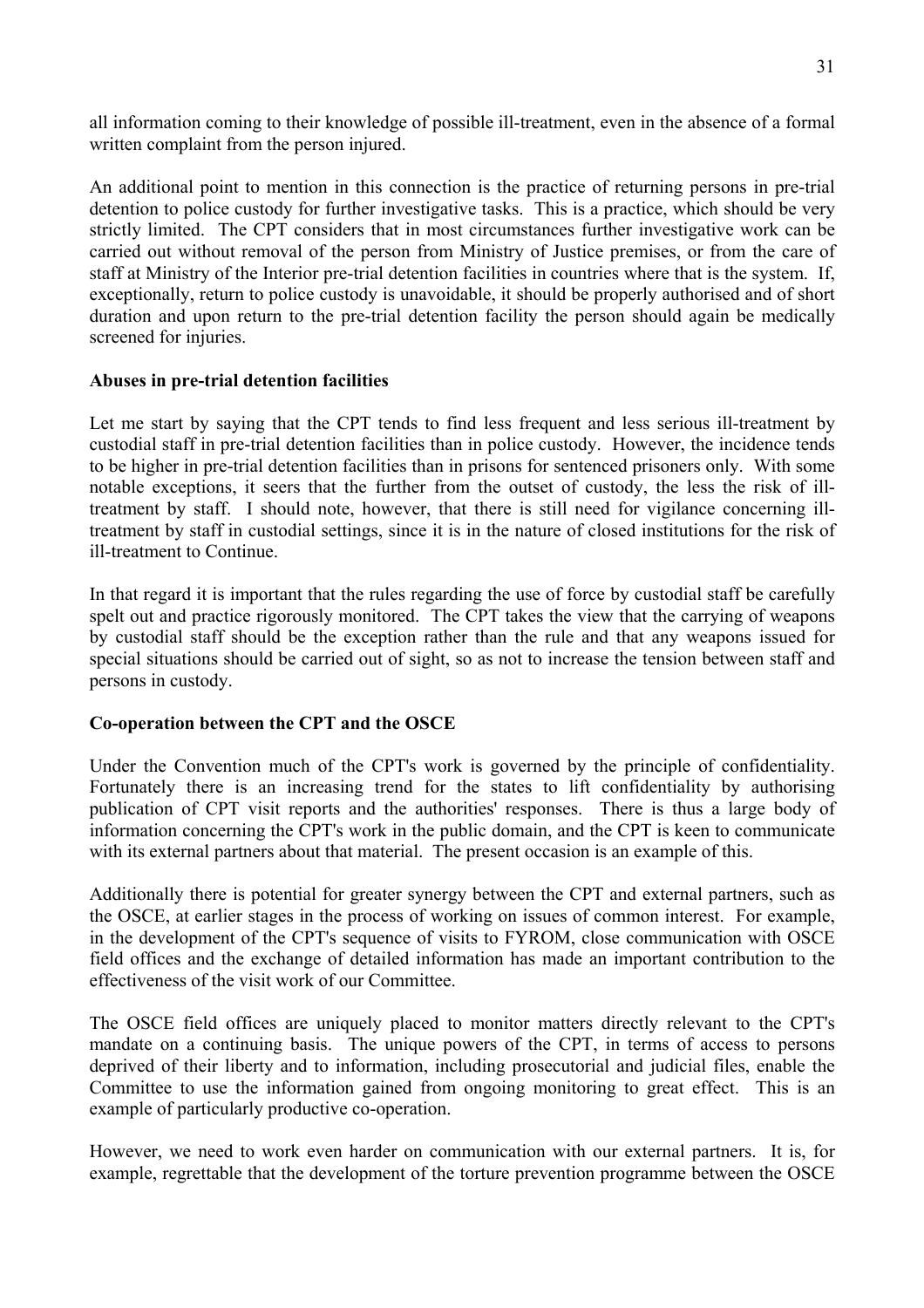and the Georgian authorities did not involve the CPT from the very beginning. The CPT is keen to support all such important initiatives directly relevant to our mandate, by sharing information and expertise.

Thus it is with particular pleasure that I represent the CPT here today. I hope that in the discussion session to follow there will be further opportunity to exchange views and experience. I have brought with me various materials concerning the CPT's work, its standards and the body of jurisprudence developed in the course of the visits over the last fifteen years. The CPT looks forward to working closely and fruitfully with the OSCE in our joint commitment to preventing torture and ill-treatment.

## B. Paul Bonard, Deputy Head of the Protection Unit, International Committee of the Red Cross

The establishment of safeguards at point of detention and throughout detention must be established in law. The point of arrest can result in numerous violations.

The aim of the presentation is to give an overview of these standards.

Generally:

- Police cars and officers must be clearly identified.
- Right to explanation of reason of arrest. Interpretation is necessary AT THE TIME OF ARREST.
- Detainees are often ill treated during transit. Therefore detainees must be taken to the initial point of detention without delay. And when they arrive it should be certified that they have arrived in good condition.
- Accurate record keeping is essential. A single and comprehensive custody record should be kept for all persons who have been detained. Records of the reasons and place of detention must also be kept.
- Judicial control must take place promptly after the arrest. This is a key safeguard for the rights of detainees to ensure that detention is lawful and necessary. The judge can also check at this point for signs of ill-treatment.
- During police station detention contact with the outset world is an important way of preventing torture. Incommunicado detention encourages torture.
- Prompt access to legal counsel. SR on torture says this must occur up to 24 hours after arrest.
- Also vital is access to relatives.
- Also important is the *habeas corpus* principle, which not only checks the legality of detention but also to assesses the safety of the detainee.

The most important and developed safeguards concern the period of interrogation.

During interrogation:

- Need presence of a lawyer.
- Identification of all persons present.
- Medical examination after every period of interrogation.
- Audio and video recording of the interrogation.
- Prohibition of hooding.

Of utmost importance are the safeguards on the use of force, which can be only used PROPORTIONALLY when necessary: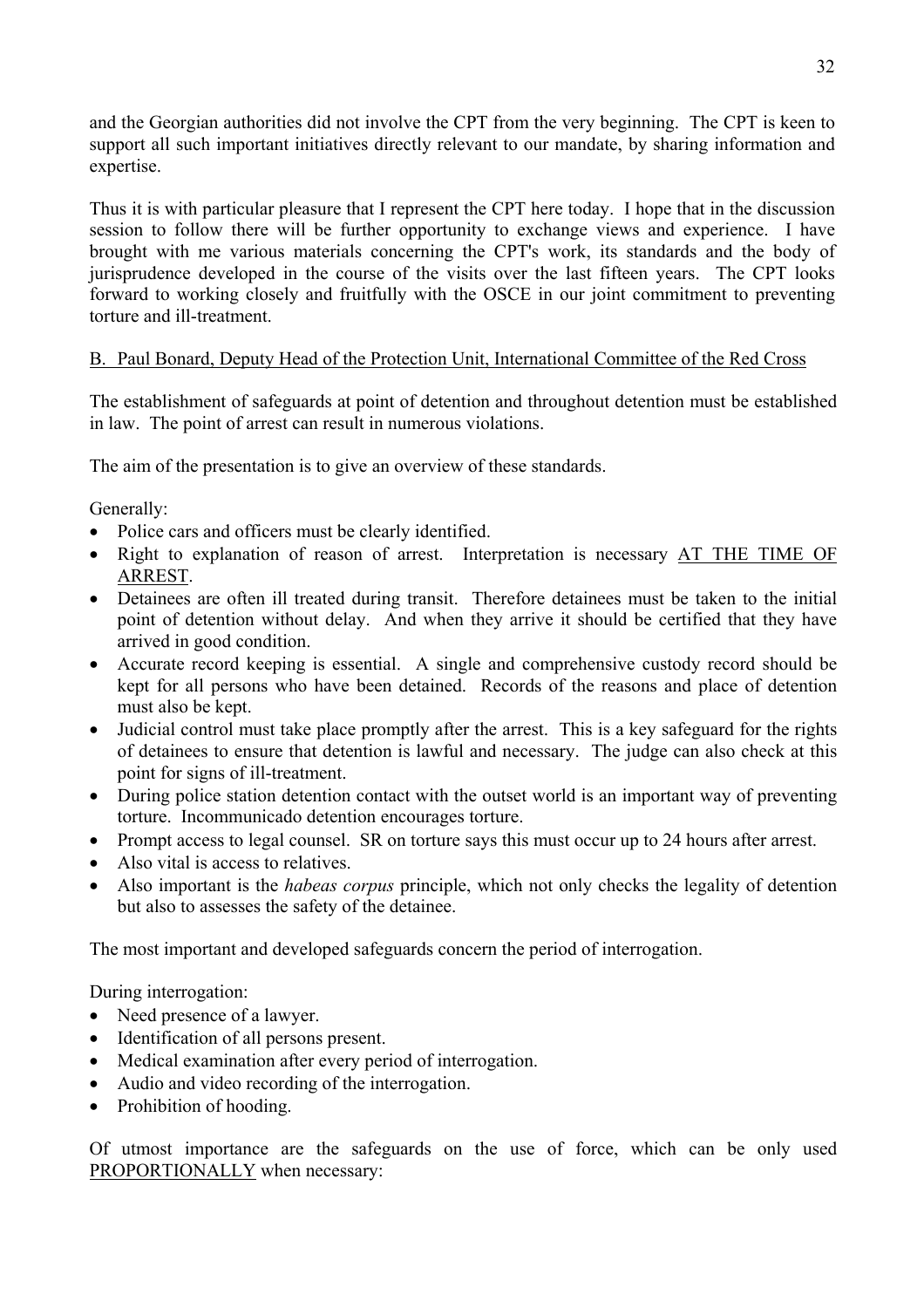- In principle detention facility staff should not possess firearms.
- Instruments of restraint to control dangerous prisoners and prevent escape but they must not be improperly used – they can be painful and even cause death.
- Disciplinary measures and punishments should also be strictly regulated. International standards increasingly question to use of solitary confinement, which in some circumstances can constitute inhuman and degrading treatment.
- Duty to prevent also inter-prisoner violence.
- At the stage of release precautions should be taken. They should be released in a situation where they will not be subject to reprisals.
- They should also not be returned to countries where they may be subjected to torture, inhuman or degrading treatment

These safeguards are not here to be picked and chosen from, they must be all complied with. I support the suggestion that we develop guidelines on the prevention of torture.

## b) **SESSION 2: THE PROHIBITION ON THE USE OF EVIDENCE OBTAINED BY TORTURE**

### A. Daniyar Kanafin, Professor of Criminal Procedure Law, Kazakhstani Humanitarian Institute of Law

Ladies and Gentlemen!

Before I start with my presentation, let me thank organizers for the honour granted to me to speak before this high assembly.

In Article 1 of the Constitution of the Republic of Kazakhstan, our country proclaimed itself as a democratic, secular, rule of law and social state, whose highest values are the human being, his or her life, rights and freedoms. Indeed, during the last twelve years Kazakhstan has gone a long way, from being a fragment of the totalitarian Soviet Empire to a state enjoying full rights of a member of the international community. During these years, much was achieved in terms of humanization and liberalization of the Kazakhstani society, and introducing generally accepted democratic standards of contemporary civilization to the public and social life.

It should be admitted that our state has been gradually rejecting many atavisms of the Communist system, including the inquisitory criminal justice based on uncontrolled infringement of individual rights. The procedure of investigation and trial of criminal cases has been significantly transformed to ensure greater protection of human rights. The existing laws and law-enforcement practice reflect the basic fundamental principles of humane and just criminal procedure: inviolability of the person, the home and property, ensuring the right to defence and to seek qualified legal advice, presumption of innocence, witness immunity, adversarial process, equality of the parties, and others. The RK Law dated 21 December 2002 added a new article to the RK Criminal Code, which provides for criminal sanctions for acts of torture by law enforcement officials.

However, despite the positive changes described above, we unfortunately have to admit that the level of respect for human rights in criminal procedure is far from ideal. The above statement applies equally to the problem of subjecting suspects and defendants to torture and subsequent use of the evidence obtained in such way for handing down convictions.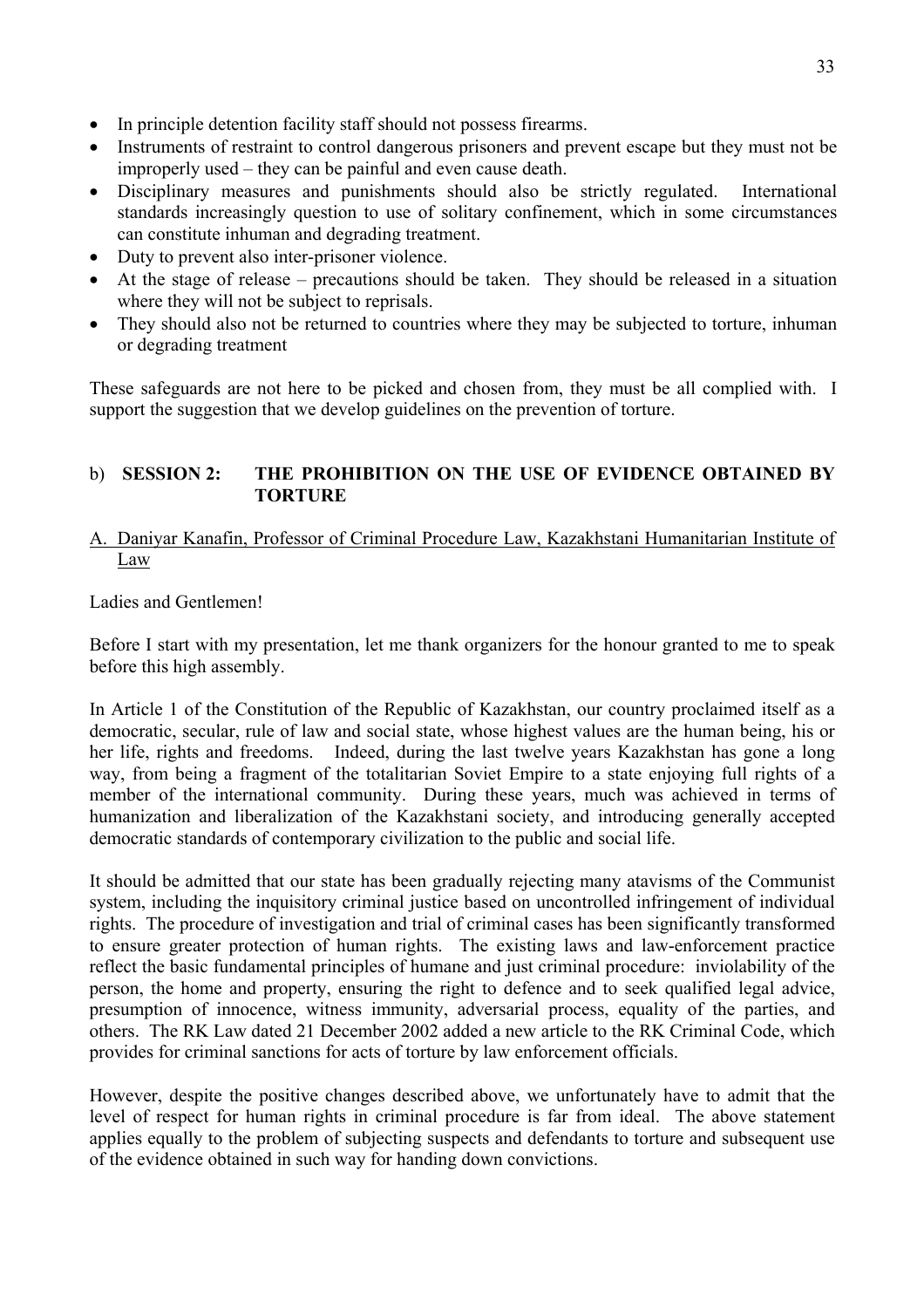Based on the vicious practices rooted in the Soviet times, officers of criminal prosecution bodies often continue to treat torture as an effective tool of interrogation and, accordingly, as a way of fight against crime. The system of evaluation of a police investigator is such that the basic criterion of the efficiency of his work is the percentage of solved crimes in proportion to the number of registered crimes. Given a growing crime rate, the lack of time, insufficient material resources and skilled personnel for carrying out full investigation and inquiry, officers of the police and other law enforcement agencies need to quickly obtain confessions from the suspects of alleged crimes and to ground charges on that basis. The most simple, inexpensive and quick way of obtaining a confession is illegal physical or psychological compulsion of such persons. The problem is not only the cruel treatment of persons under investigation, which is dangerous for the health and life of the criminal suspects, but also the completely unlawful use of facts obtained by illegal measures as incriminating evidence in criminal cases!

As the practice shows, torture is committed much more often than official sources state. We are aware of a large number of cases, which were widely publicized in Kazakhstani mass media, of cruel violence used against persons involved in criminal procedure.

So, for instance, the incident with a Kazakhstani citizen, Kanat Beimbetov, had a great public resonance. On 26 October 2001 he was detained by national security officers and three days later was found in grave condition in one of the hospitals of the City of Turkestan. The victim's relatives produced numerous proofs of the fact that K. Beimbetov, who subsequently died, was subjected to torture. In spite of that, this case of alleged torture has never been adequately investigated.

While researching this problem, I found some more instances that were not widely reported and allow to conclude that torture was used. For instance, at about 8 a.m. on 27 June 2001 A.V. Badikov, who had a previous criminal record was brought to one of the District Offices of Internal Affairs (RUVD) of the City of Almaty as a murder suspect. According to eyewitnesses his condition was normal, he walked on his own and had no evident signs of violence on his body. However, at 2:15 p.m. he was taken to a hospital from the RUVD, with numerous bruises, cerebral contusion, and a broken rib. He stayed at the intensive care unit for more than a day. Subsequently, he sought prosecution of the officials who used violence against him. This fact was officially admitted by the Almaty City Court. However, despite the contradictory evidence base, A.V. Badikov was sentenced to 18 years (sic!) of deprivation of liberty.

It should, of course, be noted that use of torture by law enforcement agencies steadily decreases. This fact is acknowledged by both law-enforcement officers and persons familiar with the criminal justice. This is due to the fact that torture has been made a criminal offence under the RK Criminal Code, which contributes to the improvement of the existing situation, along with introducing more guarantees of respect for individuals' rights in criminal procedure, such as the rights to a counsel, to make a phone call, file a complaint, and so on. However, as the introducer's experience as a defence lawyer and researcher on the topic shows, torture is still widely used in various situations, especially often with respect to those having previous criminal record(-s), drug addicts, or persons of low social status, who are unable to use the services of a good counsel or attract public attention to their fate. For instance, my client, A. Ibrayev, told me that after police officers found out that he was a drug addict and had a previous criminal record, they started to beat him. When legal assistance was rendered to A. Zhakenov, he complained that while at the detention facility, he was placed in a cell with prisoners who cooperated with the prison management, and the prisoners beat him, took all of his things, and offered that he should either confess the crime incriminated to him or confess any other unresolved crimes, a list of which was prepared by police officers and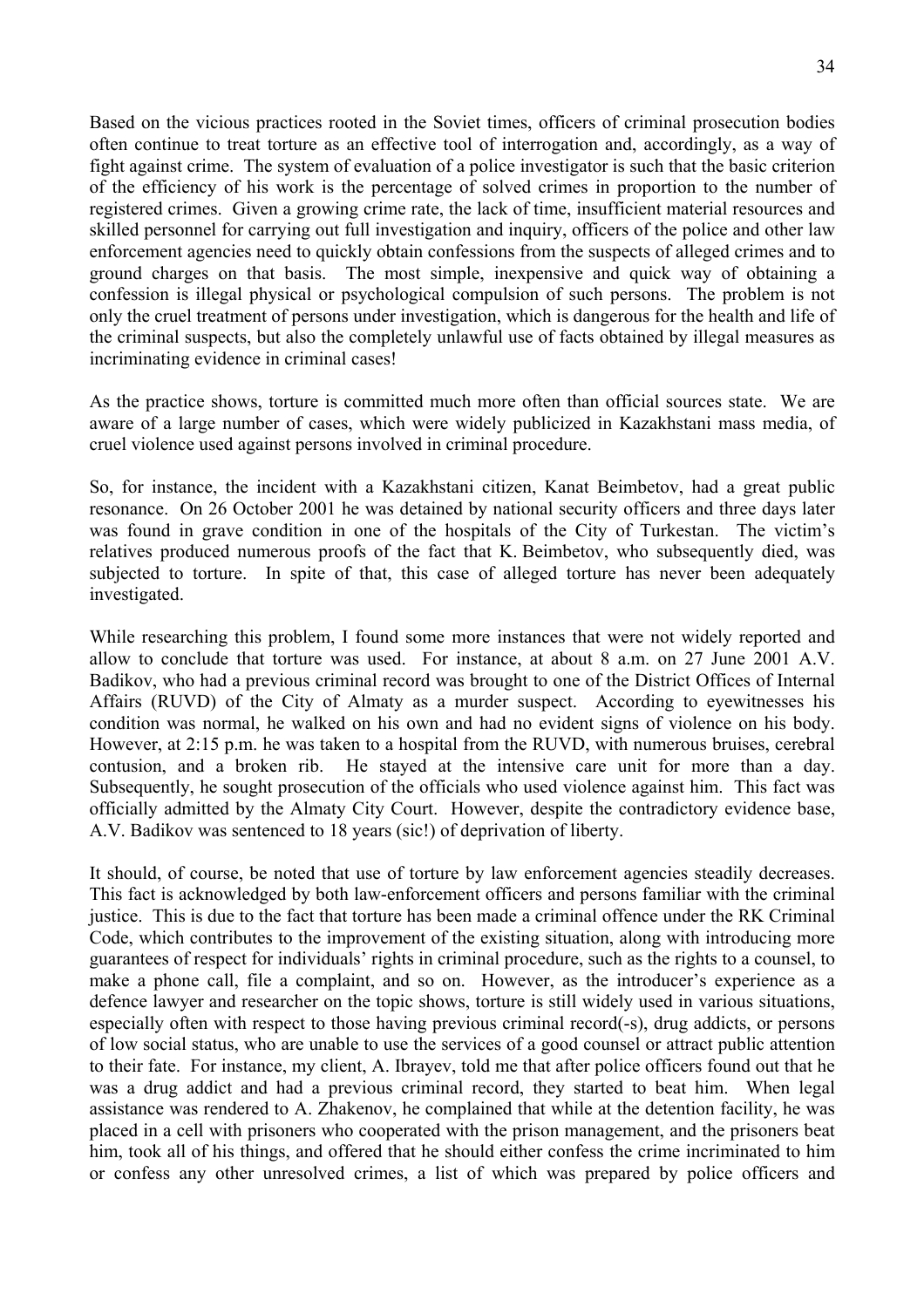delivered to the cell. Otherwise, he was threatened by yet more cruel violence. The conviction that was handed down subsequently was based on the confession so obtained.

The article of the Kazakhstani Criminal Code, which defines torture as a crime, does not state that such crime may be committed not only by officials, but also at "by their instigation, with their knowledge or acquiescence" by other persons as specified in CAT definition of torture. Consequently, the definition contained in the RK Criminal Code does not reflect the relevant provision of the Convention, which obviously creates favourable conditions for torture by "someone else's hands," for example, by people who are dependent on the criminal prosecution agencies.

The analyses of criminal cases allow us to conclude that courts are unreasonably tolerant with regard to the evidence obtained by using torture and other illegal acts. I would suggest that the main reason of such a state of affairs is the absence of real independence of the court system. Judges of district and regional courts who handle the absolute majority of criminal cases in the Republic of Kazakhstan are appointed by the President and can be dismissed also only by the President. Civil society has no possibility to participate in the formation of the court system and to effectively control its operation. The establishment of jury trial although foreseen in Constitution, is currently discussed but has not been implemented. In this situation judges regard themselves as a part of the state system, and due to their rigid legal conscience that has been formed during the Soviet times, are eager to defend the interests of the state, which in this case they see in instituting rigorous fight against crime, rather than in standing up for the rights and freedoms of the people.

Despite frequent complaints about the use of torture, the percentage of "not guilty" verdicts is extremely low. Yet were the presence of valid suspicions as to the use of torture should be sufficient for finding the evidence inadmissible and for its exclusion from the case and rejection of respective conclusions of the prosecution. Inadmissible evidence continues to be relied on and used as the basis for sentences that are wrongful from the point of view of any civilized law not only because the officers who investigated the case and support criminal prosecution are subjected to disciplinary measures for acquittal of the accused, but also because if the accused will get the right to claim compensation for the damage caused by the criminal prosecution, this threatens with big financial problems for the state. Furthermore, due to corruption in the law-enforcement and court system in the Republic of Kazakhstan, judges do not readily pass verdict of "not guilty" in fear of being suspected in receiving a bribe from the accused. Especially since, until recently, the justice system did not welcome substantial numbers of acquittals rendered by particular judges. With underdeveloped institutions of the civil society, the legal policy is often formed by the instructions of higher authorities (including some unpublicised instructions), than the letter and the spirit of the law.

The ineffective reaction of the Prosecutor's offices to the use of torture is another problem. In my opinion, it can be explained by the following reasons: traditions inherited from the Soviet times, call on the Prosecutor's office to fulfil two, sometimes contradictory functions – the supervision over compliance with the law and state prosecution. Usually they prefer to concentrate on the latter, and more often take the side of investigators rather than the side of people whose rights were infringed as a result of those officers' acts. In court, a prosecutor is trying to prevent the exclusion of illegal incriminating evidence from the case, simply because the fact that the evidence would be excluded would mean that his colleague who was involved in the pre-trial stages of the process and who approved the charges and authorized arrest, etc. acted in breach of the law and procedure. Also, without such evidence, it would be much more difficult to win a case, while in case of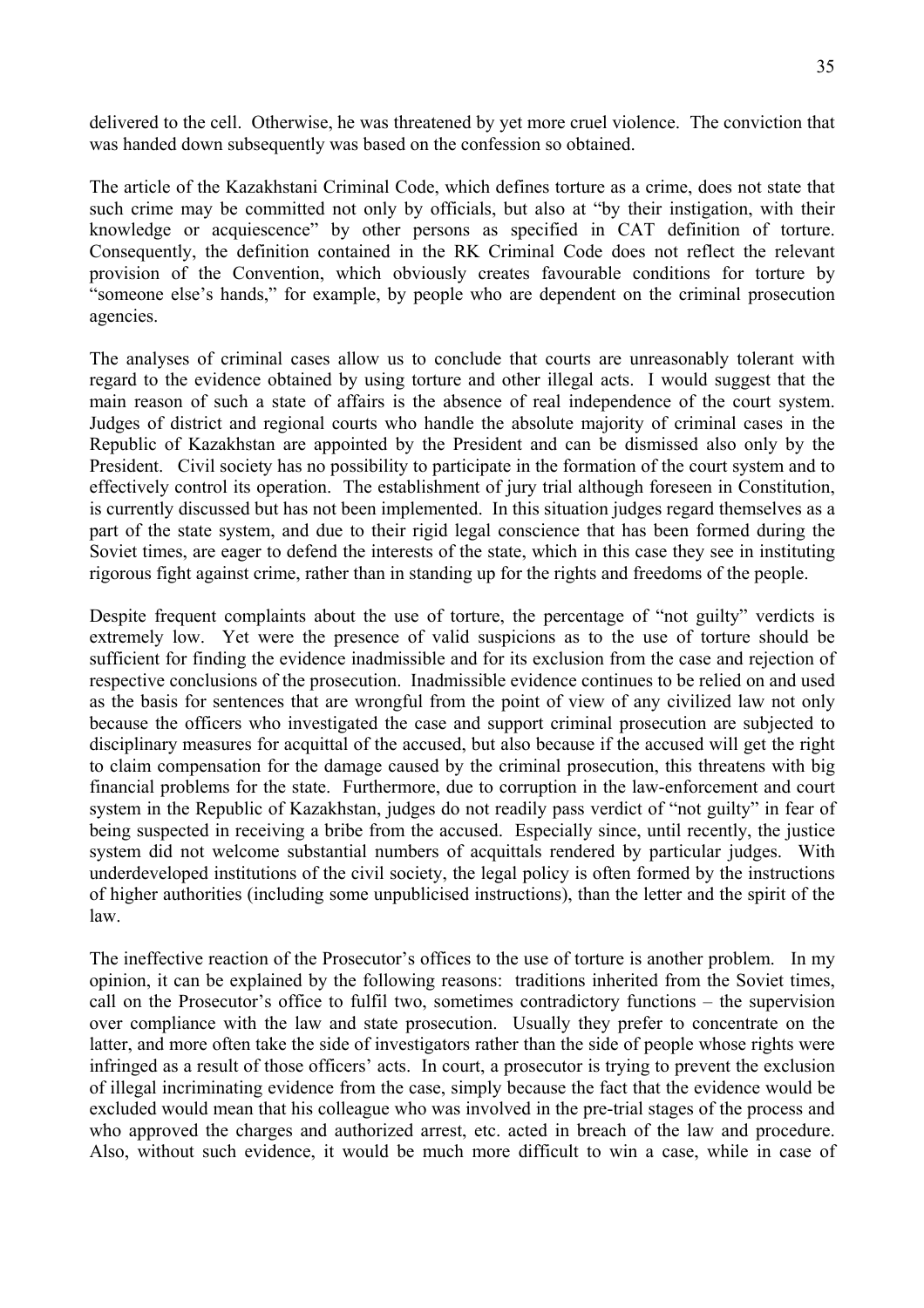acquittal the prosecutor might be subjected to disciplinary measures by his /her superiors. In such circumstances, efforts of the defenders are often fruitless.

It is necessary to stand for absolute prohibition on torture. No noble purpose can justify the use of this dirty instrument. Torture is unnatural and immoral by nature, because it jeopardizes fairness and humanity, humiliates human dignity and discredits justice, since an officer who applies torture becomes a criminal, akin to those against whom he should stand by virtue of his vocation and civic duty. A state that permits the use of torture by definition does not have the right to call itself democratic. Justice should in no circumstances, rely on facts received through torture.

Dear Ladies and Gentlemen! At today's meeting let us try to discuss the reasons and conditions that are conducive to the use of torture in criminal proceedings, and to develop legal and organizational safeguards for people from this crime, by making them more comprehensive and efficient, founded on the provisions of international law, in particular:

- 1. To discuss how to improve guarantees that evidence received by means of torture in the criminal proceedings will not be used, namely:
	- to consider the idea of placing the burden of proof that no torture was used on the criminal prosecution bodies, and exclude any evidence, in relation to which the doubts as to its admissibility cannot be removed;
	- − to discuss the idea of sanctioning by judiciary of any proceedings intended to limit constitutional rights (arrest, search, attachment of property, tapping telephones, etc.);
	- − to discuss introduction of a mechanism of appeal when illegal actions by the investigating agencies directly to court, without appealing them first to the prosecutor, in the OSCE participating states where such provision is not part the law;
	- − to consider that each apprehended should be provided with an opportunity to promptly appear before the court to appeal his/her apprehension, in the OSCE participating states where such right is provided:
- 2. To discuss best practices of public control over non-use of torture by the criminal prosecution bodies and independent medical examination of the detained and arrested;
- 3. To discuss the issues of transfer of not only pre-trial detention centres (SIZOs) from Ministry of Interior to the Ministry of Justice but also transfer of temporary detention (IVS) and distribution centres under the jurisdiction of civil authorities such as the Ministry of Justice, in the OSCE participating states where this transfer has not been full as these are the facilities where most conducive conditions for using torture exist;
- 4. To discuss relevant CAT recommendations to the governments of the OSCE participating states taking into consideration that they should be implemented in full, especially the recommendations with regards to improving the independence of judges, defence lawyers, and exclusion of evidence obtained by means of torture, etc.;
- 5. To discuss the ways and means of influence on the governments of those countries, which do not effectively combat the use of torture.

Thank you for your attention. I wish all of us a productive discussion.

### B. Tinatin Khidasheli, Director of the Legal Aid Center, Georgian Young Lawyers Association

### Ladies and Gentlemen

Let me firstly express my gratitude to the organizers of this event.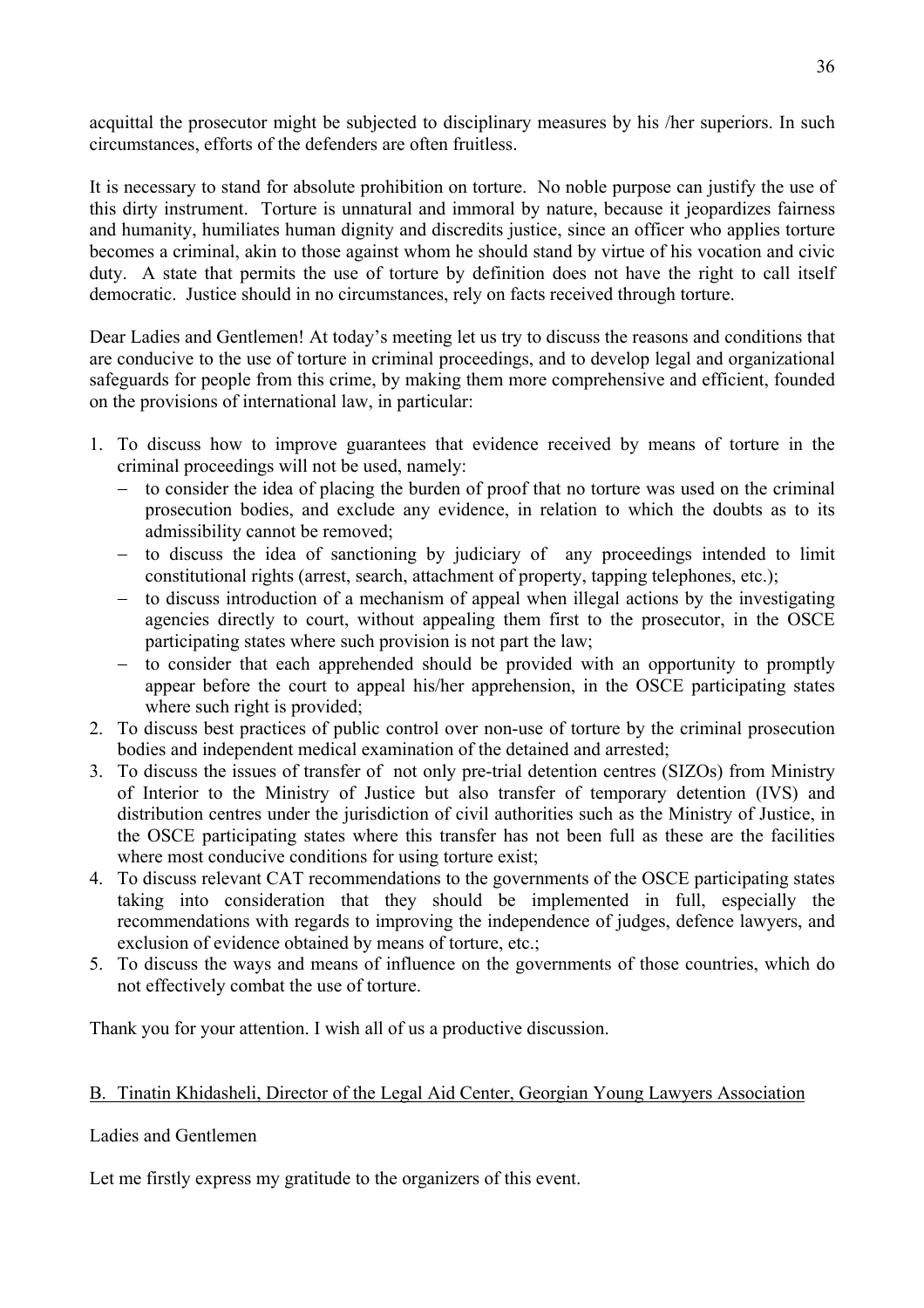Unfortunately, states practice shows that in spite of all international standards treaties, commitments they take all discussions and conferences, torture is still there and willingness to prevent it is effective only on paper.

There are two levels to the problem.

- On the one hand a society that is rather tolerant to mistreatment and torture in detention and prison facilities. The general perception is that those are criminals and society has more important to take care of rather than protecting criminals.
- On the other hand states are effectively using such an attitude and sometimes you come across the state propaganda against Human Rights groups based exactly on that societal perception. NGOs are protecting criminals, murderers, and terrorists.

Here is the question. Where to start, how to fight rather endemic problem of torture and illtreatment?

Under the best scenario states are trying their best to bring legislation in conformity with international standards and please the others and IGOs. However, there is little it helps in real life and everyday practice. Again, this is not a universal attitude either and some states find it impossible to have torture defined as to the CAT definition and have criminalized an action that is recognized as torture under the international law. Georgia is unfortunately one of those.

To be specifically mentioned. There is no person born as torturer and enjoying it. This is the system that forces policeman and investigators to act illegally. This is the system that makes them to take several steps and follow certain behaviour.

There are very simple question to be put forward and requested by all human rights community to respond on the side of states members of UN, OSCE and COE.

- What is the standard accountability requirement for the policemen, investigator?
- What are the performance criteria?
- Is the reporting based on the requirements of a "positive balance", i.e. greater part of opened cases or not?
- How many states provide proper education to investigators and policeman on investigative tools and mechanisms?
- What are the guarantees for checking over confessions? How do the courts examine confessions? What are legislative guarantees for the confessions to be excluded if obtains forcefully?
- How many states provide immediate access to legal and medical aid? What does "immediate" mean under most jurisdictions? What are the guarantees for immediate forensic medical examination?
- What is the access rate for human rights groups to detained and mistreated persons?

Those are fundamental questions. If there is a negative or insufficient answer to any of those it means that torture is possible and it is difficult or almost impossible to document it?

Here we talk about confessions obtained forcefully and illegally. Most of the constitutions and laws provide and clearly outlaw those but what are the mechanisms?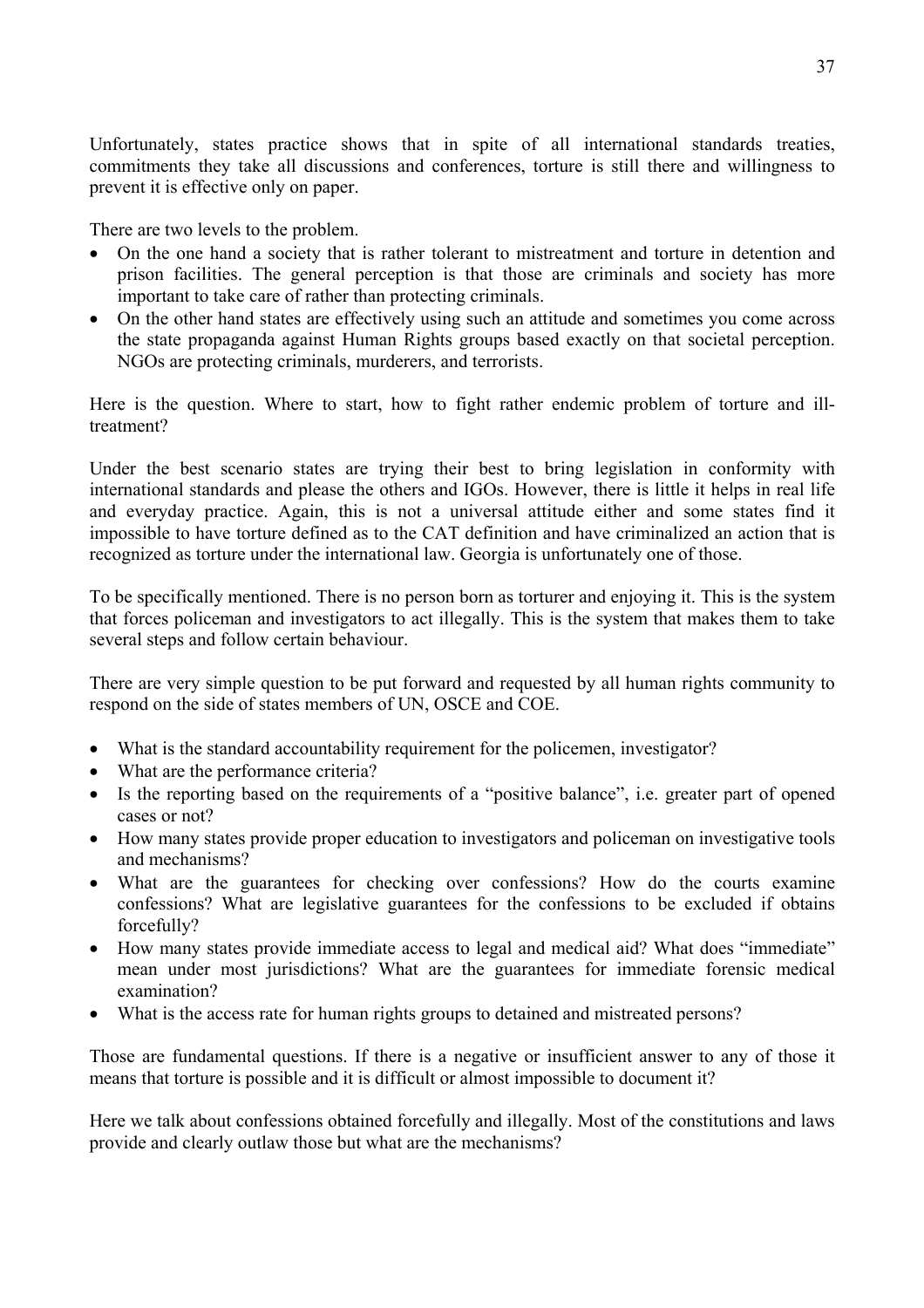- $\Box$  How do you prove?
- $\Box$  Who has the burden of proof?
- $\Box$  What are the tools used by judges?
- $\Box$  What are the security guarantees in those countries that once a person talks in the court room he will not subjected to a torture again by prison administration or fellow inmates?

And finally, what are the national mechanisms invented and instituted for insurance that torture will not happen? Do we have legislation that absolutely outlaws and makes impossible torture, or that creates torture friendly environment? What are the original ideas coming from national institutions? No state has a problem in confessing that it happens under their jurisdiction, we debate about degree. However, where is the proof that they are trying to combat? Are the states innovative in this respect?

A very trivial question? Are the states really interested in fighting torture?

Practice proves that they are not.

My own country has found it impossible to change criminal code and take proper definition of torture, so to have it punishable. There are numerous problems while defining what is it to have immediate access to legal aid and rights starting immediately as you are detained? Almost in all jurisdictions "immediate(ly)" means "after several hours". Those hours you are under the mercy of a policeman who by himself has only those hours to prove that you are criminal, as he has not been thought other means for investigation than to make you talk and confess. Here the main clash takes place.

On this very conference states requested no pointing, no shaming. They have stressed the need in being general and overreaching. That is exactly the core of the problem. This is the rule using at home, under their jurisdictions. No pointing, meaning no punishment for perpetrators. Condemn torture generally but do not punish perpetrators. Otherwise, there is threat that impunity might be broken and some might even refuse to obey orders.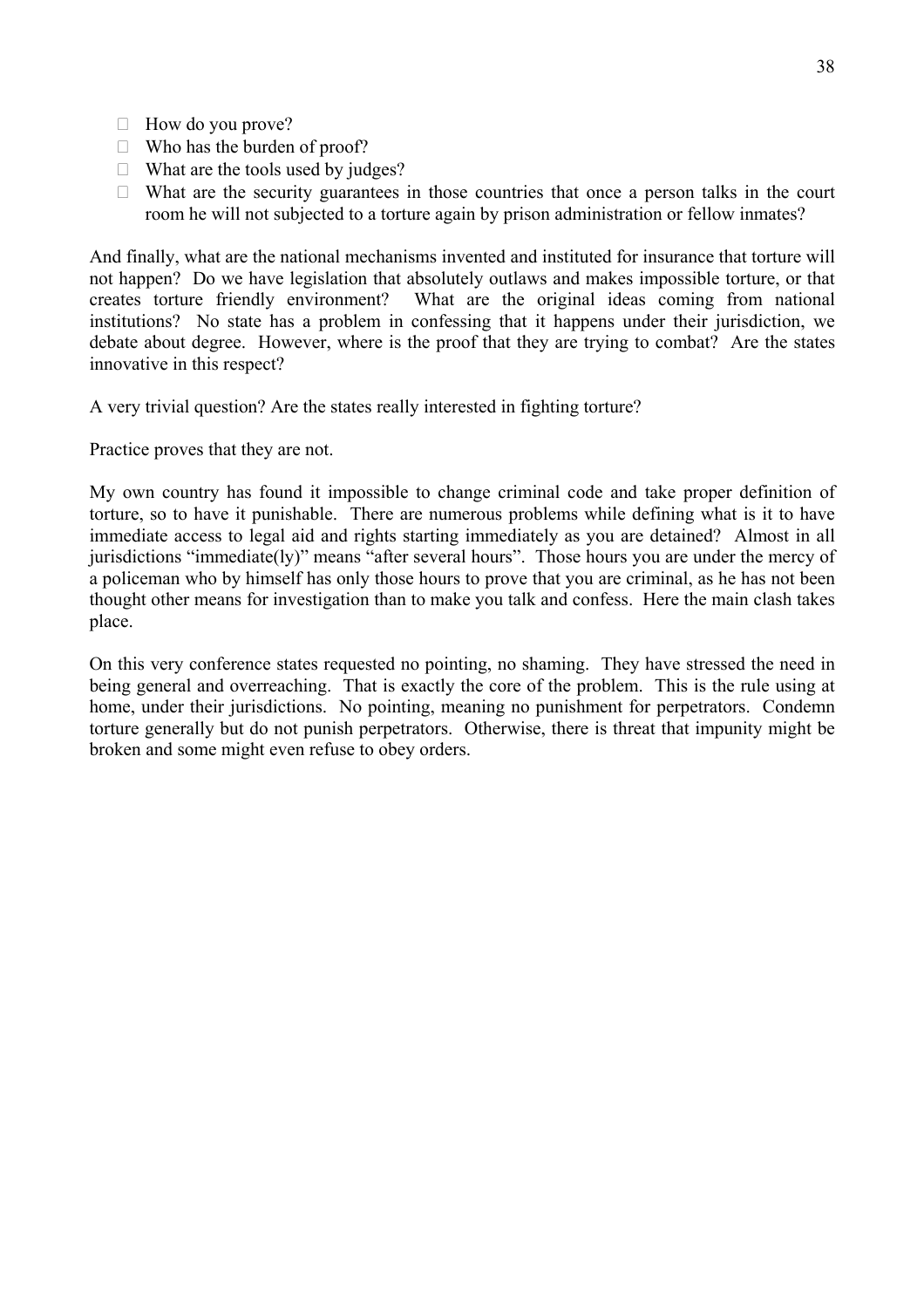#### **c) SESSION 3: THE EFFECTIVE INVESTIGATION AND PROSECUTION OF ACTS OF TORTURE**

#### A. Christopher Gerenwood QC, Professor of International Law, London School of Economics

Summary of Introductory Remarks:

These remarks will explore some of the legal difficulties, which are frequently encountered in attempts to investigate and prosecute torture. All OSCE participating States are obliged to effectively investigate and prosecute acts of torture. Accordingly the discussions in this session should seek to identify those factors that prevent effective investigation and prosecution in OSCE participating States and to make recommendations to address them.

The most effective forum for the investigation and prosecution of torture is normally the State in which the acts of torture are alleged to have occurred. This process is, however, sometimes hindered by:

- 1. A culture in which torture is accepted as part of normal policing;
- 2. Incompetence on the part of those charged with the investigation;
- 3. The difficulty of allegations being investigated by the same authorities which are the object of the allegations;
- 4. Amnesties granted after unrest or conflict.

These problems can be addressed in various ways (see the remarks of Ms Denber). In particular:

- 1. Assistance in creating and training an effective police force capable of serious detective work helps to address both the first and second problems. A culture of acceptance of torture tends to go hand in hand with the existence of an ineffective detective force which is incapable of solving crime without procuring "confessions";
- 2. The problem of "who investigates the investigators" can be alleviated by international monitoring mechanisms but in some cases can only seriously be addressed by the use of a separate body to investigate abuse of power by the normal authorities;
- 3. The maintenance of the principle that there should be no amnesty for torture as an international crime.

As stated above, the most effective forum for the investigation and prosecution of torture is normally in the State in which the acts of torture are alleged to have occurred. However, universal jurisdiction over the crime of torture is a central feature of the UN Convention Against Torture, but it needs to be recognized that:

- 1. Trial in a State unconnected with the alleged offence is still a great rarity and more difficult to mount in practice than is often realized;
- 2. Investigation is frequently impossible without some measure of assistance from the State where the events are alleged to have occurred;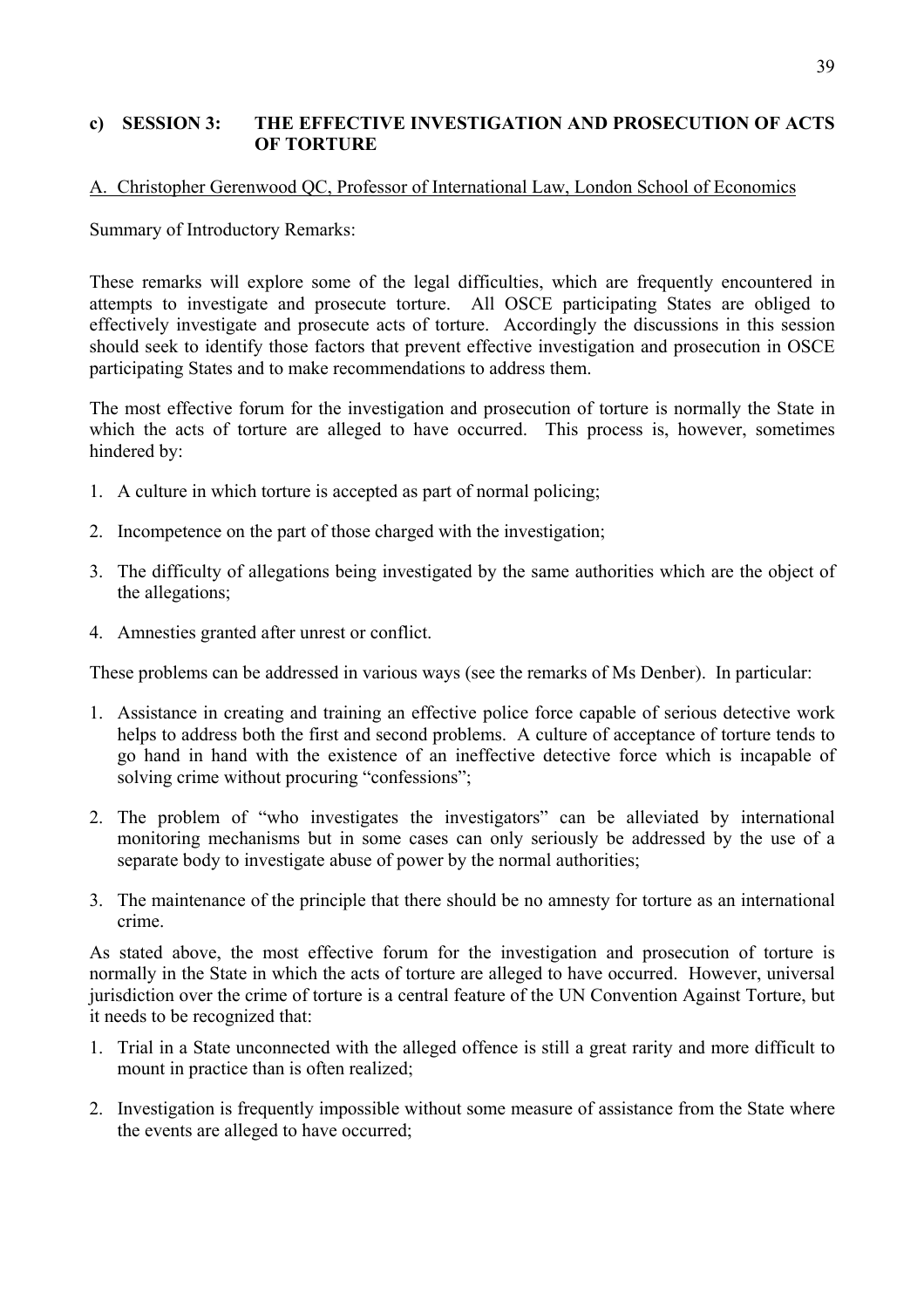3. The law relating to the immunity of an official of one State accused of torture before the courts of another is unsettled – cp. The decision of the House of Lords in *Pinochet* with the decision of the International Court of Justice in *Arrest Warrant*.

With regard to immunity, one partial answer might be that participating States of a body such as OSCE should not assert immunity before the courts of another member State in respect of torture. The immunity is that of the State, not the individual official. The immunity of a serving diplomat or head of State/Government may be in a different category in this respect.

### B. Rachel Denber, Acting Head, Europe and Central Asia Division, Human Rights Watch

I would like to thank the Chair for inviting Human Rights Watch to speak on this very important topic. Human Rights Watch has made exposing acts of torture a priority in our work throughout the world, and the Europe and Central Asia division has researched and reported on torture in many OSCE participating states, including Georgia, Russia, Turkey, and Uzbekistan. We have chosen this emphasis because torture is one of the most unconscionable transgressions of OSCE human dimension principles, and because overcoming it should be an urgent priority for the OSCE. And in our work we have found that years of impunity for torture is one of the key factors explaining the persistence and widespread nature of torture in OSCE countries. Conversely, accountability for torture is a key part of the prevention of torture.

The Istanbul Protocol sets out thorough and detailed guidelines for the effective investigation of torture. Rather than review them here, I would like to comment on several shortcomings in states' implementation of the obligation to investigate and punish acts of torture, then turn to recommendations for OSCE action to promote accountability for torture.

### **I. Structural factors**

- 1. Shortcomings in implementation by member states of their commitment to investigate and punish acts of torture derive from structural and political factors. The first structural factor pertains to the judiciary. It is up to the judiciary to order investigations of claims of torture that come to light either at habeas corpus hearings or at criminal trials. And it is up to the judiciary to hear cases of torturers that come to trial. Due to the lack of procedural protections, which are the topic of a separate seminar, often criminal defendants are willing to come forward with torture claims only when their case goes to trial on the merits. In these and other scenarios, judges do not question criminal defendants about the torture claim, or order a separate investigation of it. When investigations into acts of torture do go to court, convictions are rare.
- Accountability for acts by state officials requires a robust, independent judiciary. In many countries, though, particularly in the former Soviet Union, judges depend on the executive for their appointments, and courts depend on the local executive authorities for their financing. Judges are therefore reluctant to take action that will irritate the authorities. In some of these countries, the judiciary's dependence on the executive extends beyond financial or administrative dependence. They are under pressure to implement an unwritten state policy to convict at all costs. This is the case, for example, in Uzbekistan, with respect to those charged with religious extremism. When a judge's actions are questioned by the prosecutors' office this could spell the end of their careers. This may explain their reluctance to respond to torture claims in court.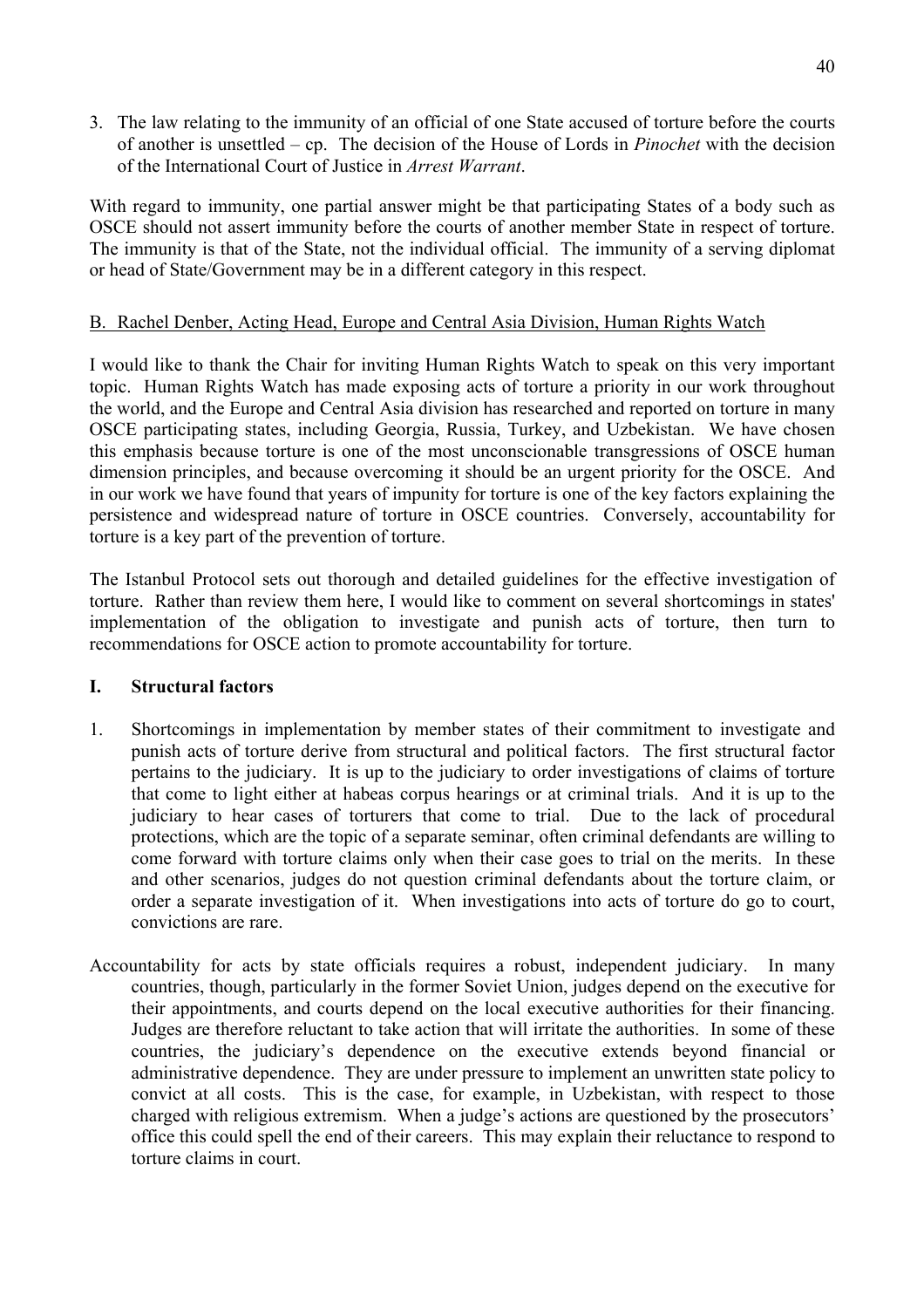- 2. The second factor pertains to the investigative process. In countries of the former Soviet Union in particular, criminal investigations into torture claims are few because too often, initial inquiries are superficial and not done with due diligence outlined in the Istanbul Protocols. When procuracies pursue initial inquiries, they limit their actions to forwarding the alleged victim's written complaint to the police station in question. Usually, they make no effort to interview the victim to gain further information. Police officials deny that the incident ever occurred, and the inquiry comes to an end. Worth mentioning here is the tendency throughout the OSCE region for investigators to dismiss psychological torture, of the sort described at yesterday's session, as acts of torture.
- 3. Because torture often happens in private, without witnesses, successful prosecution will depend on the presence of material evidence. Police go to great lengths to conceal evidence, by preventing abused detainees from meeting with a prosecutor, judge, or family member, by extending their custody in police precincts, or by bribing other facilities to accept an abused detainee who still bears visible marks of torture.

Courts tend to attach most credibility to state-run forensic medical testing centres. Yet to access these centres, torture victims must first obtain a referral from an investigator. Detainees face significant obstacles in getting such a referral from their case investigator.

- 4. This leads to another problem related to the structure of the procuracy, which prosecutes investigates and prosecutes crimes in court and also guarantees the rights of detainees. And since there is no guarantee that the procuracy official tasked with examining a torture claim is not also investigating and prosecuting the detainee's underlying criminal case, there may often be an inherent conflict of interest that impedes torture investigations.
- 5. Finally, delays in the investigation of torture cause essential evidence to be lost, undermining a successful torture investigation.

### **II. Political factors**

Several reasons explain states' failure to pursue accountability for torture. First is states' failure to acknowledge the scope of the problem. In countries where torture is endemic, governments will acknowledge only that it occurs in individual cases. Even when faced with compelling evidence otherwise, they vehemently deny its endemic nature.

Throughout the region, governments the lack of political will to reform. In many parts of the OSCE region police are implicitly evaluated by the number of crimes they solve and send to court. Faced with a de facto quota system, they are motivated to extract evidence by any means necessary. Few have the political courage to question this system. Few also have the courage to weed out corruption, which also facilitates torture and impedes accountability for it.

On some occasions political incentives have been used to press OSCE states to hold torturers accountable or to undertake reform to prevent torture. These are the exceptions that prove the rule that political will is the crucial element for accountability. For example, as part of the EU Accession Partnership Turkey took a positive step toward restoring the independence of the judiciary, allowing it to pursue accountability for torture. It repealed a law that had given governors the right to block prosecutions of police and other civil servants, and returned this right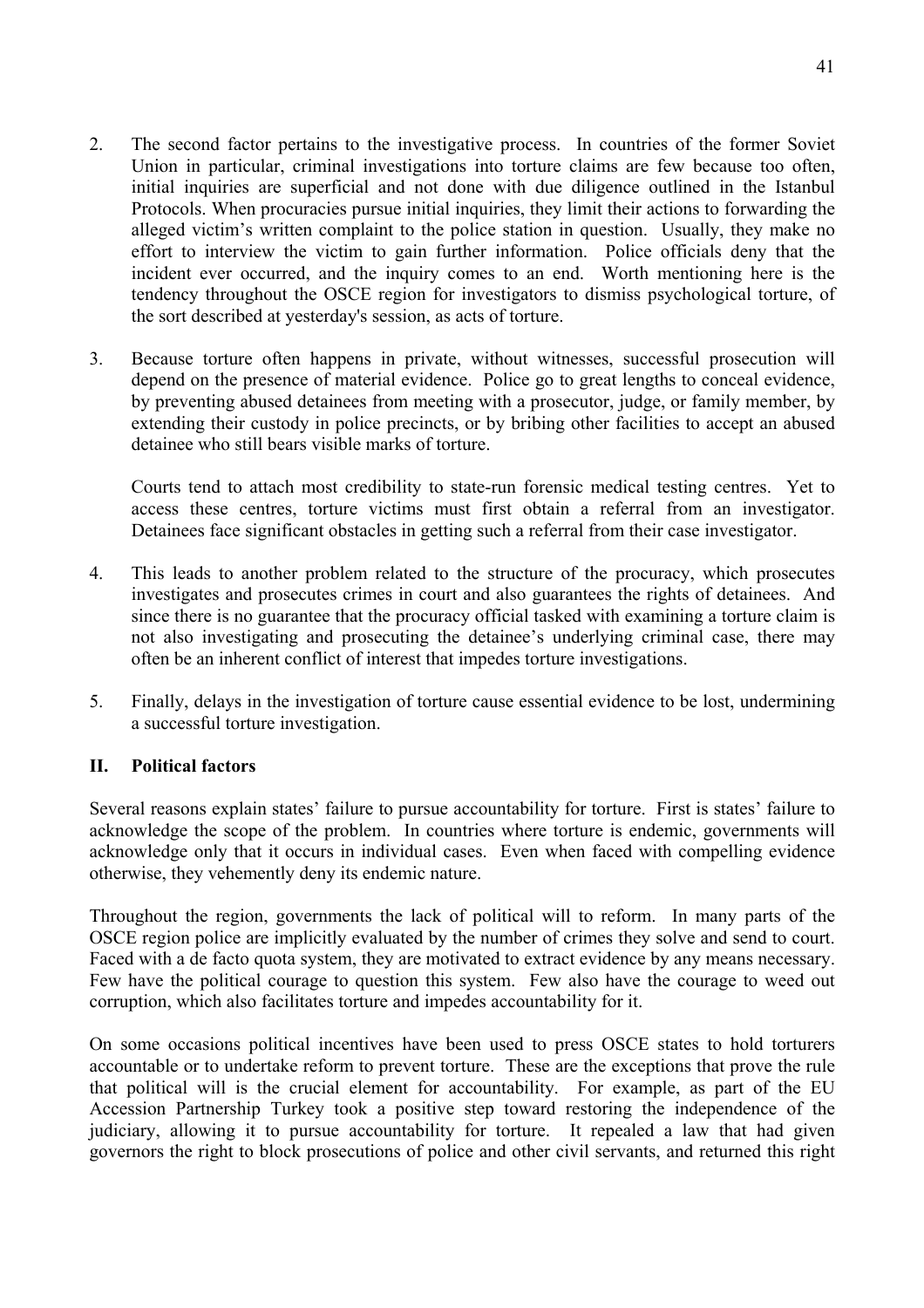fully to the courts. Regrettably, though, convictions of torturers remain rare. And it is rare throughout the region, from the United States to Uzbekistan.

Another case in which there were political incentives to prosecute torturers occurred in Uzbekistan in 2002. Four police officers were convicted and sentenced to twenty years of imprisonment for torturing to death an alleged "religious extremist." In June 2002, three security officers were also sentenced to four to sixteen years for another torture death. But political will was evidently lacking when the government was presented with information about eight torture-related deaths this happened since then.

In some countries, such as Uzbekistan and Turkmenistan, an understanding pervades the criminal justice system that criminal detainees are inherently bad or perverse people, and that they are not deserving of protection from torture. This applies especially to those who are accused of heinous crimes and crimes against the state. Statements by public officials facilitate and serve to justify these perceptions, and ultimately hinder any impulse to hold torturers accountable.

In some parts of the OSCE region, where we believe torture to be a problem of crisis proportions, creating an accountability process requires more than political will to carry out structural or legal reform. It requires an aggressive state initiative to acknowledge the problem, denounce torture as a tool of coercion, and punish perpetrators. This is certainly the case in Chechnya and Uzbekistan. In Chechnya, torture is part of the broader climate of lawlessness. Torture claims are not investigated because there are few if any torture inquiries--detainees are often compelled to sign a statement that they were not harmed in custody as a condition for their release. This severely undermines any future pursuit of accountability in individual cases.

### **III. No Accountability without Transparency**

There can be no accountability for torture where there is no access to detainees and de facto or de jure secret detention. This point has been discussed in the session on procedural guarantees, but it needs to be noted in this context as well. It relates especially to those detained in U.S. custody in Afghanistan, where there is no public access to detainees and ICRC access is limited to those held at Bagram Air Base. Without transparency and access, there is simply no way of knowing whether detainees in the context of the U.S.-led global campaign against terrorism are being tortured and whether perpetrators are being held accountable.

In this regard, I would like to note one issue that is missing in the agenda for this seminar but that should be addressed in forthcoming gatherings. It is the disturbing and developing pattern of OSCE participating states, including the United States and Sweden, rendering terror suspects to countries where torture is endemic, upon questionable diplomatic assurances by the receiving state that the detainee will not be tortured or ill treated. OSCE states that are party to the Convention against Torture and the European Convention are obligated to assess the degree to which these individuals risk torture upon expulsion, extradition, return or repatriation. In countries where torture is found to be endemic, diplomatic assurances are not an adequate form of protection, and countries that make use of them in such instances undermine the absolute nature of the ban on torture.

### **IV. A strategy to promote accountability for torture.**